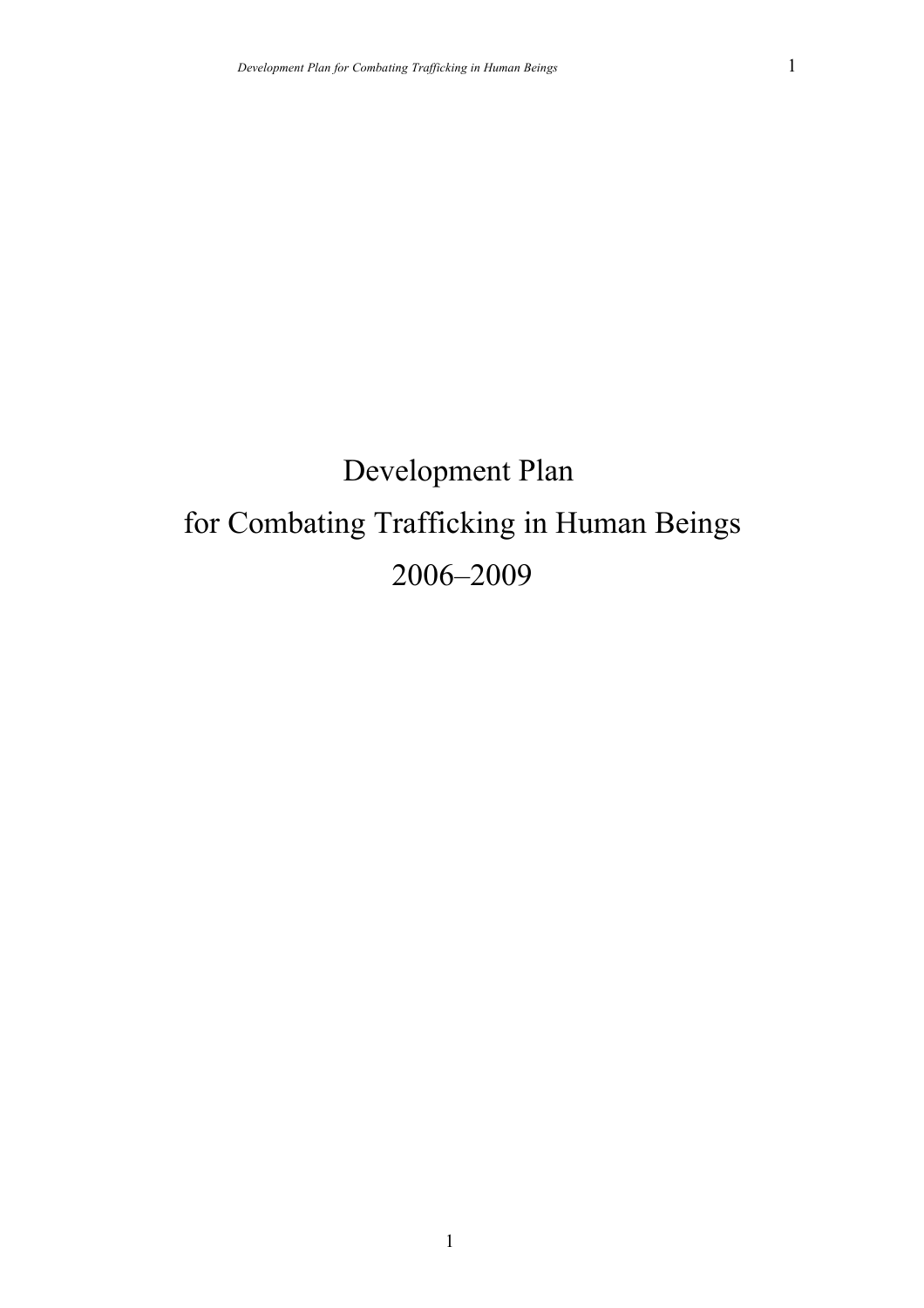### **Tallinn 2006**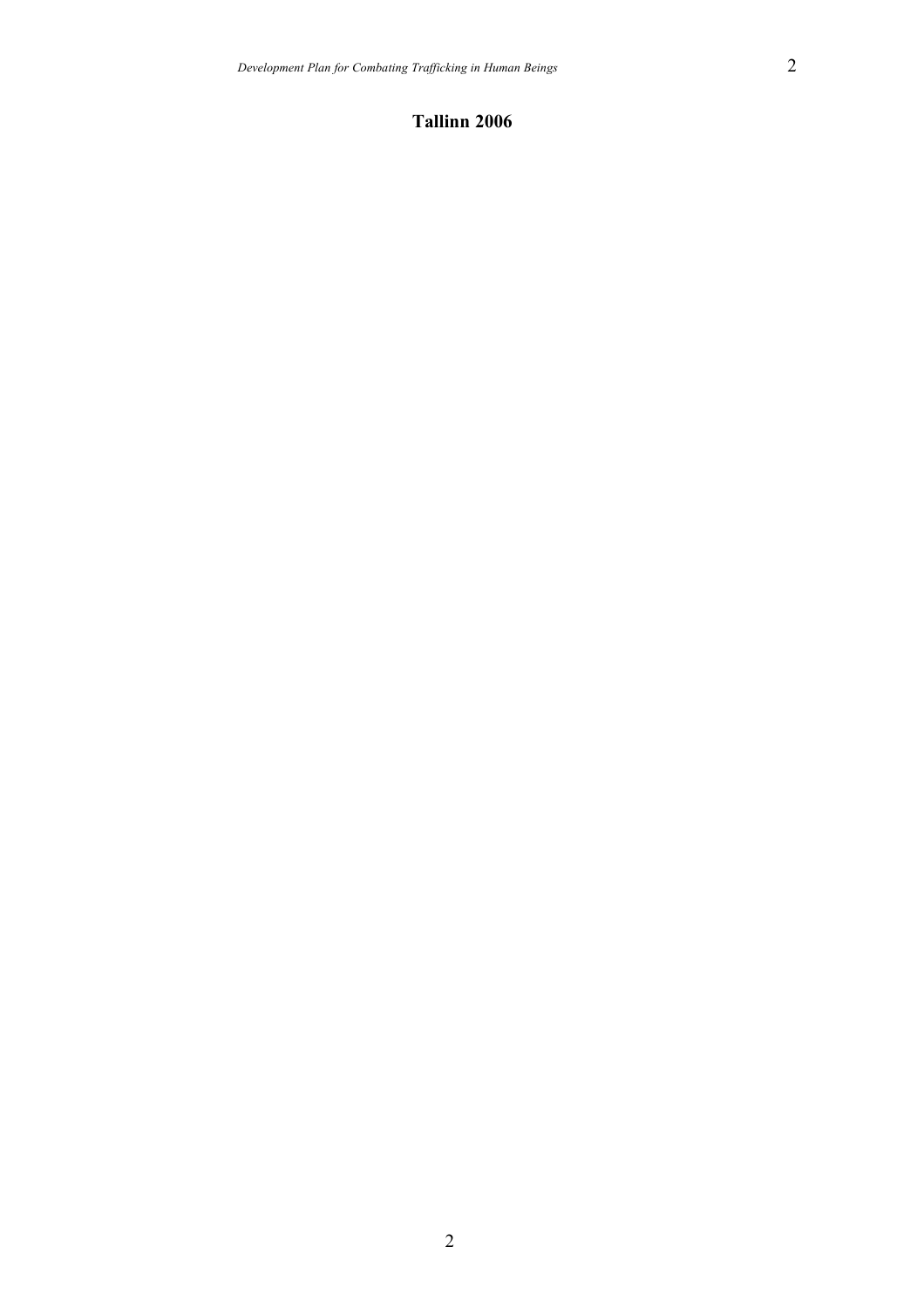# **Introduction**

This Plan is a development plan approved by the Government of the Republic on 26 January 2006 in the area of combating human trafficking which sets out the strategic objectives for combating trafficking in human beings and determines the main measures and activities for achieving such goals in 2006 to 2009. The Development Plan was prepared based on the decision of the Cabinet Meeting of the Government of the Republic passed on 13 January 2005 on the preparation of a national plan for combating human trafficking.

### **Nature of trafficking in human beings**

Trafficking in human beings is a phenomenon which is directly connected to organised crime, poses a threat to international and internal security and violates the basic rights and freedoms of human beings.

This Plan is guided by the definition of human trafficking as determined by the Protocol to Prevent, Suppress and Punish Trafficking in Persons, especially Women and Children, which supplements the United Nations Convention against Transnational Organized Crime (hereinafter UN supplementary protocol on trafficking in persons) and Council Framework Decision 2002/629/JHA of 19 July 2002 on combating trafficking in human beings (hereinafter Council framework decision on combating trafficking in human beings).

Human trafficking involves the exploitation of persons by the trafficker or by other persons on his or her order. Human traffickers may use deception, fraud, physical violence or the vulnerable position of another person, etc. in order to coerce the victim into subordination or to break the resistance of the victim. The victims are often women and children. Unemployment and economic, regional and gender inequality are considered to be the main factors conductive to human trafficking.

Human trafficking has several sub-categories (e.g. white slavery or involuntary servitude; donation of organs or illegal removal of human organs; sexual exploitation), at least one half of the victims are recruited to work in the sex industry, mainly as prostitutes.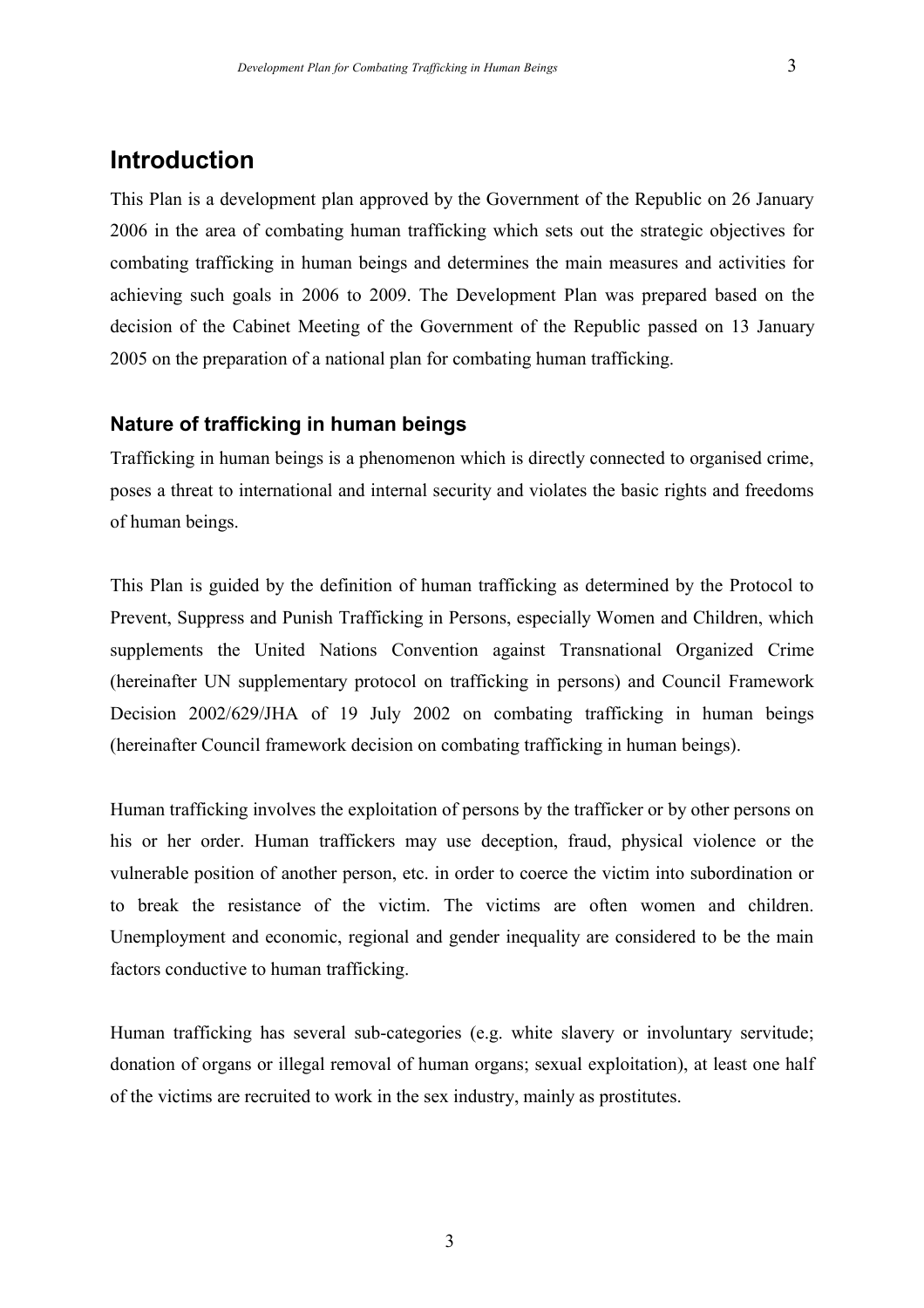Lots of problems are also created as people have insufficient information on their rights and opportunities and are not able to protect their interests and rights to a sufficient extent. Lately, cases of involuntary labour have become the topic of the day, where the victims are forced, by deceit, abuse of violence or by taking advantage of their vulnerable position, to work under conditions materially different from those agreed upon (regarding the remuneration, working hours or nature of work) as well incidents where the identification documents of the victims have been withheld rendering termination of the employment relationship and leaving the country difficult. Such experiences damage the physical and mental well-being of the victim and often cause irreversible consequences to his or her quality of life. Regarding the so-called modern slave trading, Estonia which used to be a country of origin or transit for such activity is becoming a country of destination due to its rapid economic growth and deficit of workforce. Above all, this concerns the residents of the lesser developed republics of the former Soviet Union but according to some sources, Estonia may soon become a country of destination for migrants originating from Asian and African countries. As the standard of living in Estonia does not, as yet, reach the EU average, the danger of Estonian residents falling victim to human trafficking to more developed Western countries persists. Constant vigilance should be exercised towards the attempts to use Estonia, due to its favourable geographic position, as a transit area for conveyance of persons originating from third countries to the Member States.

Human trafficking is also accompanied by other offences and violations including falsification of documents (passports and visa applications) as well as corruptive pressure exercised by traffickers, above all by organised crime groupings, on supervisory officials.

In addition to the trade in narcotic substances and weapons and illegal immigration, human trafficking is considered to be one of the main sources of income of organised crime. According to the Annual Report 2005 of the European Police Office prepared on the basis of the estimates provided by the International Organisation for Migration (hereinafter IOM), the profit from human trafficking generated to organised crime groupings reaches 7 to 10 billion dollars a year globally and, based on the report, it may be presumed that a large portion of this profit also remains in Europe.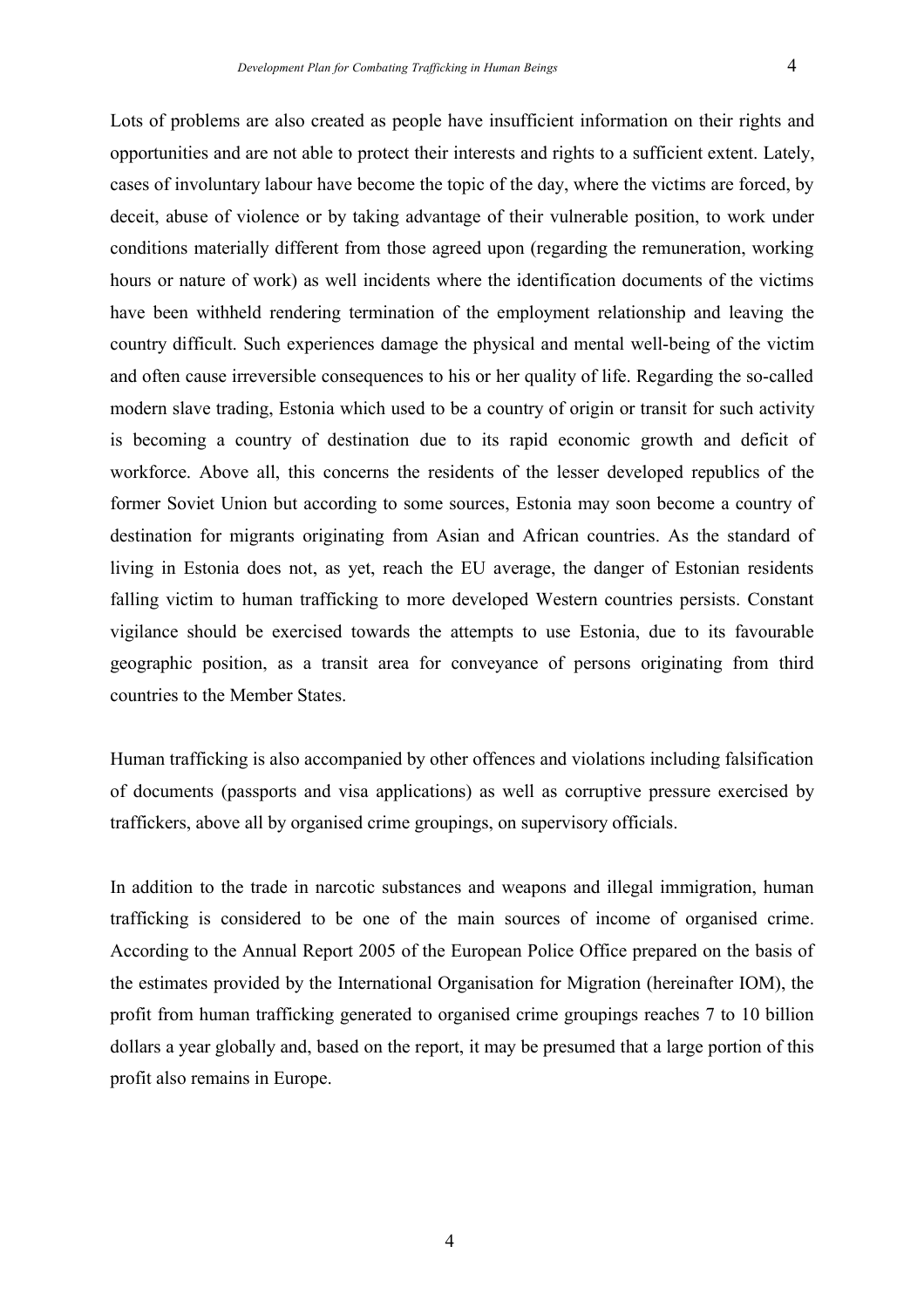#### **Human trafficking in Estonia**

Trafficking in human beings violates basic human rights as provided by the Constitution of the Republic of Estonia, above all human dignity, personal freedom, freedom of movement, privacy and self-determination. Although the Estonian Penal Code does not directly specify trafficking in human beings as a criminal offence, there are ca 15 articles prohibiting activities which are linked to human trafficking (e.g. enslavement, abduction, provision of opportunity to engage in unlawful activities, pimping, illegal donation of organs, manufacturing and distributing child pornography, also see Annex 3).

On the global scale, more effort than ever before is been exercised to try to solve the problem of human trafficking. Human trafficking became a problem in Estonia as a result of the political and economic changes which took in place in the beginning of the 1990ies. Experts estimate that the problem of human trafficking may escalate after the year 2007 when, pursuant to the Schengen Agreement, all internal border controls over the movement of persons will be abolished within the EU.

Exact data on the number of victims of human trafficking is not available and due to the latent character of such category of offence, such information is also difficult to obtain. According to the initial statistics provided by the study which was carried out by the Institute of Law, University of Tartu at the order of the IOM, approximately 100 victims of human trafficking were traded from Estonia to other countries between 2001 and 2004.

According to the Report on Human Trafficking, prepared in 2005 by the United Nations Office on Drugs and Crime (UNODC), Estonia as a source country ranks high in the list of regions where human trafficking occurs.

Several studies have established Estonia both as a source country and transit country for human trafficking to surrounding EU countries including, above all, Scandinavian countries but also to Western Europe, e.g. to Germany. Human trafficking inside Estonia itself which, as a rule, follows the direction from NE Estonia to the capital of the Republic is also considered to be a problem. According to the report prepared by the European Institute for Crime Prevention and Control, affiliated with the United Nations (HEUNI), Estonia is the destination country for trafficking victims from Russia.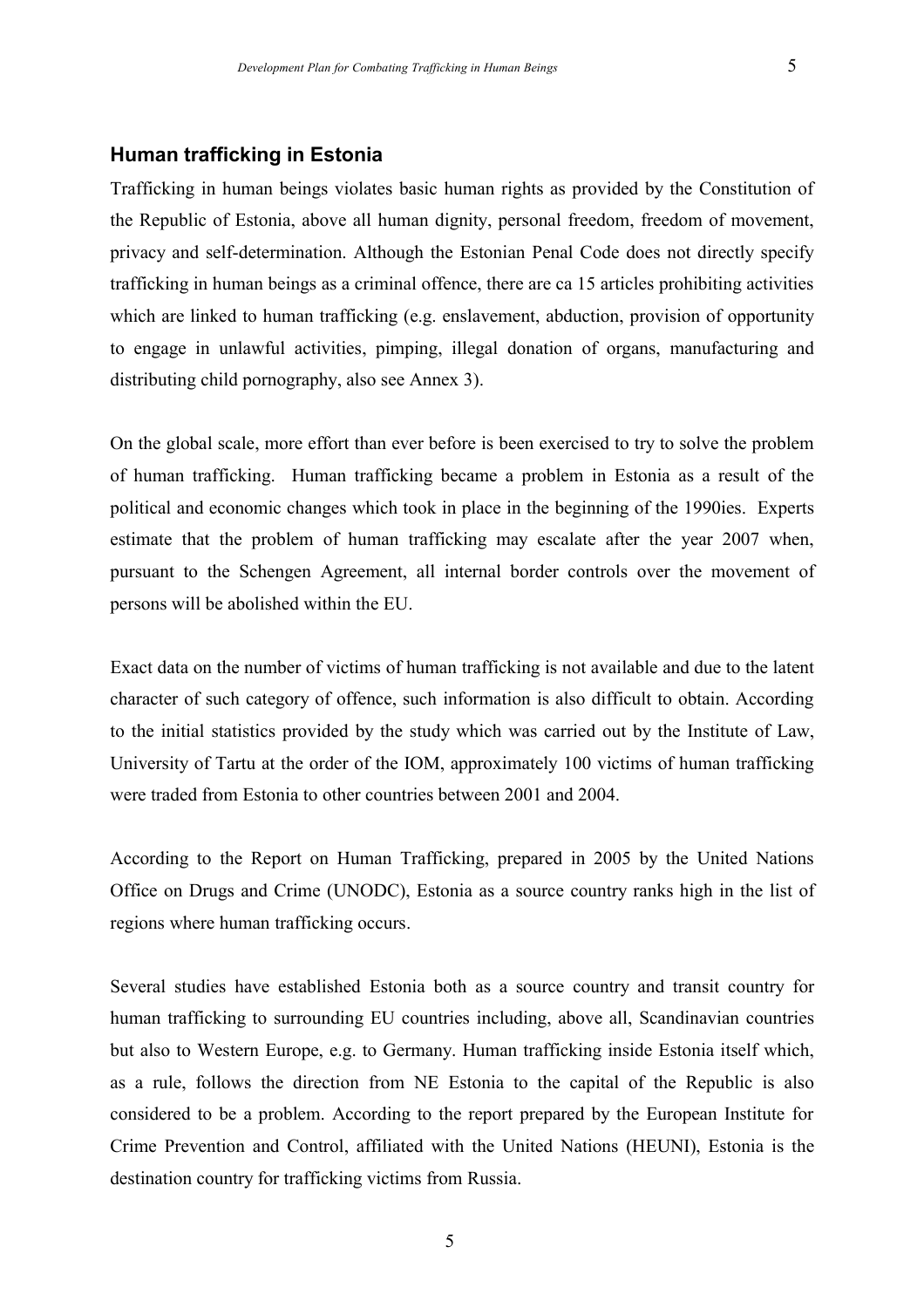The US Department of State prepares an annual report to the Congress on the progress of different countries in combating human trafficking. According to the 2005 Trafficking in Persons Report, Estonia falls within "tier 2" which means that the Government of Estonia does not yet fully comply with the minimum standards for the elimination of trafficking; however, it is making significant efforts to do so.

#### **Basis for preparation of Development Plan**

The idea to prepare a national development plan was put in motion by the meeting of the Nordic and Baltic Ministers for Justice, Interior and Social Affairs on 9 April 2003 which also adopted recommendations for combating human trafficking. One of the recommendations was to acknowledge human trafficking as a priority issue by all countries and to prepare, by the year 2005 at the latest, national action plans for combating trafficking in human beings.

In March 2004, Estonia ratified the UN supplementary protocol on trafficking in persons. The protocol proposes that all states should elaborate strategies and take measures in order to prevent and combat trafficking in human beings and to protect persons who have fallen victim to human trafficking.

In its Cabinet Meeting of 13 January 2005, the Government of the Republic discussed issues related to human trafficking and decided that, as one of the measures of criminal policy, the Ministry of Justice will start co-ordinating the prevention of human trafficking. The meeting also agreed on the preparation of a relevant national action plan.

On 28 August 2005, the Minister of Justice and the Minister of Interior Affairs of the Republic of Estonia signed the so-called Laulasmaa declaration. As human trafficking is an important source of illegal income and taking account of its clandestine and transnational character and its hazardous effect on the most vulnerable members of the society, it was agreed in the declaration that the fight against crime related to the trafficking in human beings will become a common priority of the Prosecutor's Office and the police forces.

The principle of devoting more attention to certain types of criminal offences and giving priority to the conduct of proceedings in such matters was agreed upon already in 2003 as the Riigikogu approved the development trends for criminal policy up to the year 2010.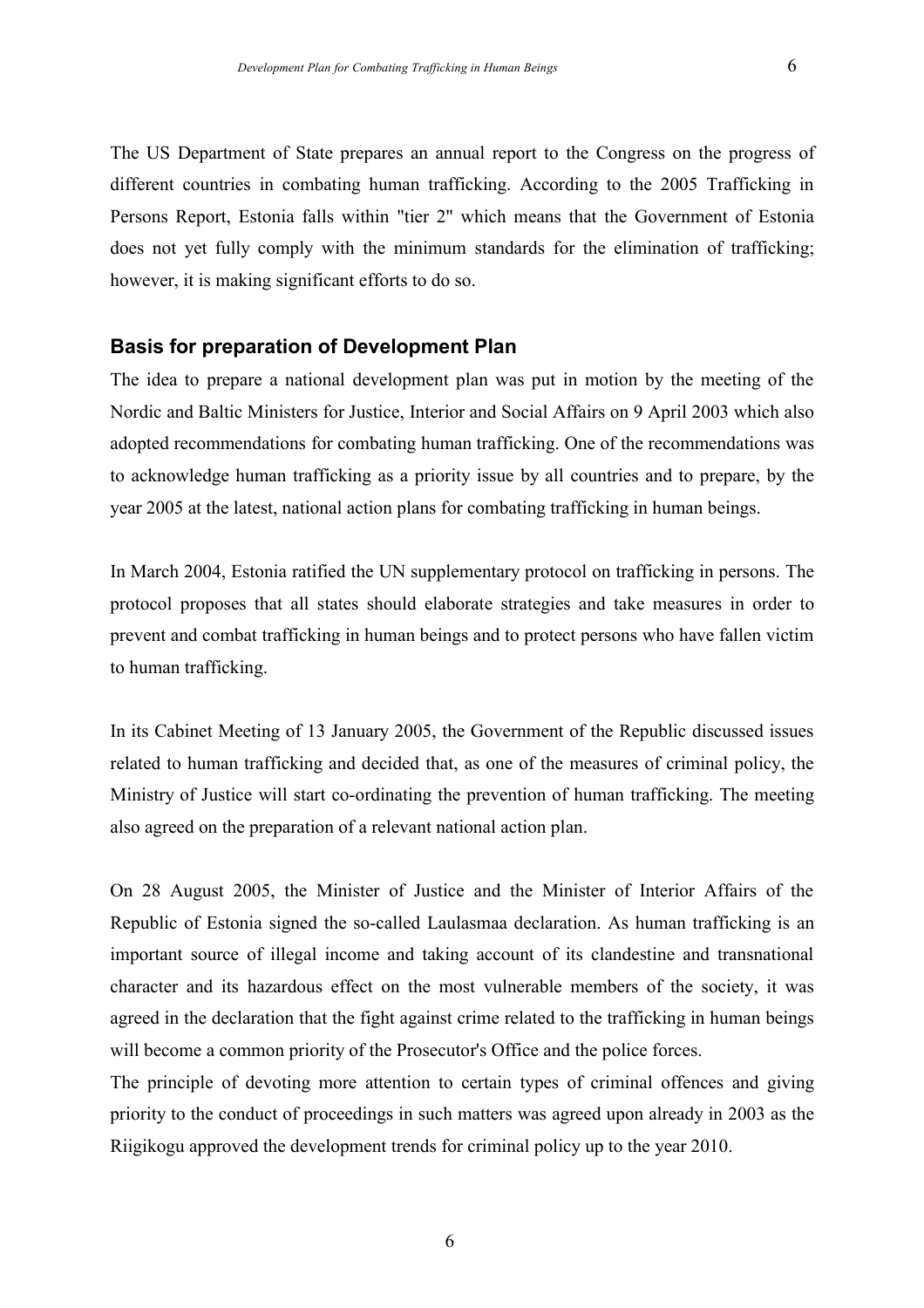The fight against human trafficking is also considered a priority by the European Union. At the initiative of the European Commission, an EU Action Plan for combating trafficking in human beings was devised, and approved in December 2005. The aim of the Action Plan is to render the practices of the Member States and of the EU more effective and uniform. The Plan emphasises the duty of each Member State to prevent and fight human trafficking in all of its forms, also taking into consideration the need for victim protection and rehabilitation. The Plan considers the elaboration of common standards in the conduct of proceedings in matters of criminal offences related to human trafficking as well as other areas related to human trafficking to be of material importance.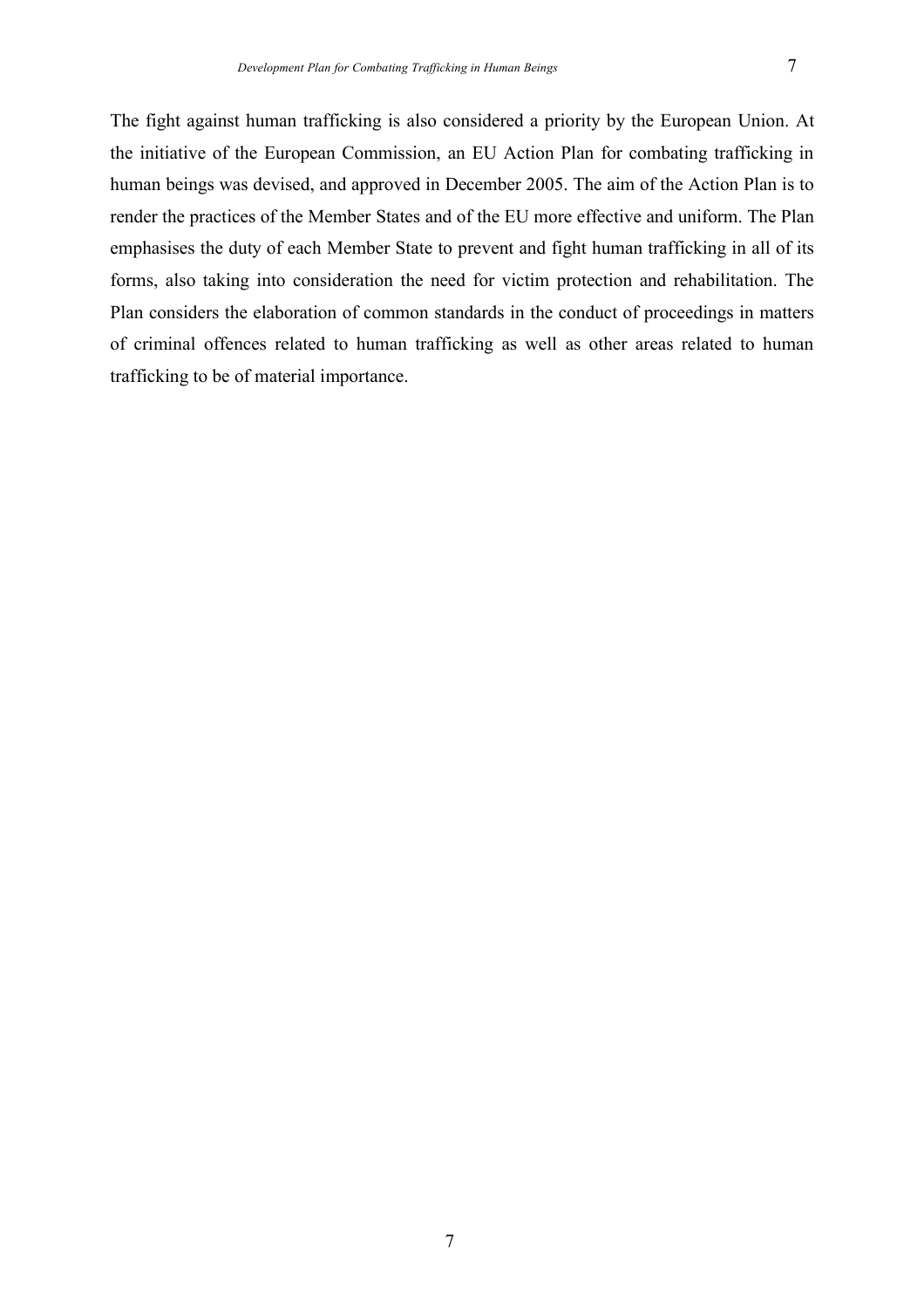# **1. Framework of Development Plan**

#### **Objectives**

The principal objective of the Development Plan is to render the fight against human trafficking more effective. In order to reach that aim, the Development Plan has 6 strategic subobjectives:

1. Continuous mapping of the problems related to human trafficking in order to get a comprehensive and trustworthy overview of the actual extent and forms of human trafficking.

2. Prevention of human trafficking by informing the public of the nature of human trafficking and dangers related thereto.

3. Development of the skills of the specialists engaging in the problem of human trafficking, and promoting cooperation between them.

4. Curbing human trafficking by means of more effective border controls and control over employment mediation.

5. Effective reaction to criminal offences related to human trafficking.

6. Providing assistance and rehabilitation to victims of human trafficking.

#### **Duration**

The Development Plan determines objectives, measures and activities for the period of 2006 to 2009.

# **Connection to other strategic documents in the area and international legislation**

No strategic documents have been devised or implemented in the area of human trafficking. Nevertheless, the following strategic documents are closely related to the subject:

• The draft of the Schengen Action Plan 2006-2007 which is being prepared by the Ministry of Internal Affairs. The plan deals with border safety, application of biometric documents, issues related to the grant of visas and control over migration which are all relevant to the prevention of human trafficking and establishment of possible victims. This Development Plan doesn't copy the contents of the above mentioned plan. The Schengen Action Plan has a special emphasis on different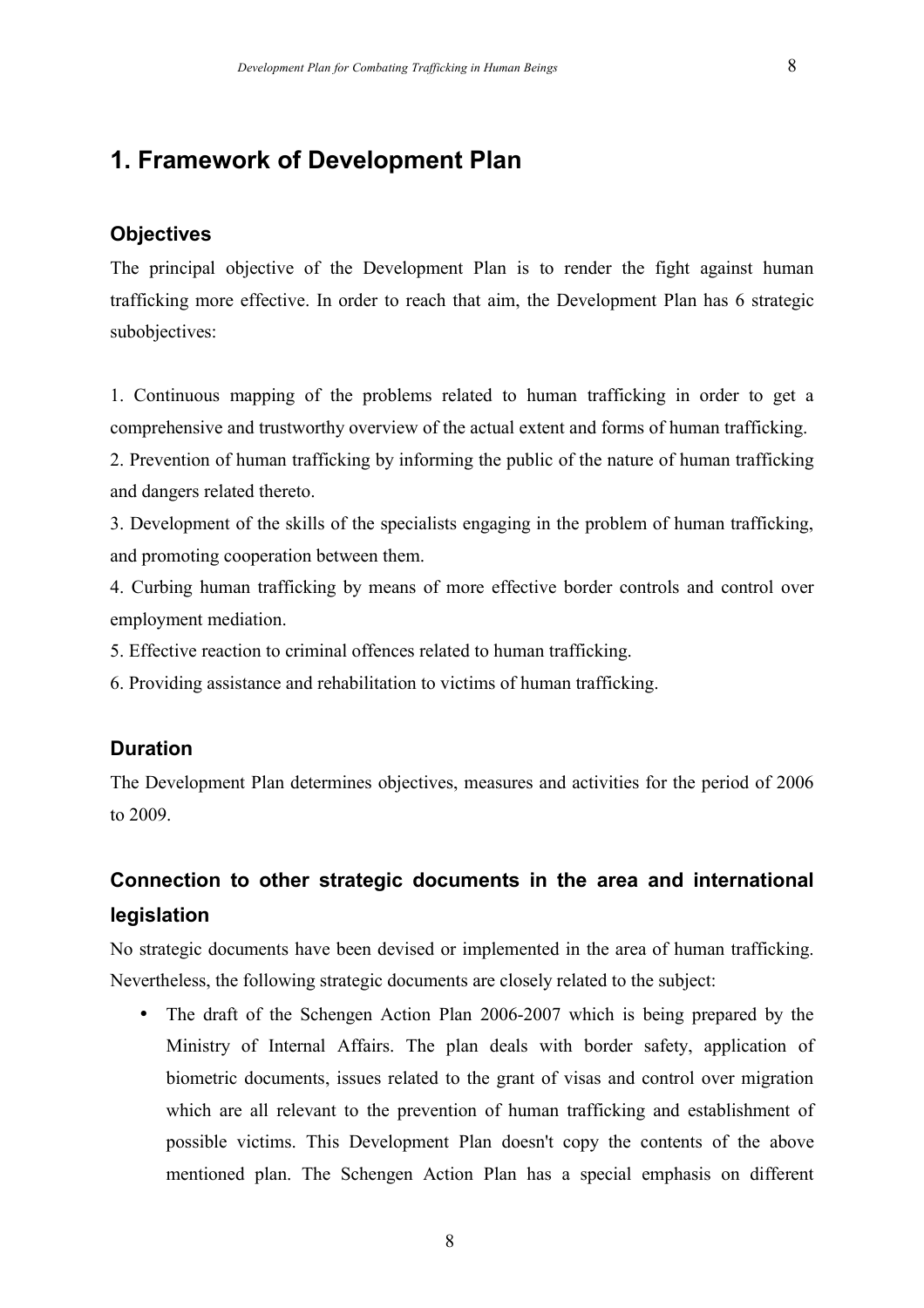compensation measures (the Schengen information system, increased controls on external borders, monitoring of foreigners, cross-border police partnerships, and cooperation in visa policies, etc) in order to mitigate the potential negative consequences arising from the fact that that controls will no longer be carried out on the internal borders of Member States;

- The Action Plan for 2006-2009 concerning the Optional Protocol to the Convention on the Rights of the Child on the sale of children, child prostitution and child pornography. The Plan deals with the prevention of the sale of children, child prostitution and child pornography and provision of assistance to children who have fallen victim to such crime;
- The concept of the rights of the child, strategy for granting the rights of the child and the annual plans of action related thereto which stress the need to pay special attention to children in an emergency situation. The child victims of human trafficking are also deemed to be in an emergency situation;
- The State Budget Strategy for 2006-2009 lists, in the budget lines for different Ministries, several activities relevant to fighting human trafficking, including the combat against organised and transnational crime, increasing international cooperation in the area of justice, issues related to border control, devising of compensation measures, prevention of illegal crossing of borders, prevention of illegal immigration and illegal labour and curbing the possibility to work without registering an employment relationship or concluding a contract for employment.

The Development Plan is guided by the following international legislation:

- Article 5 of the Charter of fundamental rights of the European Union and 12. Declaration concerning the explanations relating to the Charter of Fundamental Rights, Article 5;
- Council Framework Decision of 19 July 2002 on combating trafficking in human beings (2002/629/JHA);
- Council Directive 2004/81/EC of 29 April 2004 on the residence permit issued to third-country nationals who are victims of trafficking in human beings or who have been the subject of an action to facilitate illegal immigration, who cooperate with the competent authorities;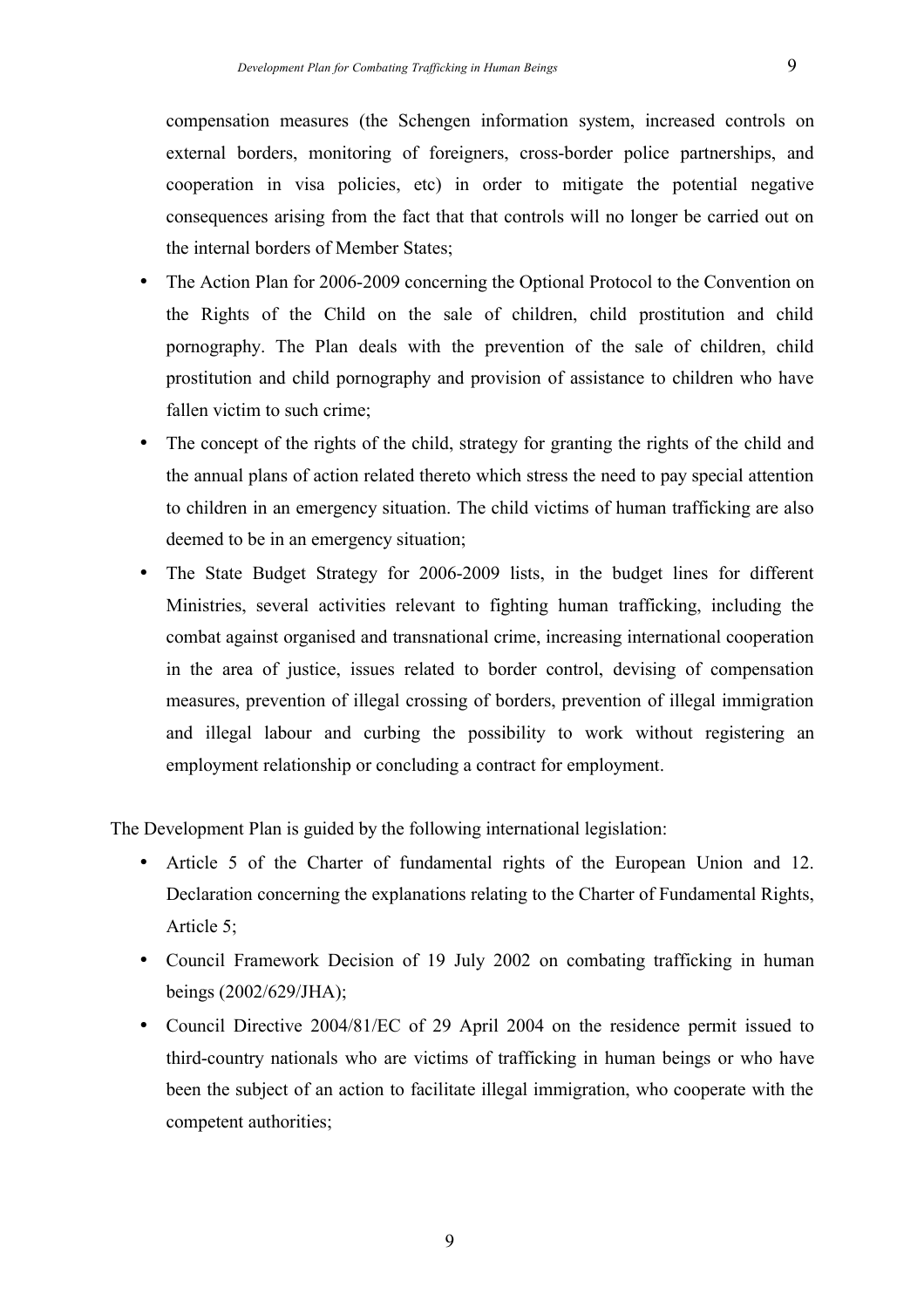- Recommendation No. R (91) 11 of the Committee of Ministers to member states concerning sexual exploitation, pornography and prostitution of, and trafficking in, children and young adults;
- Protocol to Prevent, Suppress and Punish Trafficking in Persons, Especially Women and Children, supplementing the United Nations Convention against Transnational Organized Crime (RT II 2004, 7, 23);
- European Convention for the Protection of Human Rights and Fundamental Freedoms (RT II 2000, 11, 57);
- In preparation of the Development Plan, the EU Action Plan for combating trafficking in human beings prepared by the European Commission was also taken into consideration. The EU Action Plan prescribes different measures for preventing human trafficking, including:

1) coordination of action at the EU level (effective exchange of information between Member States and financing of different programmes);

2) establishing the scope of the problem (elaboration of common standards for data collection, organisation of research);

3) prevention of human trafficking (dealing with the social problems conductive to human trafficking, increasing the awareness of the public, rendering early recognition of trafficking victims more effective);

4) decrease of demand (exchange of experiences);

5) criminal procedure (using Interpol and Europol, effective cooperation in criminal proceedings, training of judges);

6) assistance and support to victims (including in cooperation with non-profit associations, identification of victims);

7) return and rehabilitation of victims;

8) cooperation with third countries.

# **Organisation of preparation of Development Plan**

As the topic of fighting human trafficking belongs within the area of activity of several Ministries and agencies, the Development Plan was prepared as a joint project of different institutions. The preparation of the Development Plan was coordinated by the Ministry of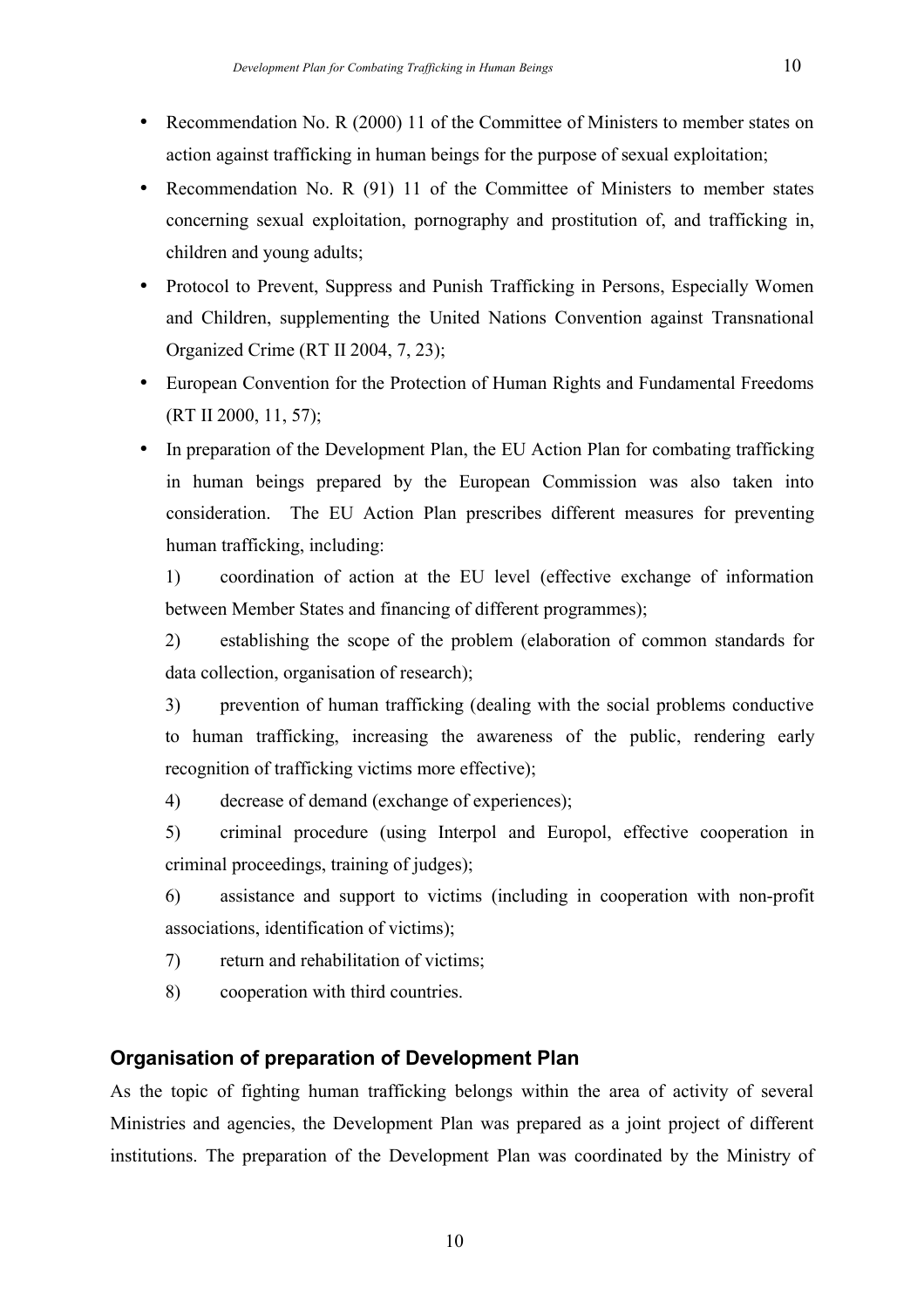Justice. The proposals of the Ministry of Education and Research, the Ministry of Internal Affairs, the Ministry of Foreign Affairs, non-profit associations and the IOM were taken into consideration in preparing the Development Plan.

Officials responsible for the area held discussions in order to prepare the Development Plan, and the representatives of Ministries were able to participate in the process by presenting proposals.

# **Implementation of, reporting on, supplementation and completion of the Development Plan**

Annex 1 contains the schedule for implementation of the Development Plan.

The implementation of the Development Plan is coordinated by the Ministry of Justice. The Ministry of Justice, the Ministry of Education and Research, the Ministry of Internal Affairs, the Ministry of Social Affairs and the Ministry of Foreign Affairs together with the agencies within their areas of administration shall participate in the implementation of the Development Plan, and non-profit associations will also be involved in the implementation of the Plan.

In order to obtain an up-to-date overview of compliance with the Development Plan, the situation in carrying out the Plan shall be assessed each year. For such purpose, the relevant Ministries (the Ministry of Foreign Affairs, the Ministry of Internal Affairs, the Ministry of Education and Research and the Ministry of Social Affairs) must prepare a summary on implementation of the measures and activities within their corresponding areas of responsibility and submit the summary to the Ministry of Justice by 1 February of the next year at the latest. The Ministry of Justice shall prepare a summary on implementation of the measures and activities within its area of responsibility. Based on the received summaries, a round table will be organised at the initiative of the Ministry of Justice, uniting specialists engaged in the combat against human trafficking employed by the Ministries, and research and social services agencies. Representatives of non-profit associations will be involved in the deliberations of the summary.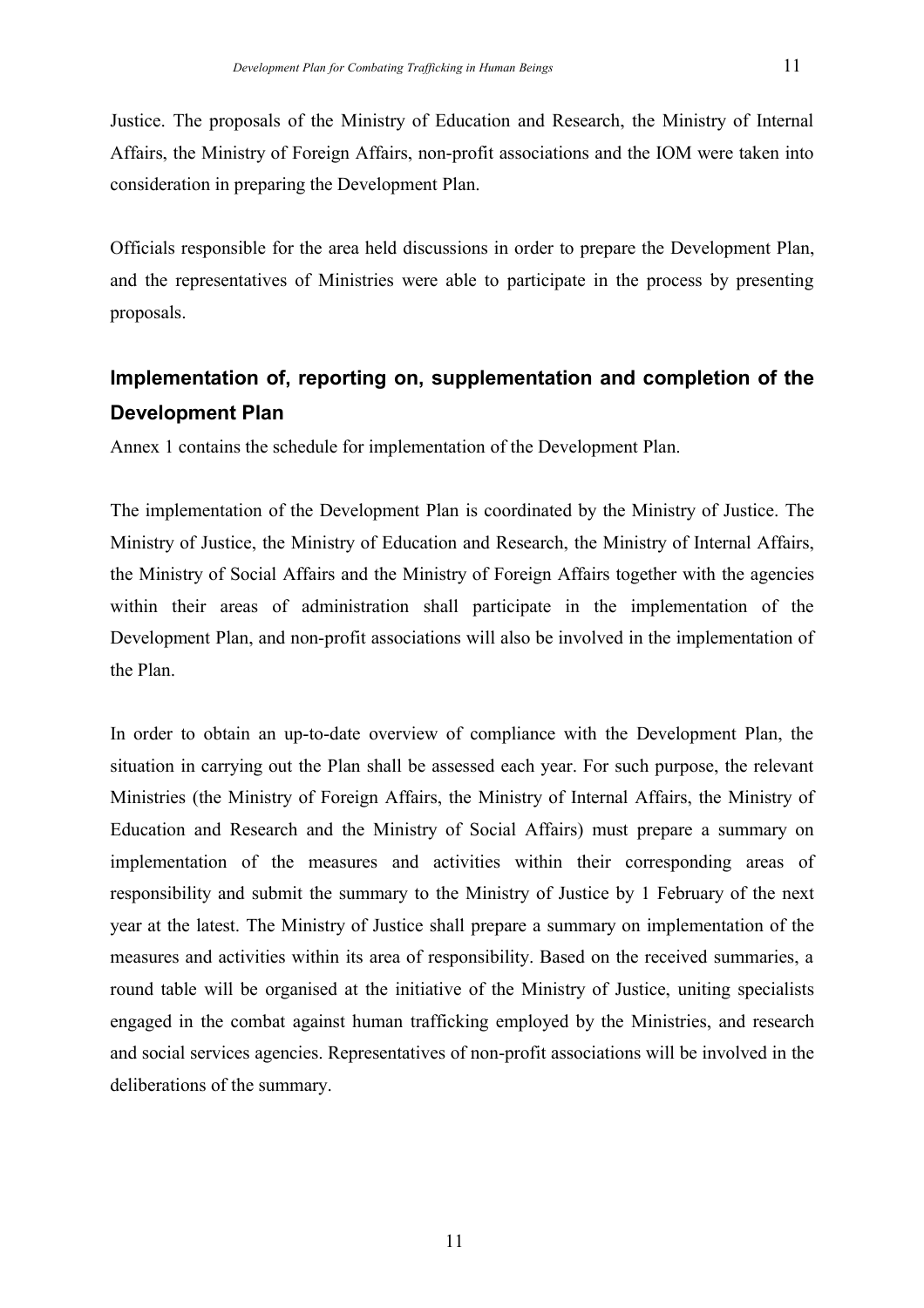Based on the annual summaries and round table discussions, the Ministry of Justice shall

prepare a report on the implementation of the Development Plan. The report shall be submitted to the Government of the Republic for approval by the latest in March of each year.

The annual round table meeting shall decide whether the Development Plan needs to be amended in the area of measures or activities. Where necessary, proposals for amendment of the Development Plan shall be submitted to the Government together with the annual report on implementation of the Development Plan.

For preparation of the final report on implementation of the Development Plan, each Ministry shall submit, by 1 February 2010 at the latest, a report to the Ministry of Justice concerning the implementation of the measures and activities in their areas of responsibility during the entire period of the Development Plan. The summaries submitted by the Ministries shall be discussed at the final round table meeting of the Development Plan organised at the initiative of the Ministry of Justice in which specialists engaged in the combat against human trafficking employed by the Ministries, and research and social services agencies as well as representatives of non-profit associations will participate.

Based on the recapitulative conclusions of the Ministries as well as on the discussions of the round table, the Ministry of Justice shall prepare the final report of the Development Plan. The final report shall be coordinated beforehand with the relevant Ministries (the Ministry of Internal Affairs, the Ministry of Social Affairs, the Ministry of Education and Research and the Ministry of Foreign Affairs) and non-profit associations. By 15 March 2010 at the latest, the Ministry of Justice shall submit the final report to the Government of the Republic for approval.

#### **Cost estimate of Development Plan**

The activities necessary for the implementation of the Development Plan can be divided into two groups according to their financing. The first group contains activities financed within the framework of the operating expenses of Ministries and agencies within the area of their administration, e.g. development of the register of criminal matters, preparation of the annual overview on crime, collection of data on cases of human trafficking, legislative drafting. The schedule for implementation (see Annex 1) contains an overview of activities which are financed from operating expenses. The second group includes activities financed for the

12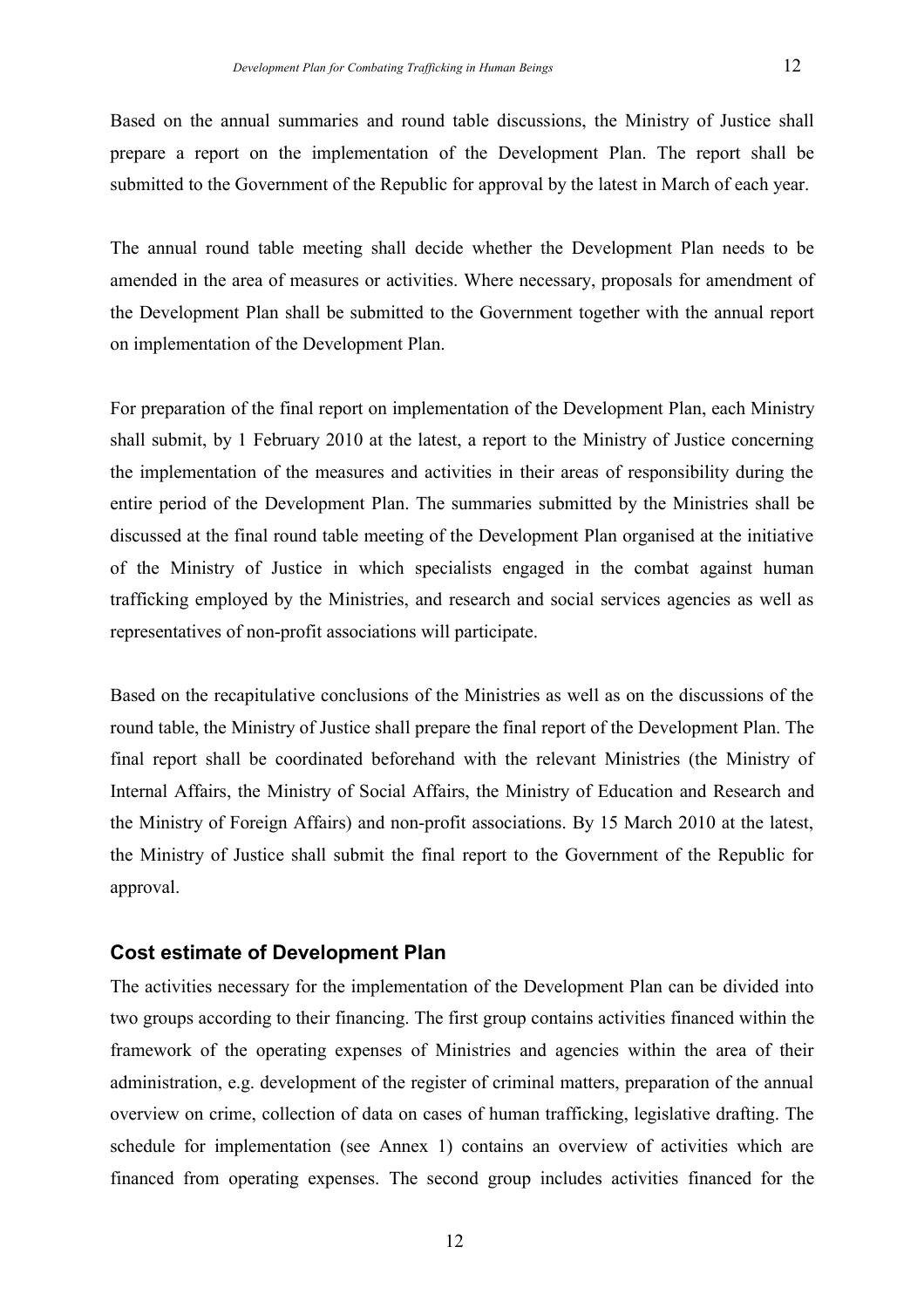specific purpose of dealing with the problem of human trafficking (e.g. studies, media campaigns, training). The costs intended for specific purposes needed for the implementation of the Development Plan amount to 2 600 000 Estonian kroons in total. The division of costs intended for specific purposes by year is shown in Table 1.

**Table 1.** Costs intended for specific purposes necessary for implementation of the Development Plan in 2006-2009

| 2006    | 2007      | 2008    | 2009    | Costs in total |
|---------|-----------|---------|---------|----------------|
| 170 000 | 1 155 000 | 975 000 | 300 000 | 2 600 000      |

All costs necessary for implementation of the Development Plan shall be prescribed and planned in the budget of the relevant Ministry. Annex 2 contains a division of costs by strategic objectives, measures/activities and sources.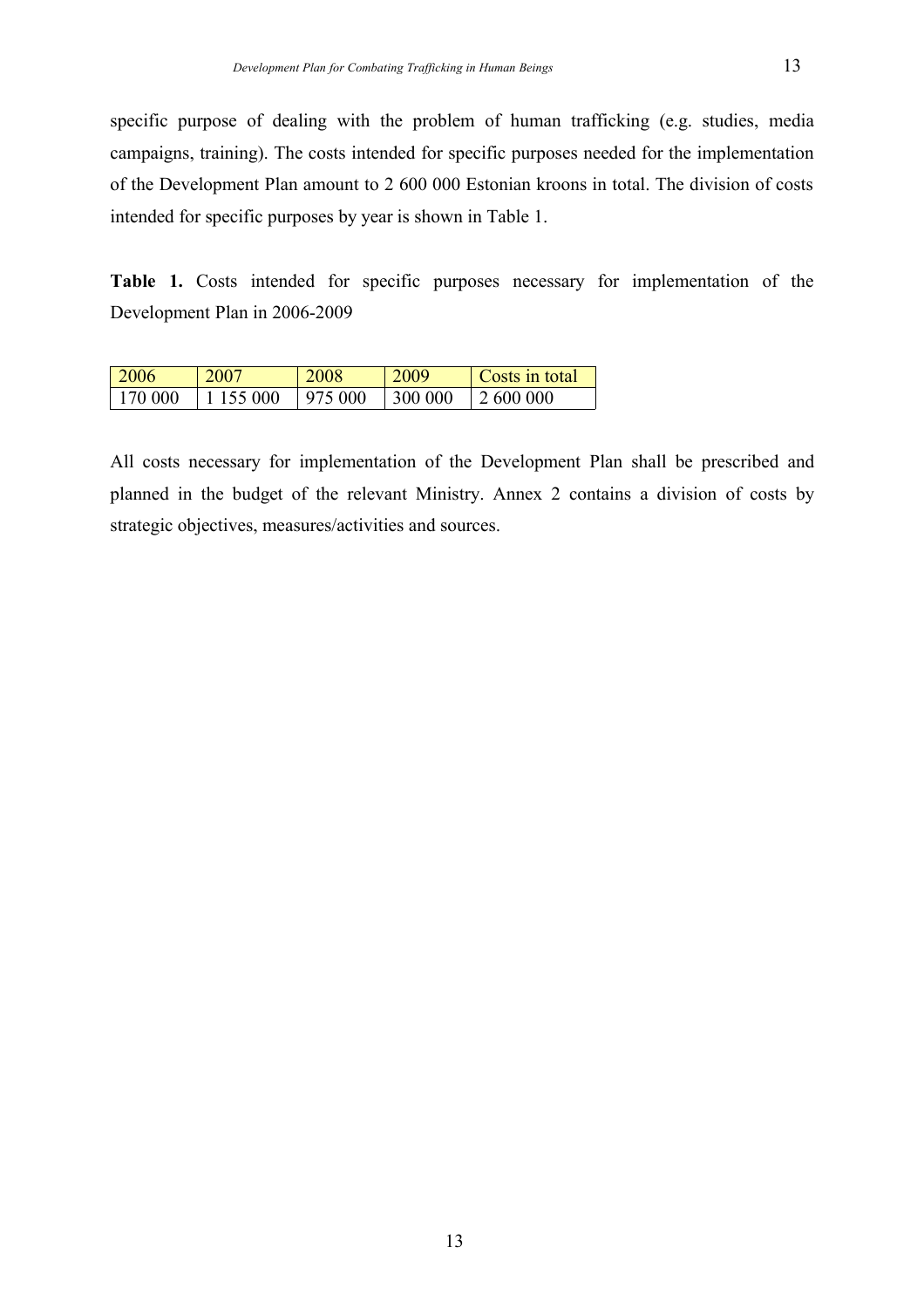### 2.1. Current situation

The number of victims of human trafficking in Estonia has been estimated differently. The estimated numbers remain between 100 to 200. As of now, there is no systematic overview of the scope and nature of the problem of human trafficking in Estonia.

Several authorities (foreign missions, medical institutions, shelters, etc) as well as the third sector deal with cases of human trafficking but no systematic collection of information on the cases and victims of human trafficking has been organised at the level of the state. Human trafficking is a crime not easily detected. The victims themselves and third persons only rarely report on this crime. The victims are ashamed of their experience, afraid of the disapproval of the society or the threats of the criminals. The clandestine nature of the criminal offence makes it more difficult to get an overview of the situation.

The official statistics related to crime does not reflect the problem of human trafficking adequately as it only provides data on the number of proceedings initiated based on a particular section of the Penal Code (enslavement, pimping). For example, during the year 2005, approximately 160 offences possibly related to human trafficking were registered and a criminal conviction of approximately 100 persons likely to have links to human trafficking entered into force (see Annex 3). But human trafficking is a complex phenomenon where several different offences and victims may be connected to a single case. In addition, crimes which involve human trafficking are often perpetrated in a foreign country and information on such offences may even not reach Estonia due to which all offences may not be reflected by the official statistics. Collection and exchange of international data on crime, including on cases of human trafficking is currently one of the tasks of the Central Criminal Police in the framework of international cooperation.

Estonia has already started to study the problem of human trafficking to a greater depth which is a positive development. For example, studies have been carried out related to:

• the evaluation of experts concerning anti-trafficking activities;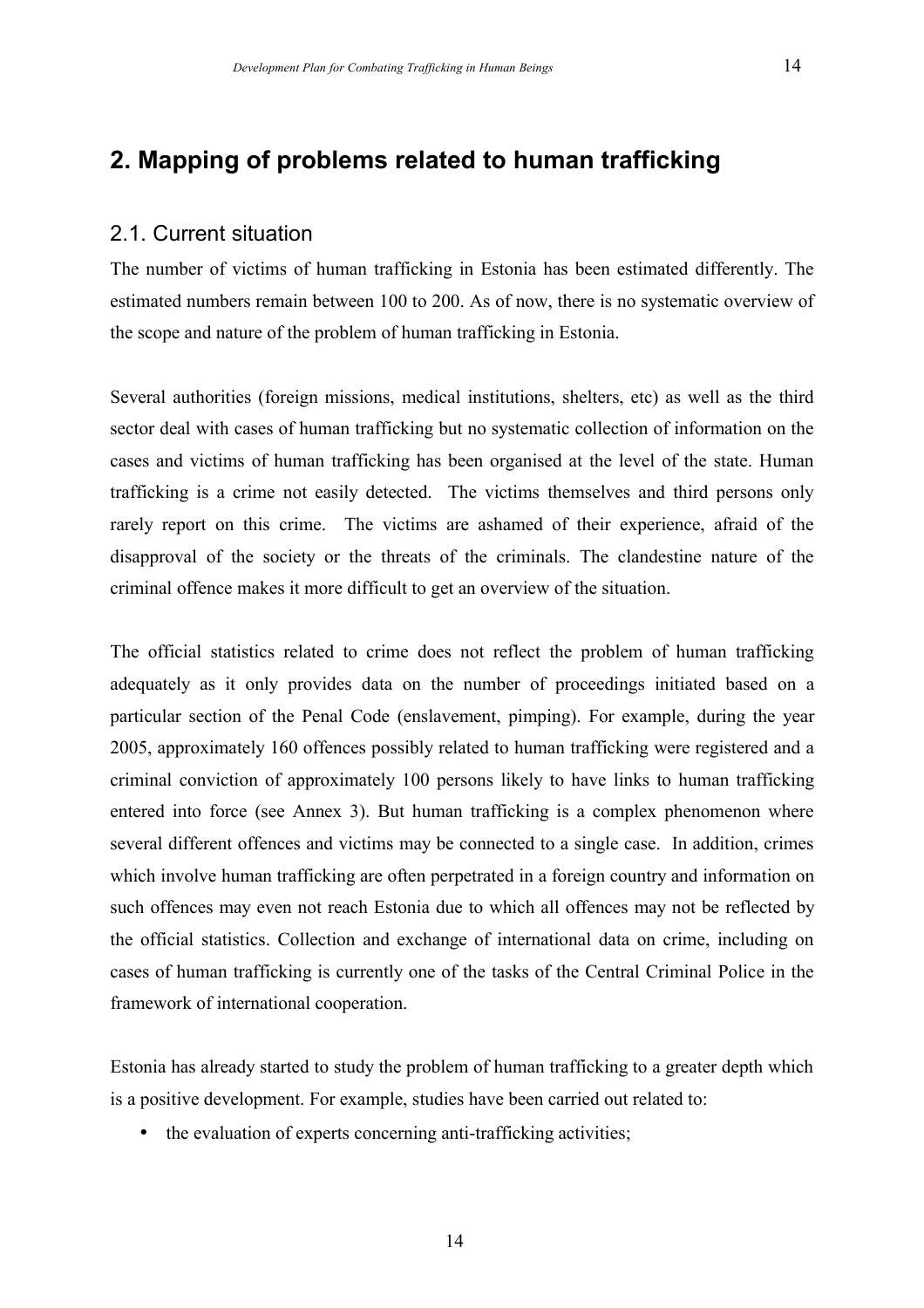- attitudes and opinions of the society regarding prostitution, its causes and consequences;
- trafficking in minors for sexual exploitation;
- awareness of human trafficking of final grade school girls.

As of today, research has not been consistent and fails to cover all the aspects of the problem, for example, several issues related to the causes and types of trafficking and channels of becoming victim to trafficking have not yet been studied. Qualitative data should supplement the official statistics related to crime, provide an in-depth assessment of the scope of occurrence of different forms of trafficking and enable a more reasoned planning of the measures to combat human trafficking.

# 2.2. Measures and activities for continuous mapping of problem of human trafficking

**The strategic objective** is to continuously map the problems related to human trafficking in order to get a comprehensive and trustworthy picture of the actual extent and forms of human trafficking.

# **Measure 1: Organisation of statistical data related to cases of human trafficking** Activities:

1.1. Development of the register of criminal matters and further on, development of the database of integral procedural information called "E-file" with the aim to obtain an accurate overview of the criminal offences related to human trafficking.

1.2. Preparation of annual summaries of criminal offences on the basis of the data in the register of criminal matters which shall, among other, reflect the scope of occurrence of offences related to human trafficking based on the relevant sections of the Penal Code.

1.3. Collection of data on criminal proceedings related to human trafficking initiated abroad where the victim or perpetrator was a citizen or permanent resident of Estonia.

1.4. Collection of information on cases of human trafficking which became evident through the foreign missions of the Republic of Estonia.

### **Measure 2: Conduct of studies related to human trafficking**

Activities:

2.1. Conduct of a qualitative study of the demand for human trafficking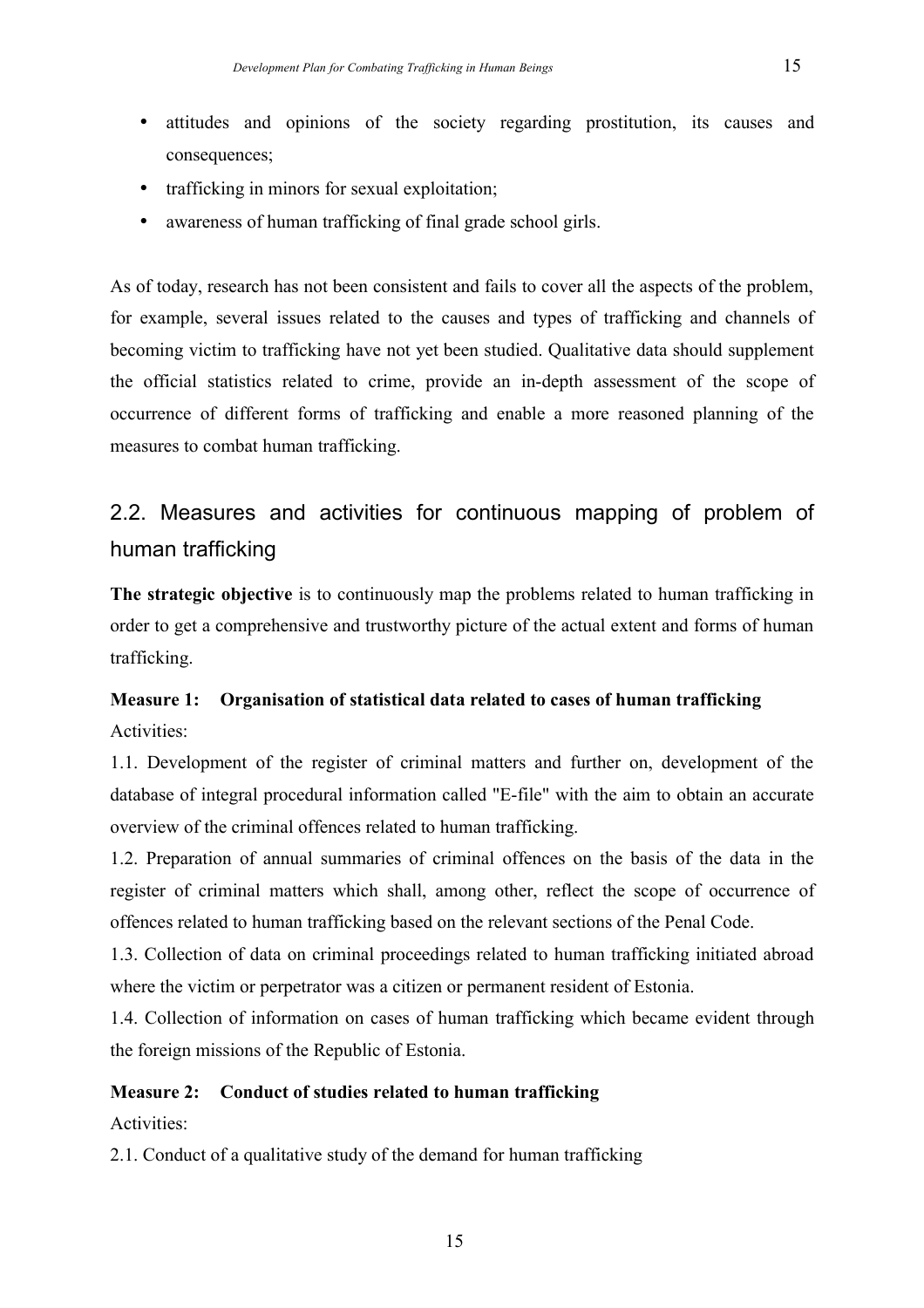2.2. Repeated study of awareness of human trafficking among final grade school girls

2.3. Analysis of studies of cases of human trafficking, application of legislation and court judgments

### **Indicators:**

- a statistical overview of cases related to human trafficking is prepared on an annual basis;
- a more detailed overview of the problems related to human trafficking exists, at least three studies in the area have been conducted.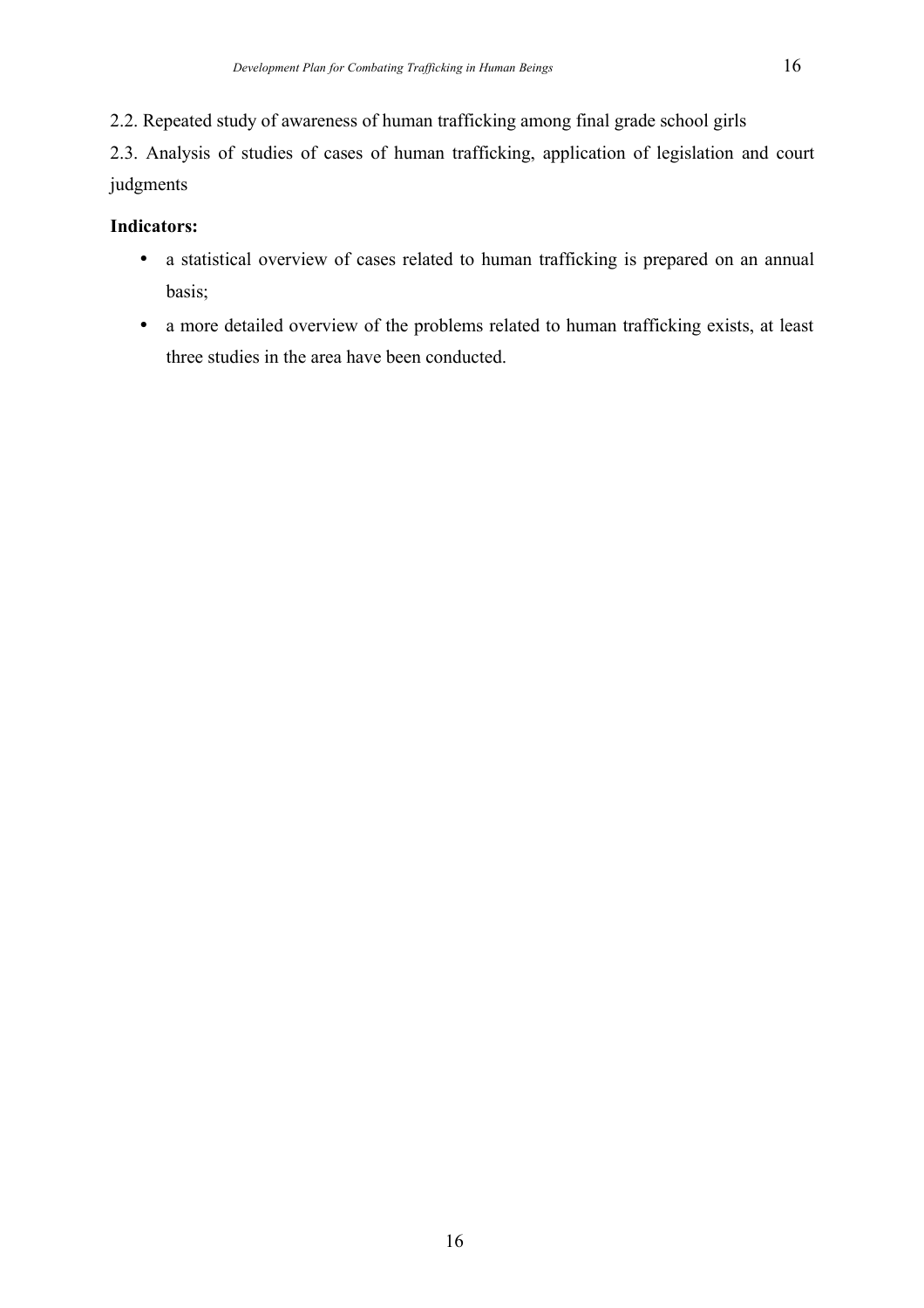# **3. Prevention of human trafficking by informing the public**

#### 3.1. Current situation

The studies conducted within the framework of the Nordic-Baltic information campaign against the trafficking in women in Estonia have shown that in general, people in Estonia are not well informed of the nature of human trafficking and have insufficient or no knowledge in the issues of human rights, gender equality and the damage caused to the society by spreading human trafficking and prostitution. Anyone who does not know how to seek a job abroad in a safe manner or how to legally enter into an employment contract may easily become a member of risk group. People who due to their social or economic position are particularly vulnerable to the offers of human traffickers (persons who have a low income, little or no education, the unemployed, etc.) are also considered to be at risk.

The results of the survey show that young people have an increasing interest in working in foreign country and the general understanding is that living abroad always results in a higher standard of living. Knowledge of foreign languages is not considered to be of particular importance and if a good job offer should appear, many are willing to work illegally. A widespread opinion among those questioned was that "nothing bad can happen to me over there" or "human trafficking does not concern me".

A positive development is that beginning from 2002, several campaigns and projects to inform the public of the dangers of human trafficking have been organised in cooperation with and with the financial assistance of the Nordic Council and the IOM. The Estonian Women's Studies and Resource Centre, the non-profit association "Living for Tomorrow", AIDS Information & Support Centre and AIDS Prevention Centre have also actively participated in the prevention work. Some examples of activities directed at increasing the public awareness:

• In 2002, a joint campaign against the trafficking in women was initiated by the Nordic and Baltic countries with the support of the Nordic Council with the aim to initiate a public discussion about trafficking in women as a social problem in Estonia and to bring on a change in the attitudes of the public concerning that issue. At the same time with the main campaign, IOM also organised a media campaign under the slogan "They'll trade you like a puppet" [*"Sind müüakse nagu nukku"*] in 2002;

17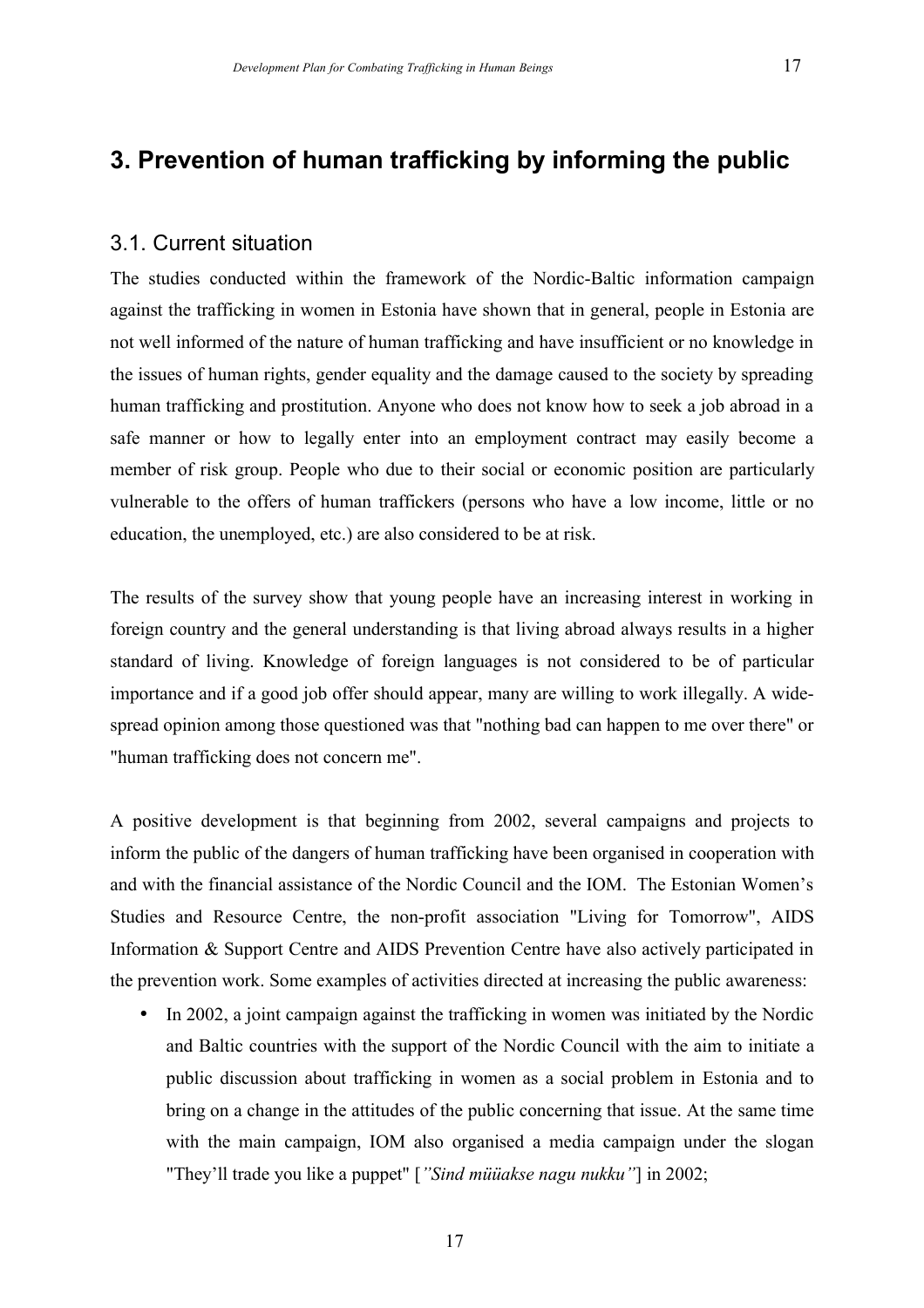- In 2003-2004, a project to follow up the joint campaign specified above was organised in Estonia during which 36 lectures and seminars for people from all walks of life were held, an essay-writing competition was organised for young adults and a selection of articles concerning the effects of legalising prostitution was translated into Estonian;
- With the aim to prevent human trafficking, telephone consultation services were commenced in October 2004 which provided free legal consultation and information on safe travelling and job search. The above was a one-year project "Anti-trafficking hotline for women" financed by foreign countries (USA, Great Britain and Finland) and carried out by the non-profit associations the AIDS Prevention Centre, "Living for Tomorrow" and "Unioni" from Finland;
- A training programme for Estonian educators, job counsellors and youth workers was organised with the support of the Nordic Council of Ministers. Seminars were held in schools and local governments. The Embassies of Sweden, United States and Norway, the non-profit association AIDS Prevention Centre, "Living for Tomorrow", etc. assisted in organising the information events;
- In 2005, the IOM Tallinn office launched an information campaign for young adults and opened a website www.toovalismaal.ee which provides advice for safe travel abroad.
- In the framework of crime prevention, the police has organised different projects in cooperation with local governments and non-profit associations in order to prevent people from falling victim to human trafficking and prostitution. The target group mainly consists of underage girls who are at risk to falling prey to human trafficking and above all, to the sex industry. The East Police Prefecture has applied for 28 000 kroons from the police budget to carry out a follow-up project called "Preventive work with girls in the risk group" in 2006. The project is co-financed by Narva and Jõhvi City Governments in the amount of 63 000 kroons.
- In spring 2005, the Ministry of Justice put up a web page www.kuriteoennetus.ee which, among other, provides information on the problem of human trafficking and advises on how to avoid becoming a victim.

## 3.2. Measures and activities for informing the public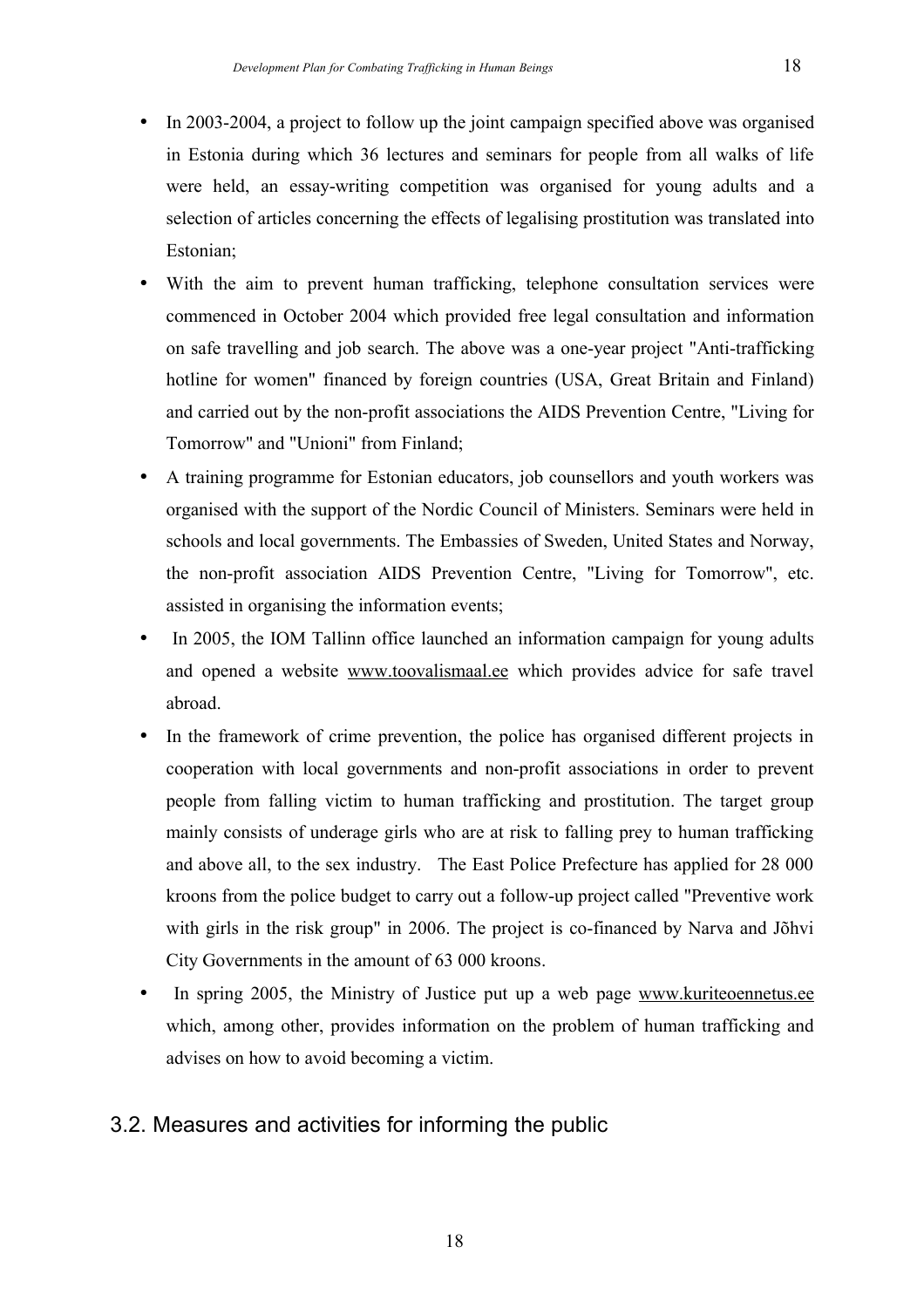The strategic objective is the prevention of human trafficking by informing the public of the nature of human trafficking and the dangers related thereto.

# **Measure 3: Informing the public of the problems related to human trafficking and human rights**

Activities:

3.1. Organising lectures throughout Estonia. Each year 10 lectures shall be held, totalling in 40 lectures during the entire period of the Development Plan.

3.2. Organising a media campaign in order to decrease the demand for human trafficking.

3.3. Continuing the operation of the hotline for providing information on human trafficking. This means that Estonia must start financing the project "Anti-trafficking hotline for women" which was formerly financed by foreign countries.

3.4. Media campaign for increasing awareness of human trafficking

3.5. Preparation and publishing of educational information material

3.6. Including the topic of human trafficking in the national general education curricula (e.g. social study).

3.7. Distribution of information on human trafficking via the world wide web.

# **Measure 4: Informing the general public of matters of labour law and consular services**

Activities:

4.1. Distribution of information materials on consular services.

4.2. For ensuring better consular protection, providing persons travelling abroad with an opportunity to leave their contact details with the Ministry of Foreign Affairs.

4.3. Provision of information on labour law to job seekers through the local offices of the Labour Market Board.

### **Indicators**

- at least 10 lectures are organised on a yearly basis;
- media campaigns are conducted to decrease demand and increase awareness;
- the hotline for information on human trafficking is kept in operation.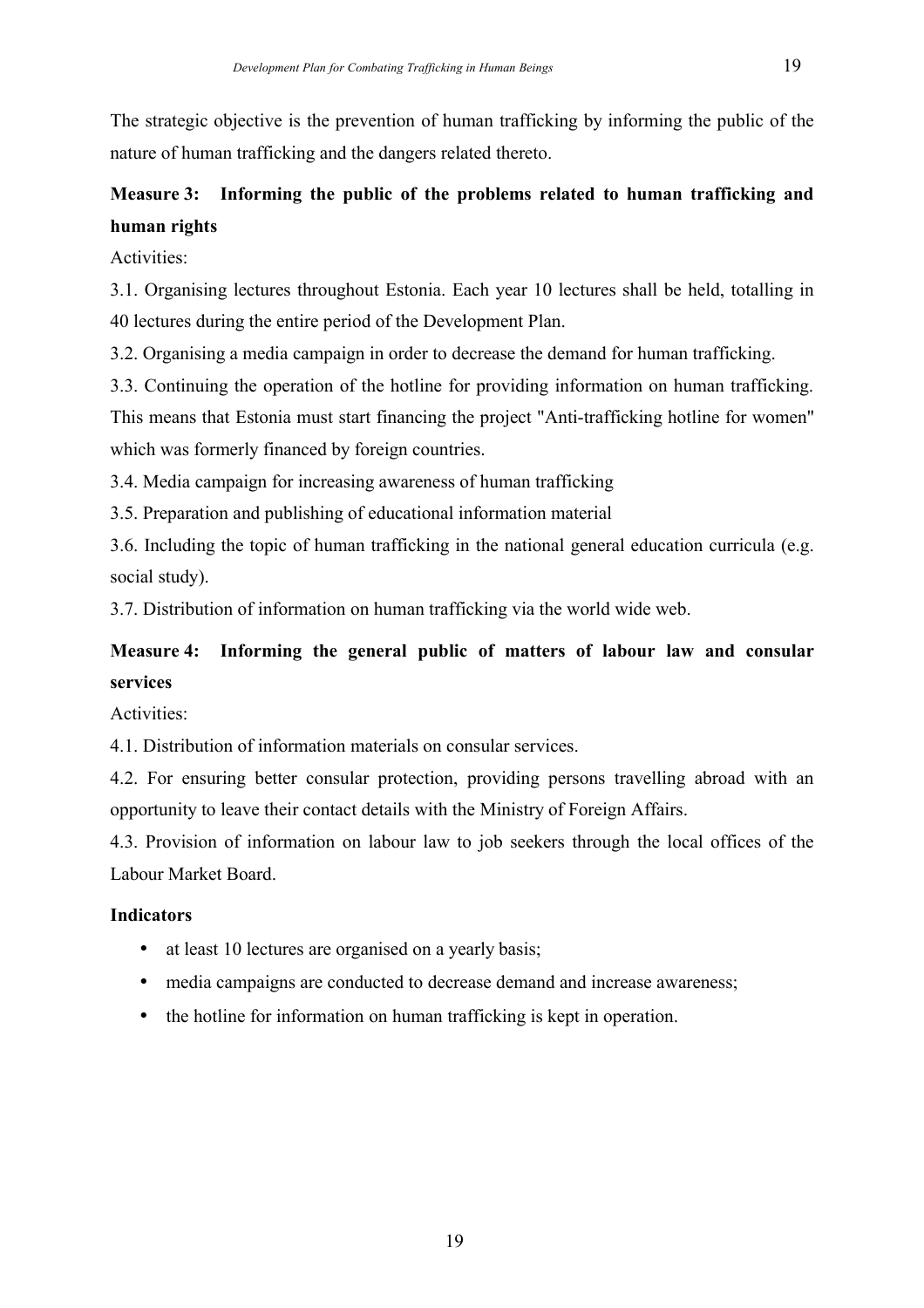# **4. Development of the skills of the specialists engaging in the problem of human trafficking, and promoting cooperation between them**

### 4.1. Current situation

Specialists in the fields of law, social affairs, education, employment and migration have to deal with the problem of human trafficking in their work. In most cases, human trafficking is a phenomenon touching multiple layers of the society and in order to combat it effectively, widespread national and international cooperation involving both state authorities and nongovernmental organisations is needed.

In 2003, a project supported by the Nordic Council was carried out aiming, among other, at determining the problems encountered by the specialists working in the area of prevention of trafficking. Employees and officers of the police, border guard, the Prosecutor's Office, courts, the Citizenship and Migration Board and non-profit associations were questioned. As the result of the study, the following problems were established:

- Lack of efficacy in inter-agency cooperation and exchange of information and absence of systematic approach to the fight against human trafficking. The success achieved in combating human trafficking often depends on personal contacts but at present, there in no working cooperation network of cooperation.
- The scope of responsibility and role of each agency has not been clearly outlined, authorities are not informed of each others' activities and there is no clear procedure for dealing with cases of human trafficking.
- Officials have little knowledge in issues related to human trafficking and they need to be trained. As of today, only few cases of human trafficking have been detected and this is one of the reasons why many of the specialists have very little hands-on experience in helping the victims of human trafficking. Due to the above, there is a sore need of practical training where workers of different organisations could work together to find solutions to problem situations.

A positive development is the active role assumed by the Department of Equality of the Ministry of Social Affairs who organises training for police officers, social workers and educators.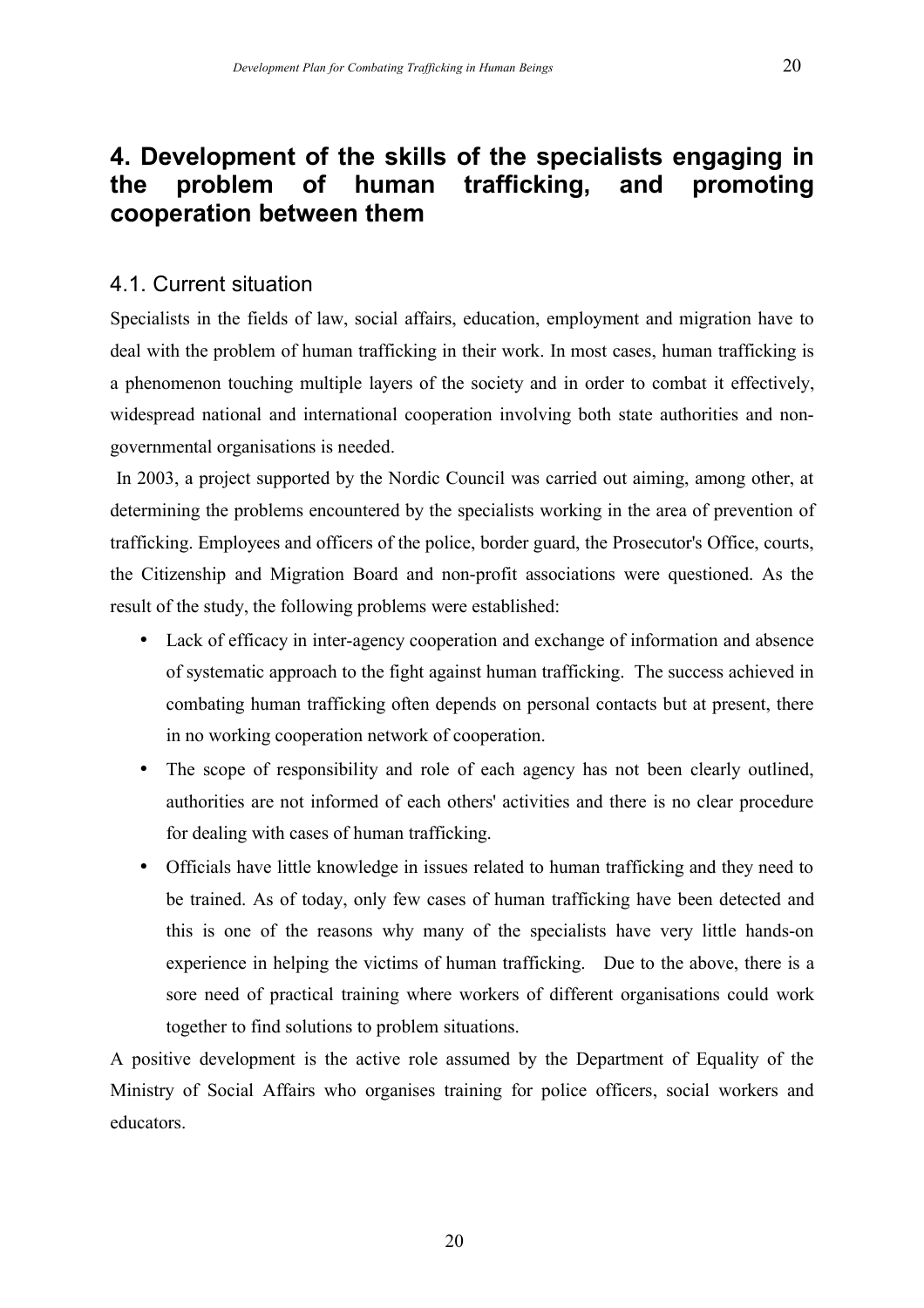At the initiative of the Personal Protection Service, beginning from the year 2004, a course dealing with the problem of human trafficking, its nature, prevention work among risk groups and networking with relevant institutions was included in the in-service training programme for police constables. Within the period of 2004 to 2005, a total of seven in-service training courses in regional police work and criminal prevention were carried out at the Paikuse Police School.

The need for increased cooperation in the fight against human trafficking was also underlined by the Ministers of Internal Affairs and Justice at the time of signing the Laulasmaa declaration in August 2005.

At present, an EU AGIS Project is being carried out for the elaboration and implementation of anti-trafficking training modules for judges and prosecutors. Representatives from Estonia also take part in the project. The project lasts for 12 months. The project activities will continue at the beginning of the year 2006 at which time, a follow-up seminar will take place.

# 4.2. Measures and activities for developing the skills of specialists and promoting cooperation between them

The strategic aim is to develop the skills of the specialists engaging in the problem of human trafficking, and promoting cooperation among them.

### **Measure 5: Training of specialists**

Activities:

5.1. Organisation of anti-trafficking training for specialists engaging in the prevention of and fight against human trafficking and assisting trafficking victims. The Ministry of Social Affairs shall organise 2 training events per year, totalling in 8 events.

# **Measure 6: Promoting cooperation among specialists**

### Activities:

6.1. Appointment of contact persons, dividing the tasks and responsibilities between different agencies who deal with the problem of human trafficking.

6.2. Organising round table meetings for the cooperation network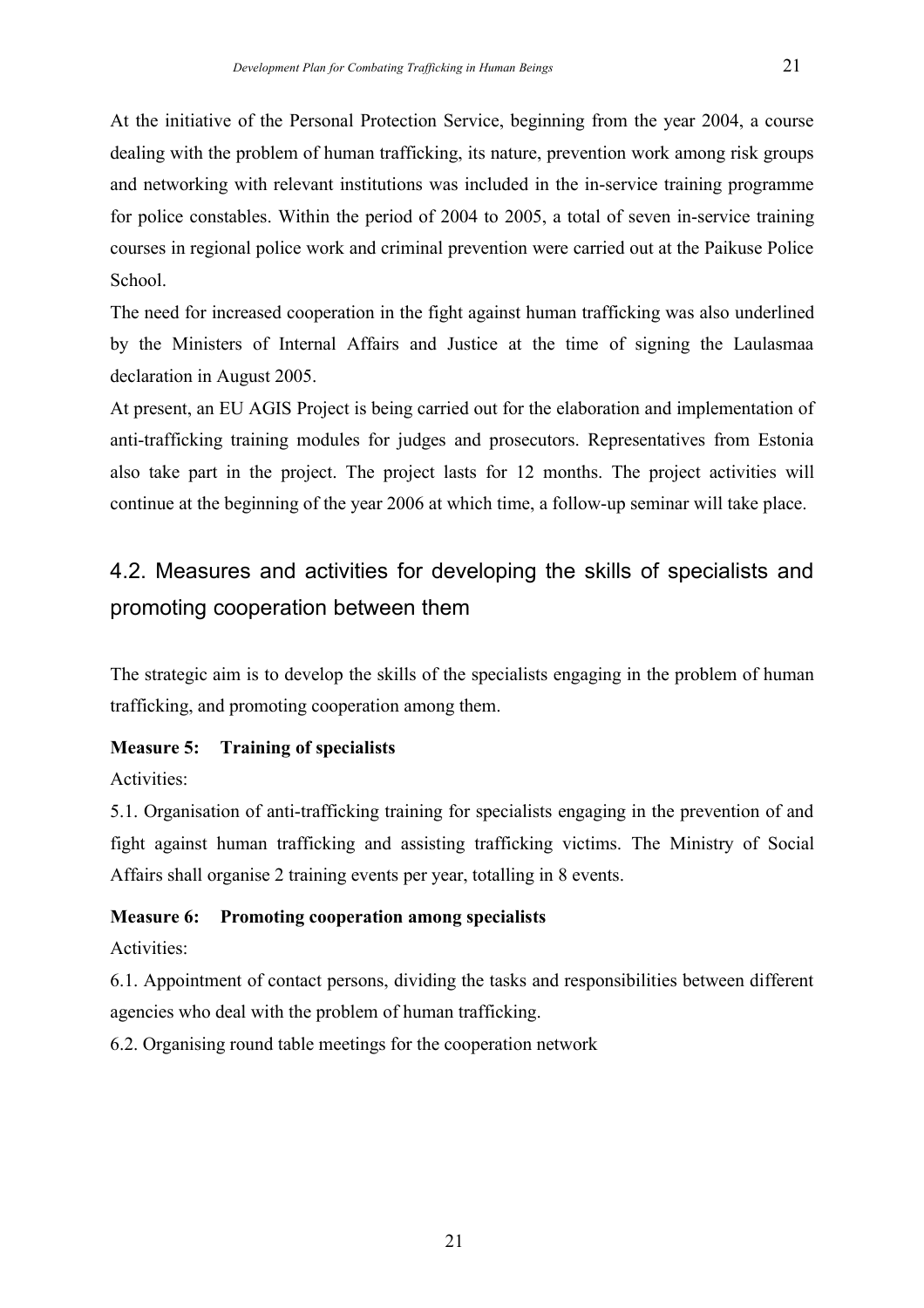#### **Measure 7: International co-operation**

Activities:

7.1. Taking part in the implementation of the EU plan on best practices, standards and procedures for combating and preventing trafficking in human beings.

7.2. Participating in the EU AGIS training programme

#### **Indicators**

- at least 2 anti-trafficking in-service training events are organised on a yearly basis;
- a cooperation network of competent specialists of Estonia has been organised for combating human trafficking;
- on a yearly basis, at least 5 specialists employed by the authorities conducting criminal proceedings take part in the anti-trafficking training and cooperation projects organised by the EU.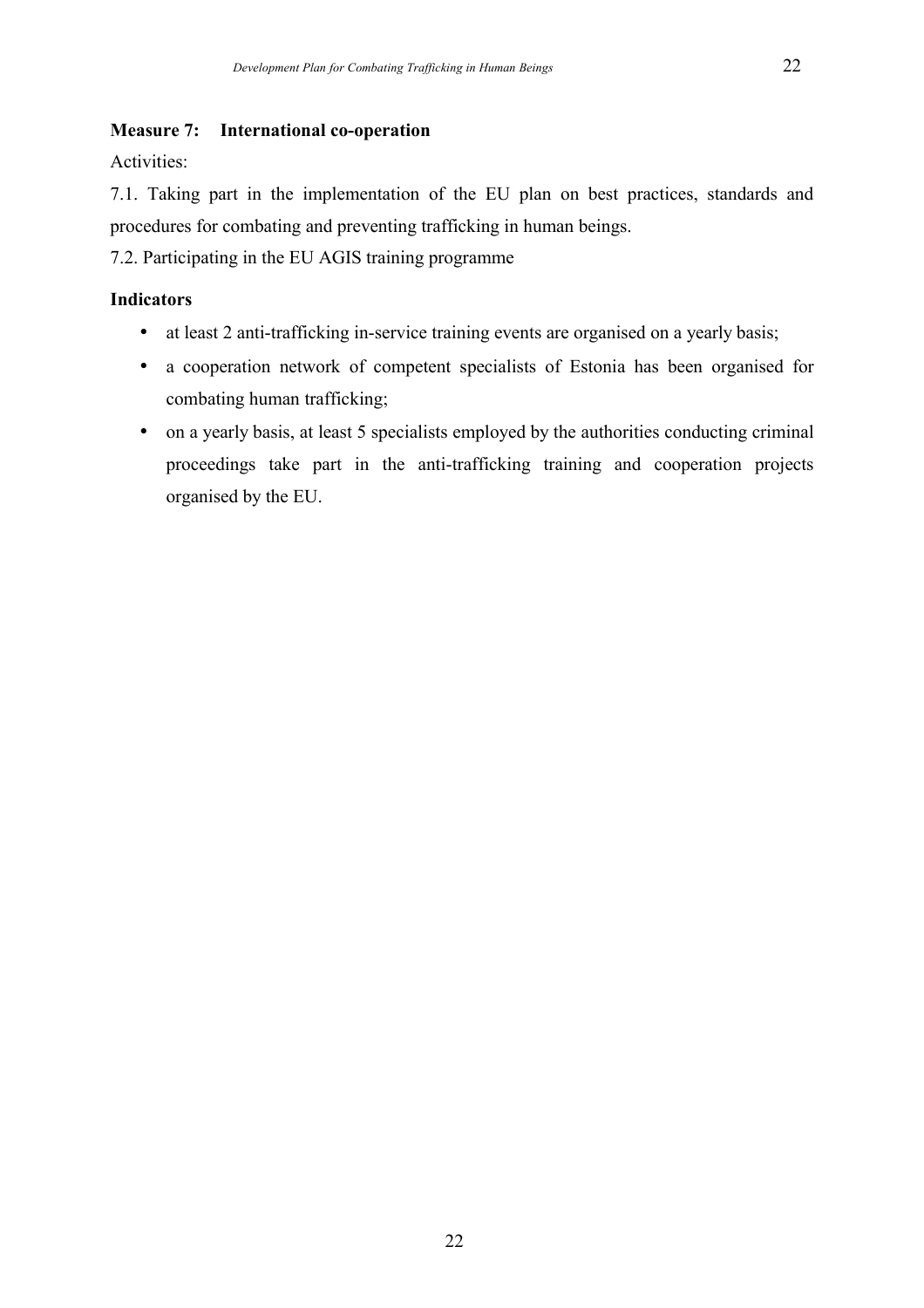# **5. Curbing human trafficking by means of more effective border controls and control over employment mediation**

### 5.1. Current situation

#### **Employment mediation**

According to the Labour Market Services and Support Act, employment mediation means finding suitable work for the unemployed and job seekers, and finding suitable workers for employers.

The Labour Market Board provides employment mediation as a state employment service, making use of job offers received directly from the employers as well as information on free positions received from other sources. The quality control over employment mediation must become more stringent in order to avoid a situation where the customer may receive an unlawful or dishonest job offer.

Legal persons in private law and sole proprietors entered in the commercial register (hereinafter sole proprietors) are also permitted to provide employment mediation services. However, employment agencies are not allowed to charge a person wishing to find employment for the mediation service and only the employer or other legal persons in private law and sole proprietors may be asked for a fee. Until 31 December 2005, a private undertaking could mediate job offers provided that it had a corresponding activity licence issued by the Minister of Social Affairs. Beginning from 1 January 2006, such activity must be registered in the register of economic activities. Activity licences already issued remain valid until the date of expiry specified therein. A good overall picture of the situation of employment mediation services is provided by the website of the Ministry of Social Affairs which contains a list of holders of activity licences for employment services and a list of persons providing employment services entered in the register of economic activities. There have been some cases where employment mediators, both illegal and legal, have taken advantage of the ignorance and trust of people and demanded unjustified payment, failed to provide the promised service, violated the rules regarding working conditions, etc.

#### **Border control**

Based on  $\S$  11<sup>2</sup> of the State Borders Act, the only document that a minor crossing the state border must have is the identity document. Upon crossing the state border, an Estonian citizen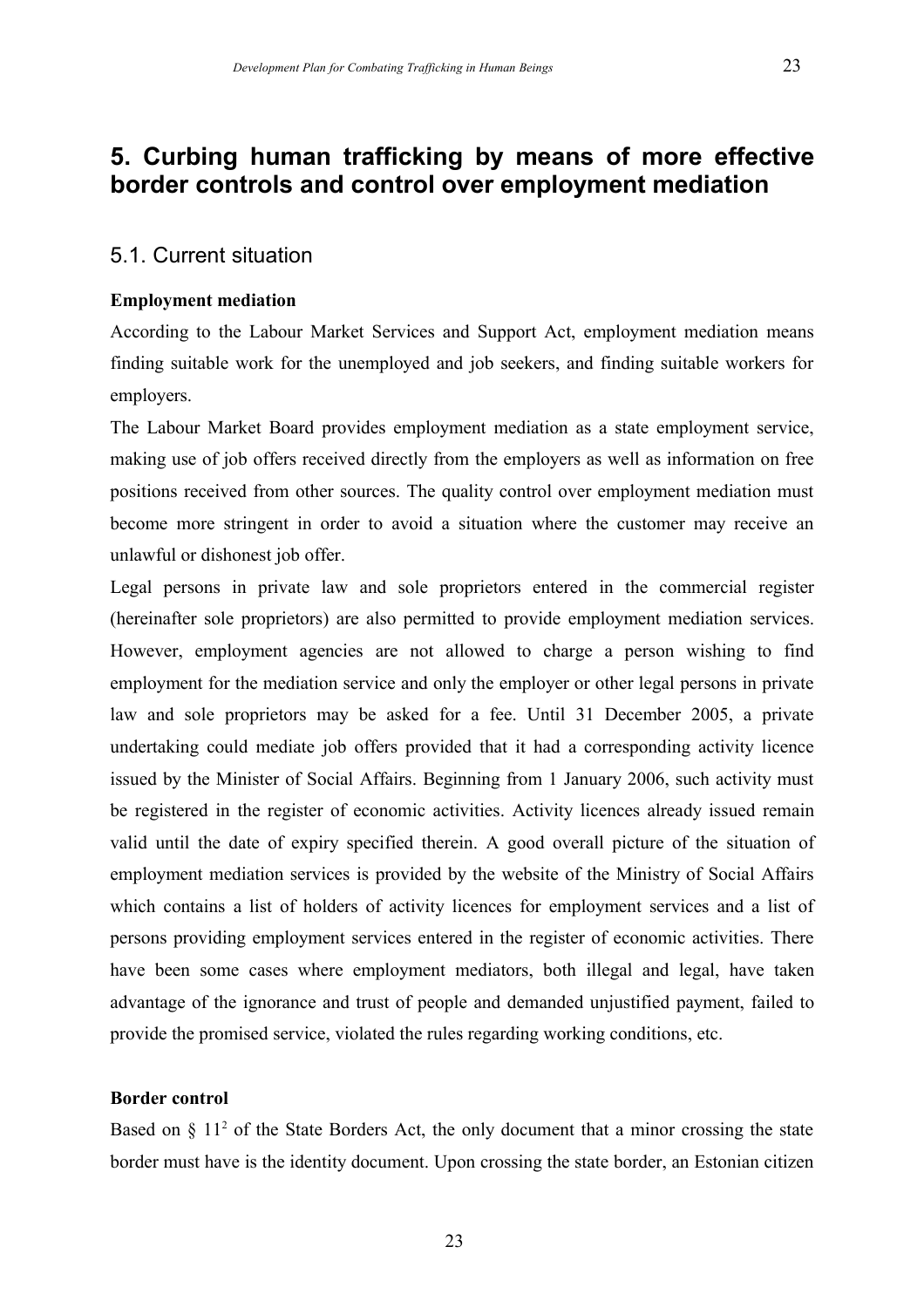under 15 years of age need not hold a travel document, an identity card or a certificate of return if his or her name, date of birth, citizenship and photograph are entered in the travel document held by a parent accompanying the minor. If the Estonian citizen is under 7 years of age, his or her photograph need not be entered in the travel document held by the person accompanying him or her. The same requirement for identity document apply to the entry into Estonia, stay in Estonia or leaving Estonia of an alien less than 15 years of age. Estonian legislation has not established any other documents (authorisations) for crossing the Estonian state border except for the identity document requirement specified above.

In April 2004, the European Council passed a Decision amending the Common Manual in order to include provision for targeted border controls on accompanied minors (2004/466/EC). For compliance with the Schengen requirements, Estonia must start to pay more attention to minors who are crossing the external boundaries of the EU.

Based on the EU Common Border Control Manual, an alien must, if required to do so, provide his or her application for entry. In case of doubt, the controlling officials may demand additional documents from both adults and minors. The possibility to demand additional proof is essential in view of the simplified procedure for crossing the border that will be implemented after Estonia joins the Schengen area in 2007.

Different countries have established various restrictions for unaccompanied minors crossing the border. E.g. both Spain and France demand that a minor under 18 years of age travelling without a parent or legal guardian must have an authorisation signed by a parent while Portugal has established a travelling permit for unaccompanied minors. As a rule, children younger than 14 years are not allowed to cross the border alone. A child under 14 years of age must have a person over 16 years responsible for the child accompanying him or her. Estonian travel companies have established their own restrictions for travelling minors. For example, the shipping company Tallink demands that children under 15 years of age may travel only if accompanied by a parent or another adult. If a child under 15 years is accompanied by an adult who is not the child's parent, the child must have a travel permit signed by a parent that sets out the name and personal identification code of the person accompanying the child.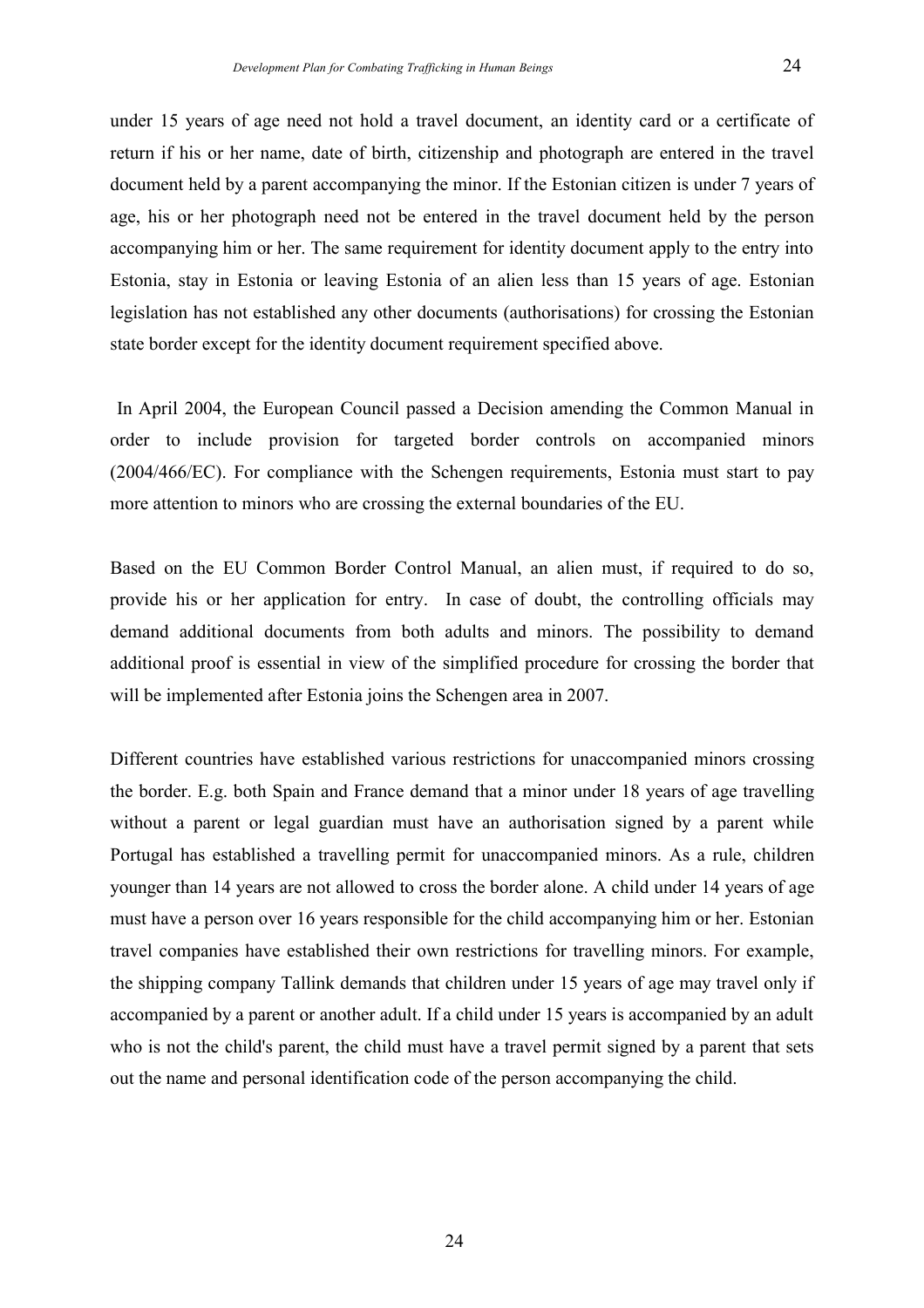### 5.2. Measures and activities for curbing human trafficking by means of more effective border controls and control over employment mediation

The strategic aim is to cut down human trafficking by means of more effective border controls and control over employment mediation.

### **Measure 8: Targeted border controls on accompanied minors**

Activities:

8.1. Paying more attention to minors who cross the EU external borders (where necessary, by questioning the minor or the person accompanying him or her, contacting the parents of the child, demanding additional documents, etc.)

# **Measure 9: Achieving transparency in the employment mediation system**

Activities:

9.1. An analysis of the employment mediation system is carried out in the course of which the operation of the state employment system is mapped, and the practices of different countries in control over employment mediation, quality controls and evaluation of the efficacy of the system are studied.

9.2. Improvement of the employment mediation system and provision of information on the possibilities of employment mediation

Based on the results of the analysis of the employment mediation system, the principles of operation of the system will be improved. It is of essential importance that information on the rights and obligations of persons and the opportunities and dangers related to working and employment mediation will be provided on a continuous basis in order to prevent people from falling prey to exploitation and human trafficking.

### **Indicators**

- more control over employment mediation is exercised in order to prevent people from falling victim to human trafficking through the employment mediation system;
- more control is exercised over the movement of minors across the external borders of the EU.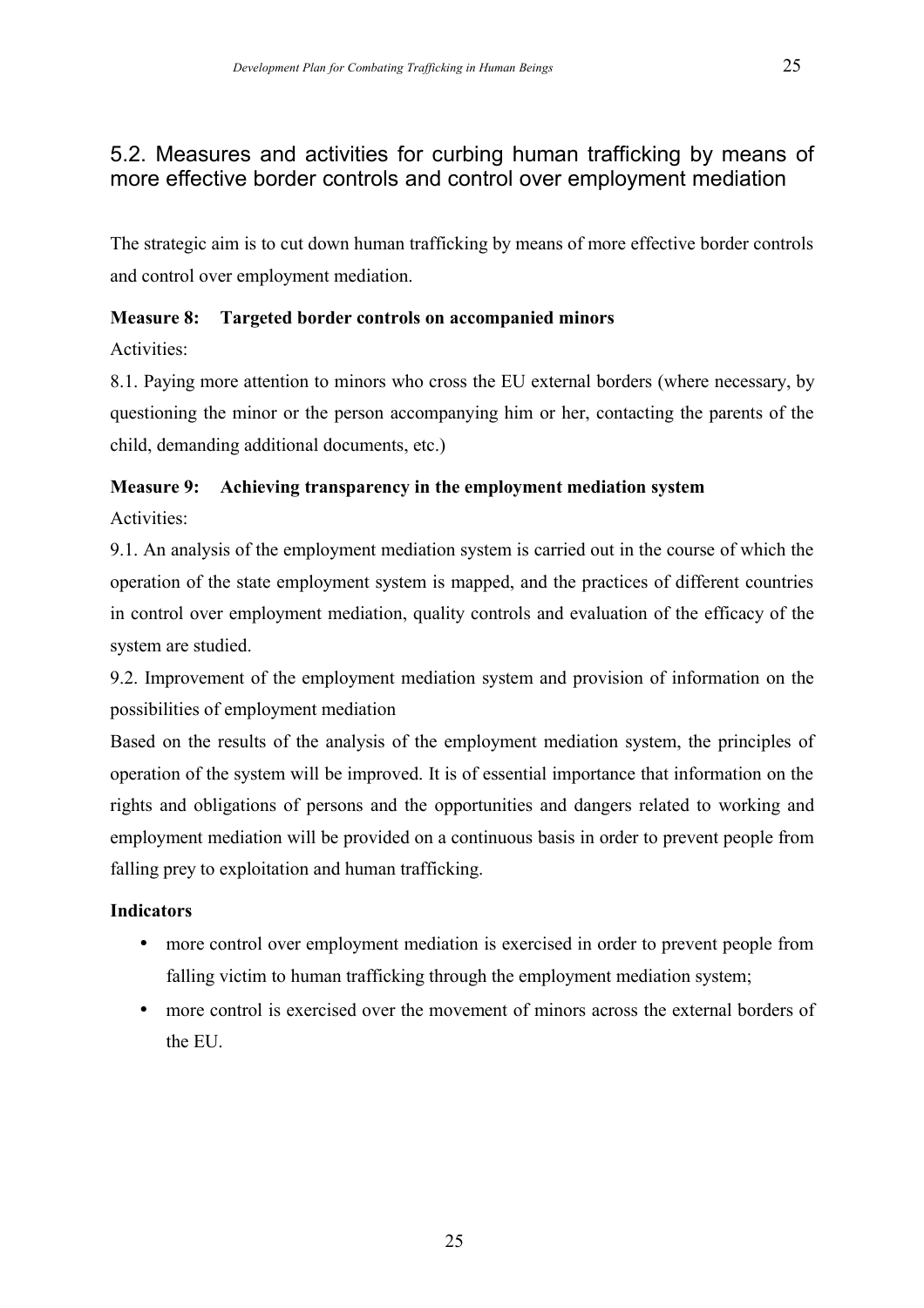# **6. Effective reaction to criminal offences related to human trafficking.**

#### 6.1. Current situation

Several international conventions have been adopted in order to prevent trafficking is human beings and Estonia is party to the majority of them. In March 2004, Estonia ratified the Protocol to Prevent, Suppress and Punish Trafficking in Persons, especially Women and Children, which supplements the United Nations Convention against Transnational Organized Crime. The Council Framework Decision 2002/629/JHA of 19 July 2002 on combating trafficking in human beings was adopted with the aim to harmonise the penal law of the Member States in the field of combating human trafficking.

Although Estonian law does not specify human trafficking as a criminal offence, other related crimes such as enslavement, abduction, illegal transportation of aliens across state border or temporary border line of Republic of Estonia, provision of opportunity to engage in unlawful activities and pimping are punishable as criminal offences. Disposing minors to engage in prostitution or aiding prostitution involving minors, use of minors in manufacture of pornographic works, manufacture of works involving child pornography or making child pornography available and sale or purchase of children is prohibited by law. However, additional analysis is needed whether all the acts which, pursuant to the UN supplementary protocol on trafficking in persons and Council framework decision on combating trafficking in human beings, are criminal offences are also punishable under the Estonian Penal Code.

Human trafficking is a serious offence against the person which is often closely connected to organised crime. Due to this, cases of human trafficking are difficult to detect as the organisers of the offence are not easily reached, evidence must be often collected abroad, and witnesses and victims are reluctant to give testimony because they have been threatened or bribed into silence. Often the victims fail to address the police out of the fear that their experience may become public knowledge.

At present, a person who has arrived in Estonia illegally or whose right to stay in Estonia has terminated (e.g. due to an expired visa or residence permit) has no legal basis for staying on in Estonia even if he or she is a material witness in a criminal case. As a result, the conduct of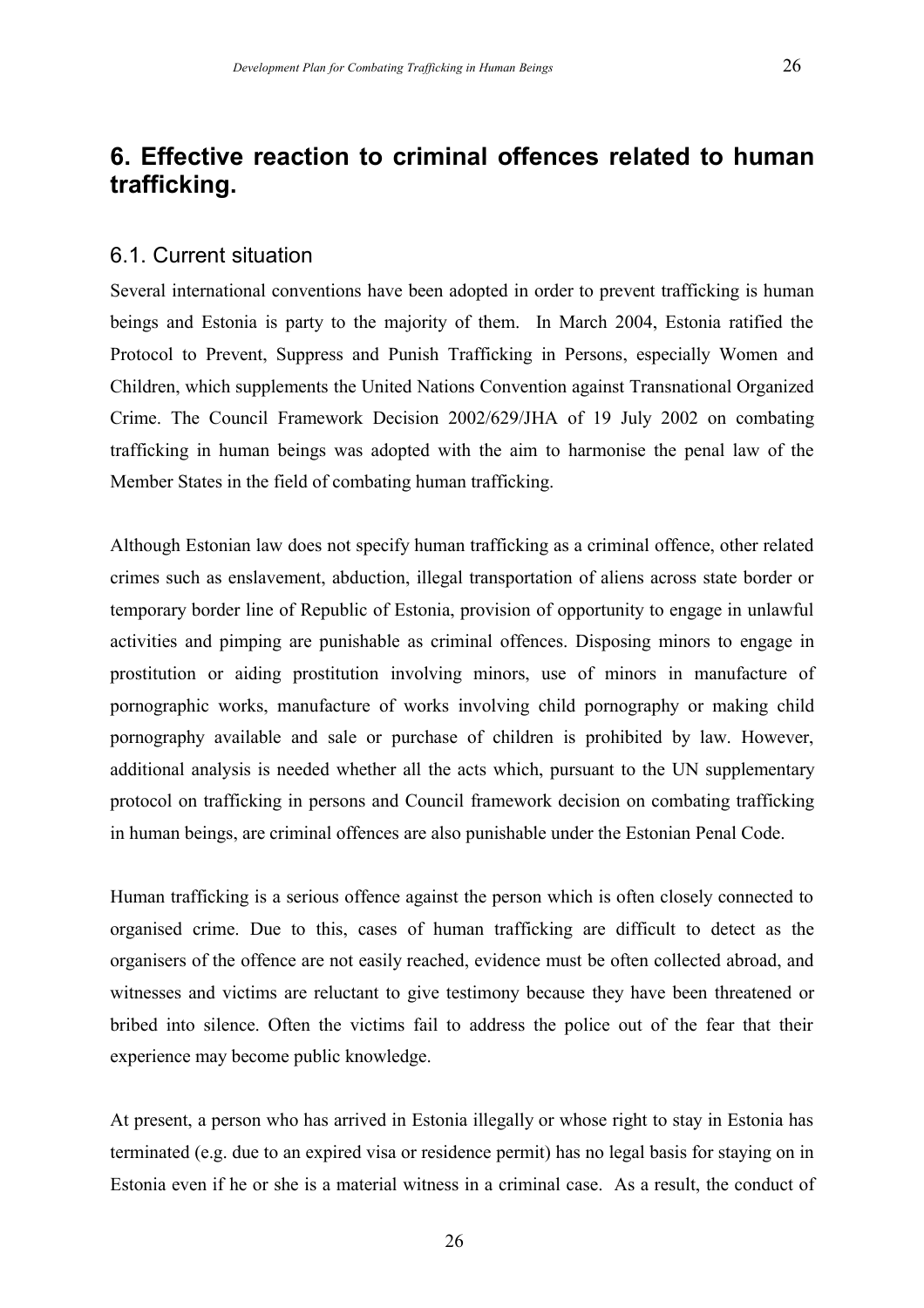criminal proceedings is often difficult. A special regulation can be applied only after the person is given the status of a refugee. However, in order to be granted such status, the person must apply for protection from the Republic of Estonia based on the UN Convention relating to the Status of Refugees and to the 1967 protocol relating to the status of refugees, which means that the person has to submit an application for asylum to the Citizenship and Migration Board (Refugees Act, above all  $\S\S 3-7^1$ ).

Council Directive 2004/81/EC of 29 April 2004 on the residence permit issued to thirdcountry nationals who are victims of trafficking in human beings or who have been the subject of an action to facilitate illegal immigration, who cooperate with the competent authorities prescribes a possibility to issue residence permits to trafficking victims (or third country nationals who have been the subject of an action to facilitate illegal immigration) to whom the residence permit offers a sufficient incentive to cooperate with the competent authorities. The Directive is above all directed to rendering criminal proceedings more effective in matters related to human trafficking so that the interests of the trafficking victims could be taken into consideration. In order to achieve this goal, a legal framework should be created which would allow the trafficking victim to stay on in Estonia during the time of the criminal proceeding at the same time offering the victim opportunities for recuperation and rehabilitation (reflection period, residence permit, work permit, health care, etc.) The Directive has not yet been nationally transposed. An initial analysis shows that for such purpose, Estonian legislation and, above all, the Aliens Act needs to be amended.

The testimony of the victim is essential evidence against a trafficker. Estonian law prescribes various witness protection measures applicable in the course of criminal proceedings. Among other, the Code of Criminal Procedure stipulates the possibility to declare witnesses anonymous and the Witness Protection Act provides extensive measures for the protection of witnesses, including the concealment of the identity of the witness from the criminal offender. On 17 March 2000, Estonia, Latvia, and Lithuania signed an agreement on the protection of witnesses and victims of crime. The Agreement enters into force with regard to Estonia on the date on which the depository (Latvia) receives the last notification about the completion of necessary internal legal procedures concerning entry into force of the Agreement. Lithuania and Latvia have complied with the above and also stated that the agreement is in force between those two counties already from the year 2001. Estonia was not able to comply until the necessary internal legal procedures had been completed which, in this case, meant the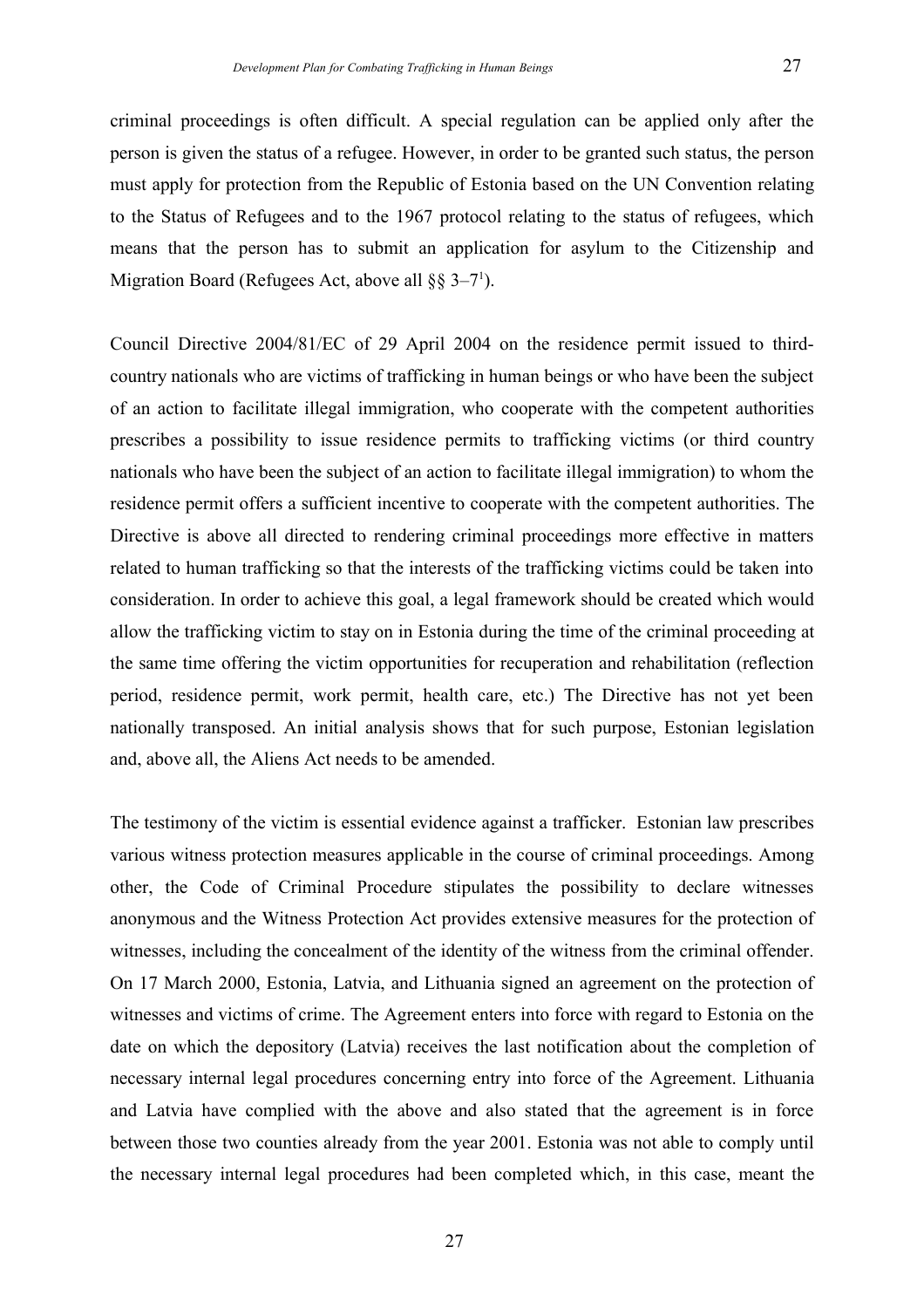approval of the Witness Protection Act (entered into force on 21 July 2005); notification of the depositary is currently being prepared. In November 2005, Estonia, Latvia and Lithuania signed the so-called transfer protocol as part of their international agreement on victim and witness protection, the protocol will enter into force after the depositary receives final notification of internal state conditions being fulfilled.

Estonia has ratified the European Convention on Mutual Assistance in Criminal Matters together with the protocols thereto and the Convention on Mutual Assistance in Criminal Matters between the Member States of the European Union. Estonia has entered into several agreements with various countries regarding cooperation in the area of criminal proceedings. As a Member State, Estonia has access to EU judicial cooperation mechanisms (Europol, Eurojust, the European judicial network in criminal matters). For example, Europol offers action analyses and prepares strategic reports based on operative information and other data for Member States.

The Code of Criminal Procedure (Chapter 19) prescribes different measures in the area of international judicial cooperation, including extradition of persons, surrender of persons to Member States, mutual assistance in criminal matters (performance of various procedural acts, including hearing of persons staying in foreign state by telephone or video-conference), execution of foreign court judgments and taking over and transfer of criminal proceedings.

# 6.2. Measures and actions in reaction to cases of trafficking in human beings

The strategic objective is effective counteraction to criminal offences related to trafficking in human beings.

### **Measure 10: Exchange of surveillance information**

Activities:

10.1. Regular exchange of information with other countries and international investigative agencies (Europol) concerning possible cases of human trafficking.

# **Measure 11: Effective conduct of proceedings in matters of criminal offences**

Activities:

11.1. Analysis of Estonian penal law in order to ensure its compliance with the Protocol to Prevent, Suppress and Punish Trafficking in Persons, especially Women and Children, which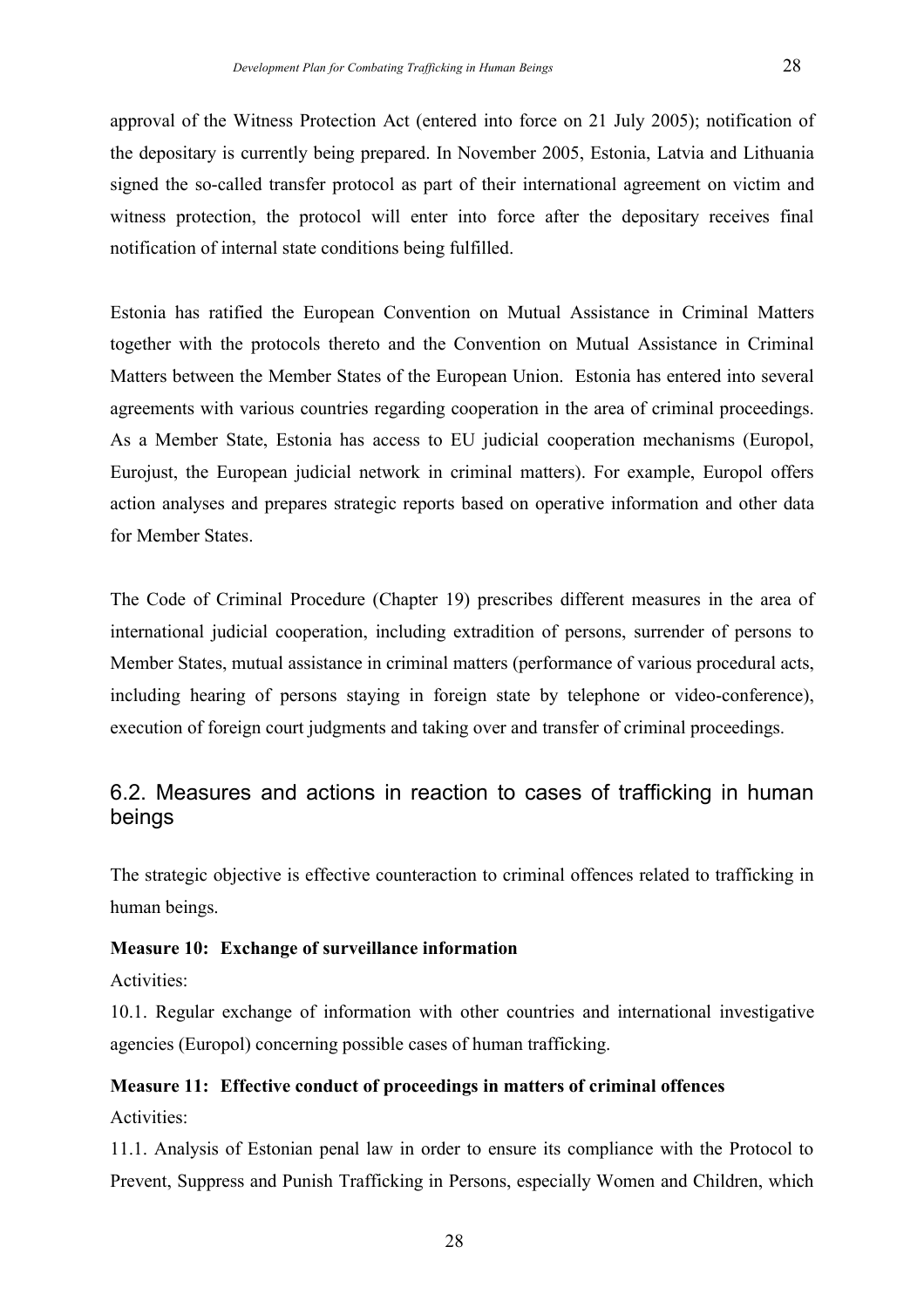supplements the United Nations Convention against Transnational Organized Crime and Council Framework Decision 2002/629/JHA of 19 July 2002 on combating trafficking in human beings

11.2. Effective use of international legal aid in criminal proceedings in matters related to human trafficking

11.3. National transposition of Council Directive 2004/81/EC of 29 April 2004 on the residence permit issued to third-country nationals who are victims of trafficking in human beings or who have been the subject of an action to facilitate illegal immigration, who cooperate with the competent authorities

11.4. Issue of temporary residence permits to trafficking victims who are residents of foreign states for the time of the conduct of criminal proceedings

11.5. Where necessary, application of the measures prescribed by the Witness Protection Act and ensuring the anonymity of witnesses

### **Indicators**

- more extensive international cooperation in the conduct of proceedings in cases related to human trafficking, the opportunities offered by Interpol and Europol are made use of more frequently;
- criminal proceedings in matters of human trafficking have become more effective due to extensive use of the cooperation of victims and wider application of international legal assistance;
- greater number of judgments passed in all cases related to human trafficking;
- Estonian penal law is harmonised with the UN supplementary protocol on trafficking in persons and Council framework decision on combating trafficking in human beings.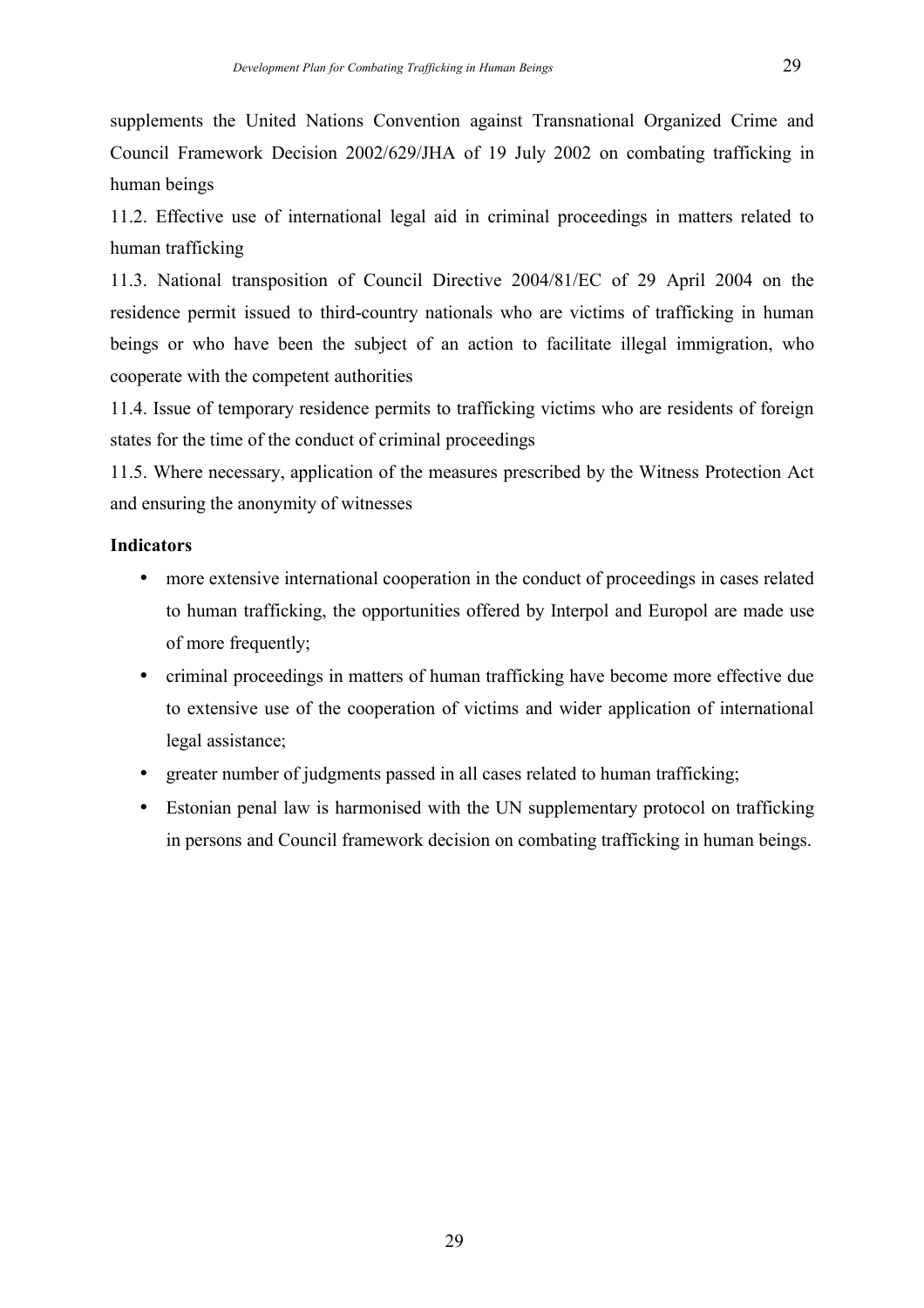# **7. Provision of assistance to trafficking victims**

### 7.1. Current situation

Although Estonia has no special system for assisting persons who have fallen victim to human trafficking, help is still offered to trafficking victims according to the general procedure. For example, trafficking victims receive help within the framework of the recently launched victim support system.

Victim support may be divided into two subcategories: the victim support service and payment of compensation. The victim support service consists, above all, of providing consultations to the victim and assisting the victim in communication with local government agencies and legal persons. Compensation is paid to the victims of crimes of violence perpetrated in the territory of Estonia, Estonian citizens who fall victim to such crimes in a foreign country and the dependents of the victims. Acts resulting in the death of the victim, serious bodily injury of the victim or a health disorder lasting for more than six months are deemed to be crimes of violence.

Organisations of the civil society play an important role in providing support to those who have become victims of human trafficking in Estonia as well as other parts of the world. Trafficking victims can receive legal assistance from the non-profit associations AIDS Prevention Centre and "Living for Tomorrow". These organisations have also launched a hotline phone for providing support to trafficking victims and persons close to them but financial support form the state is needed in order to keep this project going. There are various shelters for women and children and trafficking victims have access to their services.

Council Directive 2004/80/EC relating to compensation to crime victims must be nationally transposed by 5 August 2006 at the latest which will facilitate compensation in cases where a person became a victim of an offence during his or her visit to a foreign country. Although conformity of the Estonian law to EU legislation in that part has not yet been analysed, the national transposition of the Directive will probably not bring along extensive amendment of the Victim Support Act.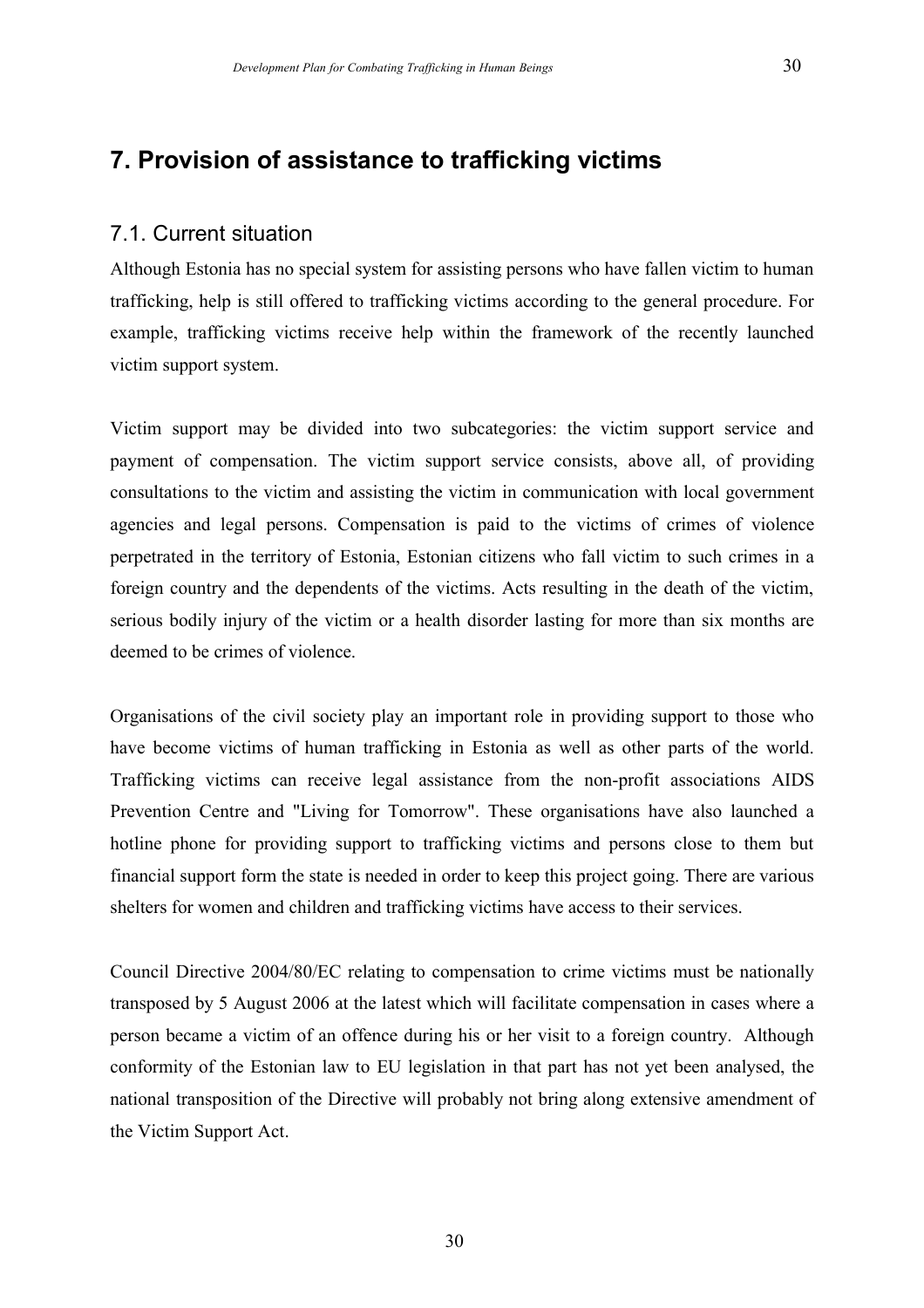At present, Estonian foreign missions are guided by the Consular Act in helping trafficking victims. If an Estonian citizen turns to an embassy for help in such matter, a consular officer or honorary consul will advise the victim and help the victim to contact his or her family or other persons close to the victim, assist the victim in returning home, help the victim in protecting his or her rights, arrange for his or her health care, legal aid or make other necessary arrangements. If the person's passport is lost or has been withheld, the official will issue an emergency travel document (certificate of return) to an Estonian citizen or alien living in Estonia on the basis of a residence permit. Aliens living in Estonia are provided with consular assistance according to international practices.

## 7.2. Measures and activities for providing assistance to trafficking victims

The strategic aim is to provide assistance and support to trafficking victims and to rehabilitate the victims.

## **Measure 12: Assisting persons who fall victim to human trafficking while abroad** Activities:

12.1. Elaboration of guidelines for Estonian foreign missions in assisting victims originating from Estonia and helping them to return to Estonia

12.2. Where necessary, provision of support to trafficking victims returning home (by providing transport, accommodation, etc.)

### **Measure 13: Helping trafficking victims in Estonia**

Activities:

13.1. Involving experts in mapping the needs of trafficking victims and elaborating a service package for them

13.2. Preparing instructions, including to victim support and health care workers

13.3. Organising training courses in how to make use the instructions, including to victim support and health care workers

### **Indicators**

- assistance is provided in foreign countries to trafficking victims originating from Estonia and their safe return is guaranteed;
- Estonia has competent specialists who can assist people who become victims of human trafficking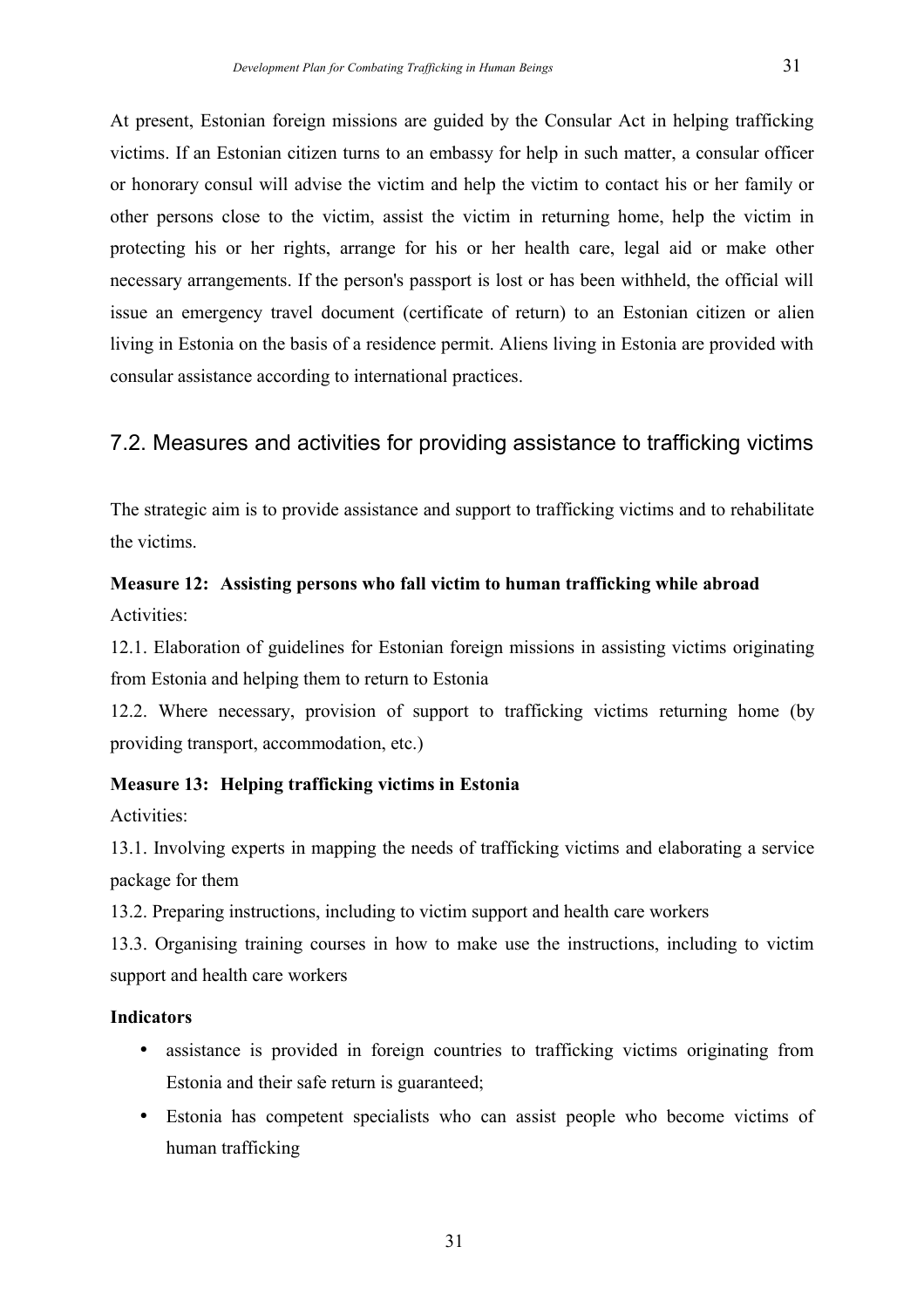# **Annexes**

# **Annex 1 Schedule for implementation of Development Plan**

| <b>MEASURES</b>                                                                    | <b>ACTIVITIES</b>                                                                                                                                                                                                                                                                                       | <b>EXPENDITURE</b>                                                                           | <b>DEADLINE</b> | <b>RESPONSIBLE</b><br><b>AUTHORITY</b>                    |  |  |  |  |  |
|------------------------------------------------------------------------------------|---------------------------------------------------------------------------------------------------------------------------------------------------------------------------------------------------------------------------------------------------------------------------------------------------------|----------------------------------------------------------------------------------------------|-----------------|-----------------------------------------------------------|--|--|--|--|--|
|                                                                                    | Strategic objective 1: Continuous mapping of the problems related to human trafficking in order to get a comprehensive and                                                                                                                                                                              |                                                                                              |                 |                                                           |  |  |  |  |  |
|                                                                                    | trustworthy picture of the actual extent and forms of human trafficking.                                                                                                                                                                                                                                |                                                                                              |                 |                                                           |  |  |  |  |  |
| 1. Organisation of<br>statistical data<br>related to cases of<br>human trafficking | 1.1. Development of the register of criminal<br>matters and further on, development of the<br>database of integral procedural information<br>called "E-file" with the aim to obtain an<br>accurate overview of the criminal offences<br>related to human trafficking                                    | Operating costs of<br>Ministry of<br>Justice (IT costs)                                      | Currently       | Ministry of Justice                                       |  |  |  |  |  |
|                                                                                    | 1.2. Preparation of the annual summary<br>related to criminal offences on the basis of the<br>data in the register of criminal matters which<br>shall, among other, reflect the scope of<br>occurrence of offences related to human<br>trafficking based on the relevant sections of<br>the Penal Code. | Operating costs of<br>Ministry of<br>Justice                                                 | Currently       | Ministry of Justice                                       |  |  |  |  |  |
|                                                                                    | 1.3. Collection of data on criminal<br>proceedings related to human trafficking<br>which were initiated abroad and where the<br>victim or perpetrator was a citizen or<br>permanent resident of Estonia.                                                                                                | Operating costs of<br>Ministry of<br><b>Internal Affairs</b><br>(Central Criminal<br>Police) | Currently       | Ministry of Internal Affairs<br>(Central Criminal Police) |  |  |  |  |  |
|                                                                                    | 1.4. Collection of information on cases of<br>human trafficking which became evident<br>through the foreign missions of the Republic<br>of Estonia.                                                                                                                                                     | Operating costs of<br>Ministry of<br>Foreign Affairs<br>(foreign missions)                   | Currently       | Ministry of Foreign Affairs                               |  |  |  |  |  |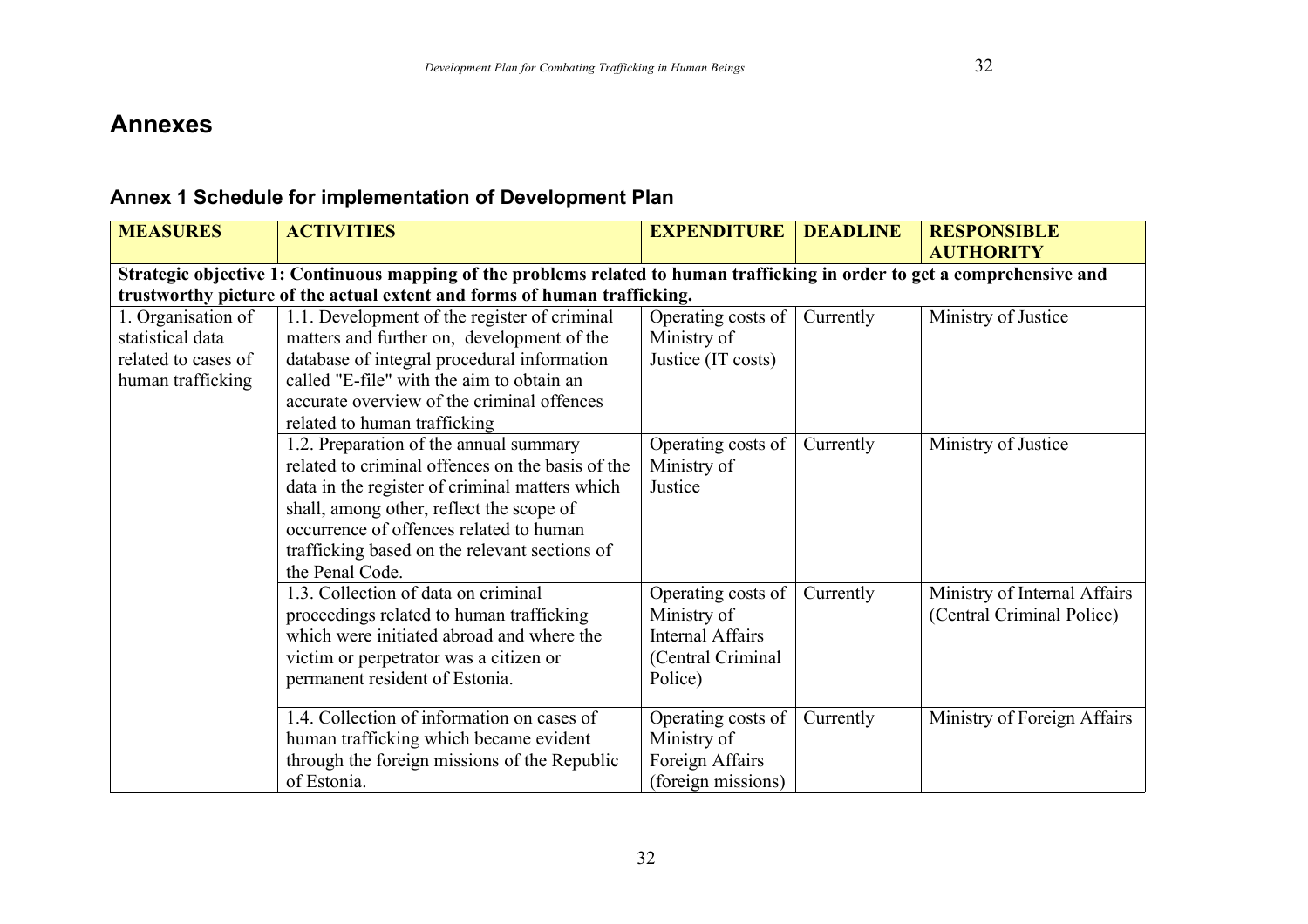| 2. Conduct of<br>studies related to<br>human trafficking                                                                                 | 2.1. Conduct of a qualitative study of the<br>demand for human trafficking                                   | $80000 -$          | 2006            | Ministry of Social Affairs,<br>involving non-profit<br>associations and research<br>institutions                        |  |  |
|------------------------------------------------------------------------------------------------------------------------------------------|--------------------------------------------------------------------------------------------------------------|--------------------|-----------------|-------------------------------------------------------------------------------------------------------------------------|--|--|
|                                                                                                                                          | 2.2. Repeated study of awareness of human<br>trafficking among final grade school girls                      | $100000 -$         | 2007            | Ministry of Social Affairs,<br>involving non-profit<br>associations and research<br>institutions                        |  |  |
|                                                                                                                                          | 2.3. Analysis of studies of cases of human<br>trafficking, application of legislation and<br>court judgments | $120000 -$         | 2008            | Ministry of Social Affairs,<br>involving Ministry of<br>Justice non-profit<br>associations and research<br>institutions |  |  |
| <b>MEASURES</b>                                                                                                                          | <b>ACTIVITIES</b>                                                                                            | <b>EXPENDITURE</b> | <b>DEADLINE</b> | <b>RESPONSIBLE</b><br><b>AUTHORITY</b>                                                                                  |  |  |
| Strategic objective 2: prevention of human trafficking by informing the public of the nature of human trafficking and related<br>dangers |                                                                                                              |                    |                 |                                                                                                                         |  |  |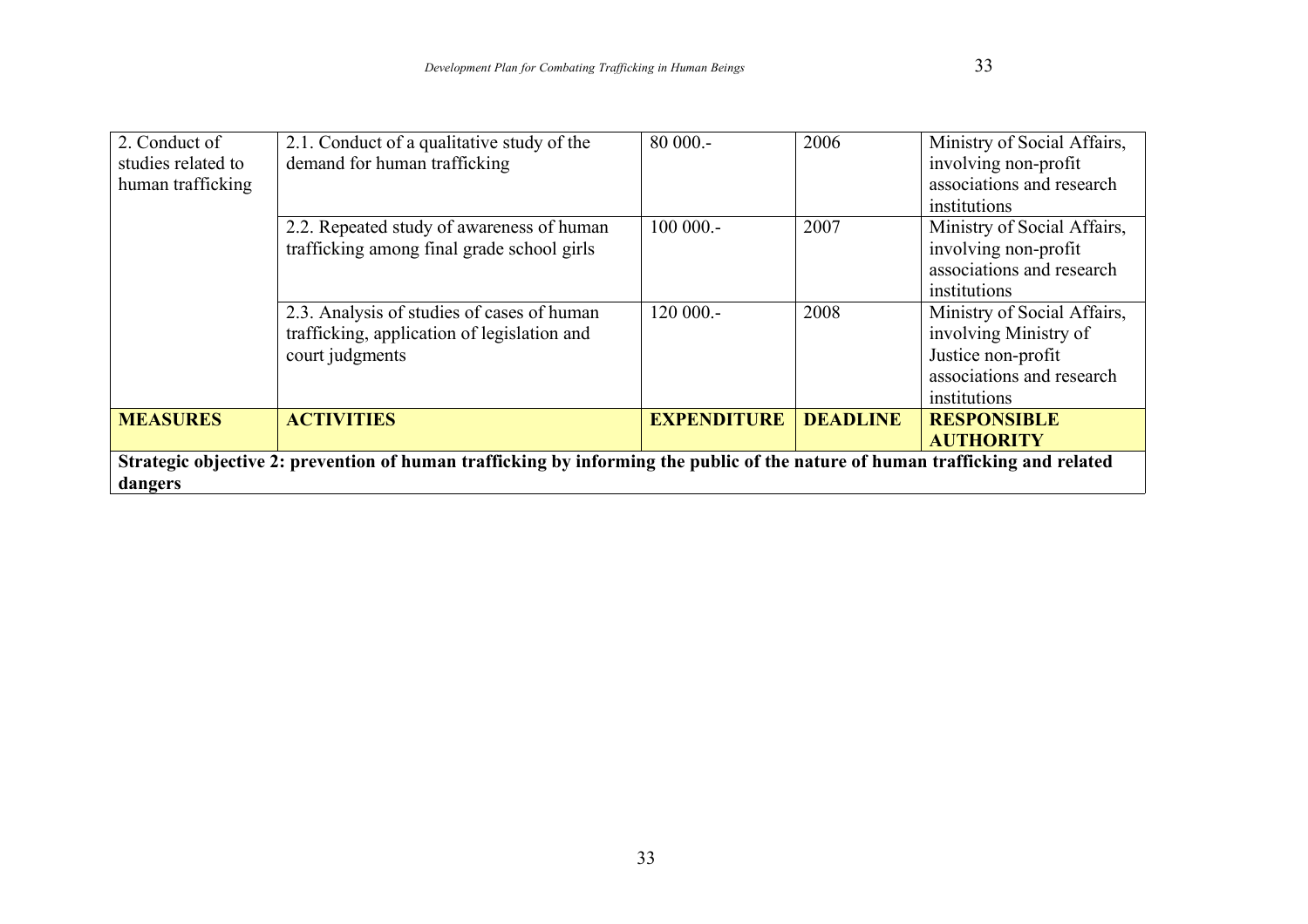| 3. Informing the<br>public of the<br>problems related to<br>human trafficking<br>and of human rights | 3.1. Organising lectures throughout Estonia.<br>Each year 10 lectures shall be held, totalling<br>in 40 lectures during the entire period of the<br>Development Plan. | $80000 -$<br>2006: 20 000 .-<br>2007:20000.<br>2008: 20 000 .-<br>2009: 20 000 .- | 2009      | Ministry of Social Affairs,<br>involving non-profit<br>associations |
|------------------------------------------------------------------------------------------------------|-----------------------------------------------------------------------------------------------------------------------------------------------------------------------|-----------------------------------------------------------------------------------|-----------|---------------------------------------------------------------------|
|                                                                                                      | 3.2. A media campaign shall be held in order<br>to decrease the demand for human trafficking                                                                          | 300 000 .-                                                                        | 2007      | Ministry of Social Affairs,<br>involving non-profit<br>associations |
|                                                                                                      | 3.3. Continuing the operation of the hotline<br>for prevention human trafficking                                                                                      | 540 000.-:<br>2007: 180 000 .-<br>2008: 180 000 .-<br>2009: 180 000 .-            | 2007-2009 | Ministry of Social Affairs,<br>involving non-profit<br>associations |
|                                                                                                      | 3.4. Media campaign for increasing awareness<br>of human trafficking                                                                                                  | 320 000.-                                                                         | 2008      | Ministry of Social Affairs,<br>involving non-profit<br>associations |
|                                                                                                      | 3.5. Preparation and publishing of educational<br>information material                                                                                                | 150 000.-:<br>2007: 75 000 .-<br>2008: 75 000 .-                                  | 2007-2008 | Ministry of Social Affairs,<br>involving non-profit<br>associations |
|                                                                                                      | 3.6. Including the topic of human trafficking<br>in the national curricula of general education<br>(e.g. in social study classes, etc.).                              | Costs of Ministry<br>of Education and<br>Research                                 | currently | Costs of Ministry of<br>Education                                   |
|                                                                                                      | 3.7. Distribution of information on human<br>trafficking via the world wide web                                                                                       | Operating costs of<br>Ministry of<br>Justice                                      | Currently | Ministry of Justice                                                 |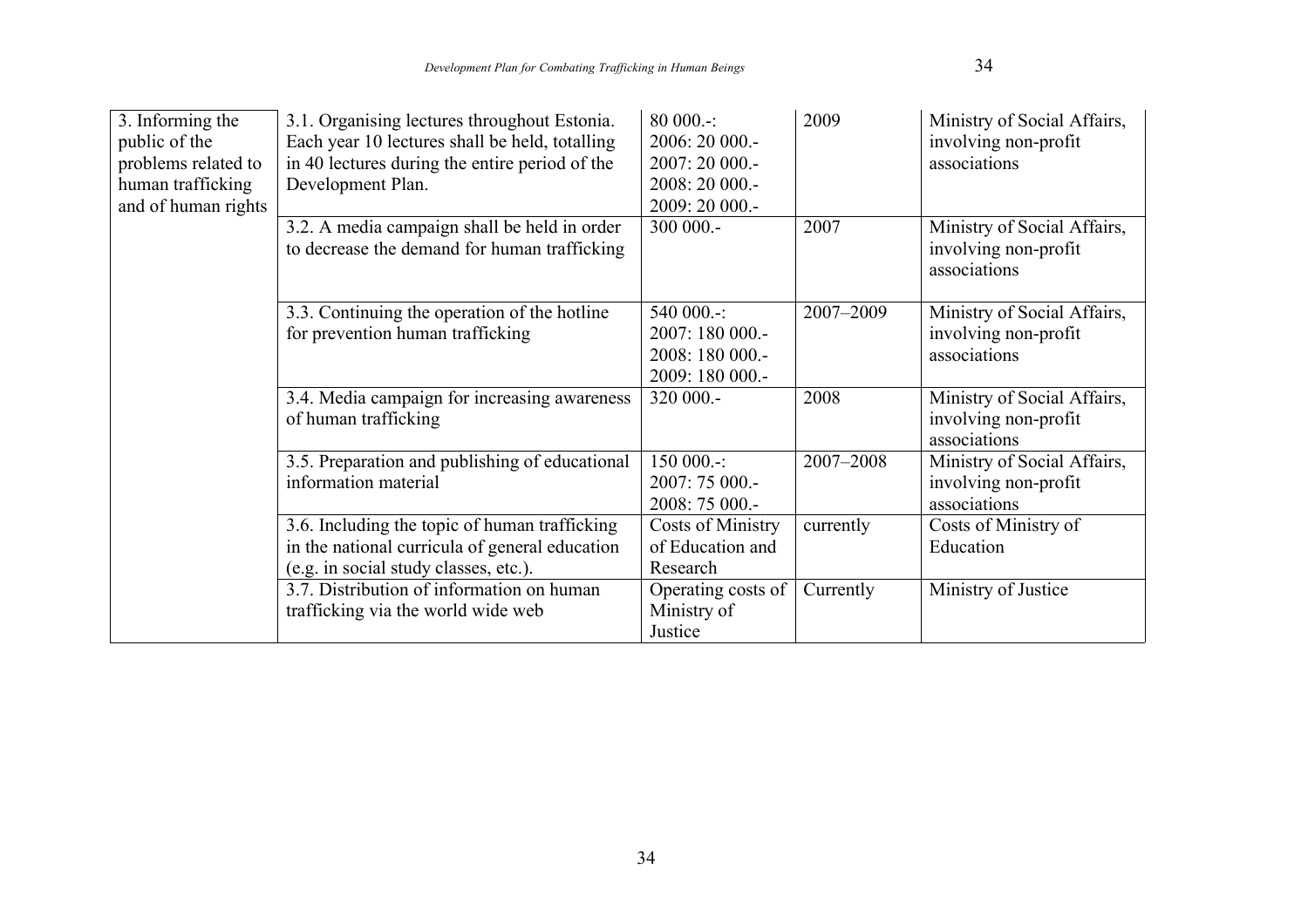| 4. Informing the         | 4.1. Distribution of information materials on                                                                                   | Operating costs of  | Currently       | Ministry of Foreign Affairs  |
|--------------------------|---------------------------------------------------------------------------------------------------------------------------------|---------------------|-----------------|------------------------------|
| general public of        | consular services                                                                                                               | Ministry of         |                 |                              |
| matters of labour        |                                                                                                                                 | Foreign Affairs     |                 |                              |
| law and consular         | 4.2. For ensuring better consular protection,                                                                                   | Operating costs of  | Currently       | Ministry of Foreign Affairs  |
| services                 | persons travelling abroad shall be given an                                                                                     | Ministry of         |                 |                              |
|                          | opportunity to leave their contact details with                                                                                 | Foreign Affairs     |                 |                              |
|                          | the Ministry of Foreign Affairs                                                                                                 |                     |                 |                              |
|                          | 4.3. Insemination of information on labour                                                                                      | Operating costs of  | Currently       | Ministry of Social Affairs   |
|                          | law to job seekers through the local offices of                                                                                 | Ministry of Social  |                 |                              |
|                          | the Labour Market Board.                                                                                                        | Affairs (Labour     |                 |                              |
|                          |                                                                                                                                 | Market Board)       |                 |                              |
| <b>MEASURES</b>          | <b>ACTIVITIES</b>                                                                                                               | <b>EXPENDITURE</b>  | <b>DEADLINE</b> | <b>RESPONSIBLE</b>           |
|                          |                                                                                                                                 |                     |                 |                              |
|                          |                                                                                                                                 |                     |                 | <b>AUTHORITY</b>             |
|                          | Strategic objective 3: development of the skills of the specialists engaging in the problem of human trafficking, and promoting |                     |                 |                              |
| cooperation between them |                                                                                                                                 |                     |                 |                              |
| 5. Training of           | 5.1. Organisation of anti-trafficking training                                                                                  | 300 000 (Ministry   | 2006-2009       | Ministry of Social Affairs   |
| specialists              | for specialists engaging in the prevention of                                                                                   | of Social Affairs): |                 | (Prosecutor's Office),       |
|                          | and fight against human trafficking and                                                                                         | $2006 - 70000$      |                 | Ministry of Internal Affairs |
|                          | assisting trafficking victims. The Ministry of                                                                                  | $2007 - 70000$      |                 | (Citizenship and Migration)  |
|                          | Social Affairs shall organise 2 training events                                                                                 | $2008 - 80000 -$    |                 | Board, Border Guard          |
|                          | per year, totalling in 8 events.                                                                                                | $2009 - 80000$      |                 | Administration, Police       |
|                          |                                                                                                                                 | Cost of one         |                 | Board, Central Criminal      |
|                          |                                                                                                                                 | training $35000 -$  |                 | Police)                      |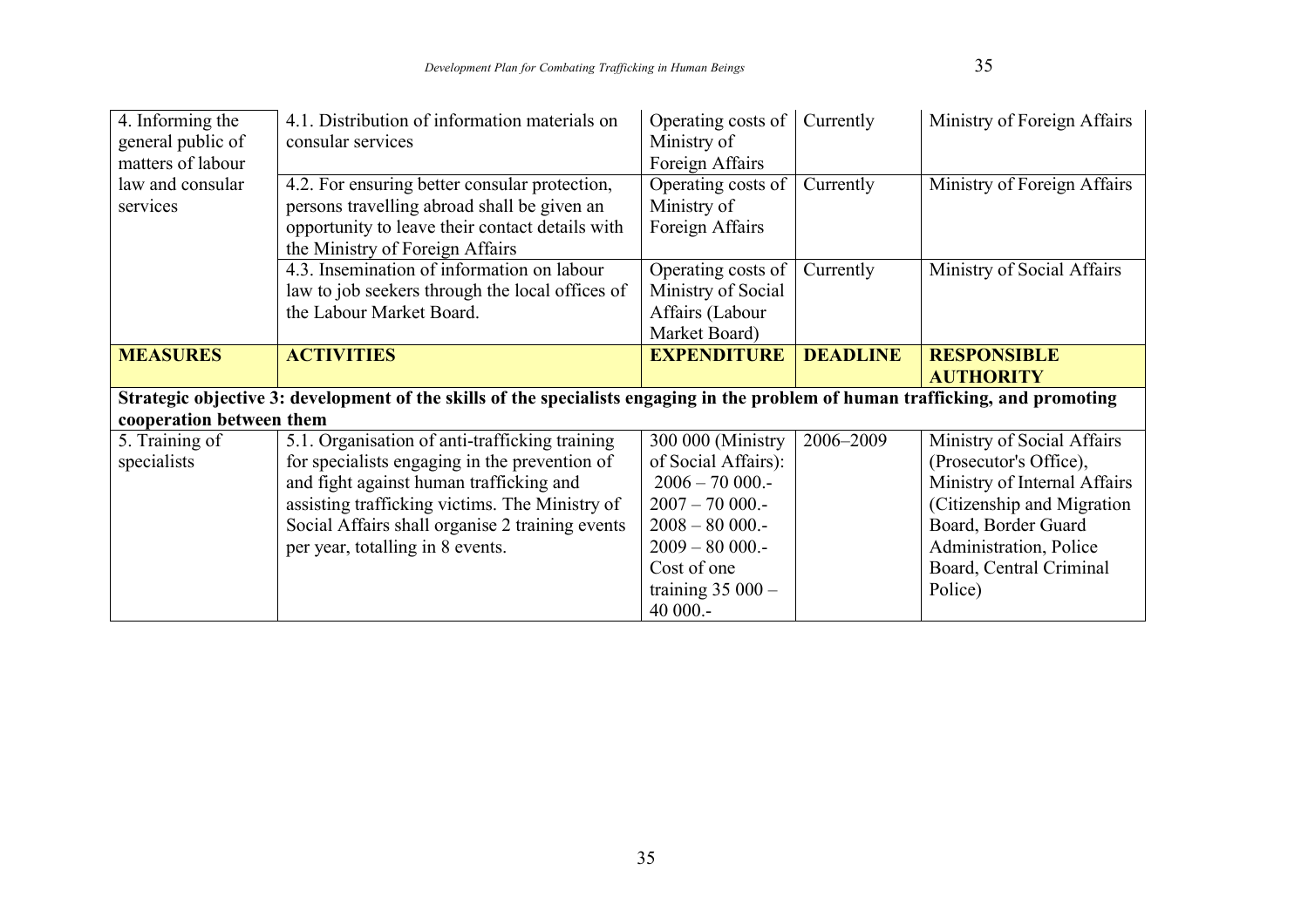| 6. Promoting<br>cooperation among<br>specialists | 6.1. Appointment of contact persons, agreeing<br>on the division of tasks and responsibilities<br>between different anti-trafficking agencies.                       | Operating costs of<br>relevant<br>ministries                                                                                                                                                      | 2006      | Ministry of Education and<br>Research, Ministry of<br>Internal Affairs, Ministry<br>of Justice, Ministry of<br>Social Affairs, Ministry of<br>Foreign Affairs involving<br>other state institutions,<br>local governments and non-<br>profit associations |
|--------------------------------------------------|----------------------------------------------------------------------------------------------------------------------------------------------------------------------|---------------------------------------------------------------------------------------------------------------------------------------------------------------------------------------------------|-----------|-----------------------------------------------------------------------------------------------------------------------------------------------------------------------------------------------------------------------------------------------------------|
|                                                  | 6.2. Organising round table meetings for the<br>cooperation network                                                                                                  | Operating costs of<br>Ministry of<br>Justice                                                                                                                                                      | Currently | Ministry of Justice<br>involving other state<br>institutions, local<br>governments and non-<br>profit associations                                                                                                                                        |
| 7. International Co-<br>operation                | 7.1. Taking part in the implementation of the<br>EU plan on best practices, standards and<br>procedures for combating and preventing<br>trafficking in human beings. | Operating costs of<br>the Ministry of<br>Justice and<br>Ministry of<br><b>Internal Affairs</b><br>(Citizenship and<br>Migration Board,<br><b>Border Guard</b><br>Administration,<br>Police Board) | Currently | Ministry of Justice and<br>Ministry of Internal Affairs<br>(Citizenship and Migration)<br>Board, Border Guard<br>Administration, Police<br>Board)                                                                                                         |
|                                                  | 7.2. Participating in the EU AGIS training<br>programme                                                                                                              | Operating costs of<br>Ministry of                                                                                                                                                                 |           | Ministry of Justice<br>(Prosecutor's Office,                                                                                                                                                                                                              |
|                                                  |                                                                                                                                                                      | Justice                                                                                                                                                                                           |           | courts)                                                                                                                                                                                                                                                   |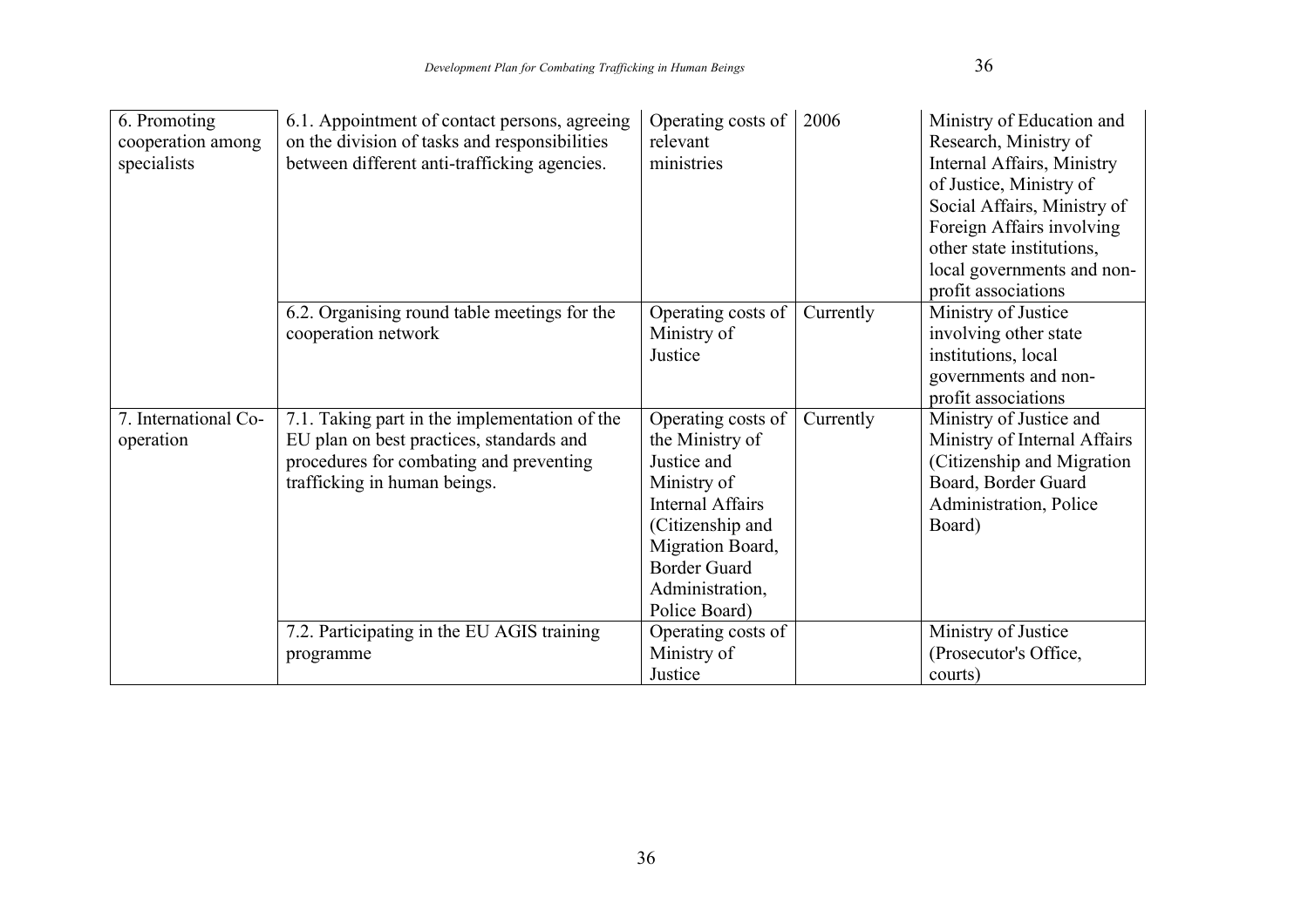| <b>MEASURES</b>    | <b>ACTIVITIES</b>                                                                                                          | <b>EXPENDITURE</b>      | <b>DEADLINE</b> | <b>RESPONSIBLE</b>           |
|--------------------|----------------------------------------------------------------------------------------------------------------------------|-------------------------|-----------------|------------------------------|
|                    |                                                                                                                            |                         |                 | <b>AUTHORITY</b>             |
|                    | Strategic objective 4: curbing human trafficking by means of more effective border control and control over the employment |                         |                 |                              |
| mediation.         |                                                                                                                            |                         |                 |                              |
| 8. Targeted border | 8.1. Paying attention on minors crossing the                                                                               | Operating costs of      | Currently       | Ministry of Internal Affairs |
| controls on        | EU external borders (including, if necessary,                                                                              | Ministry of             |                 | (Border Guard                |
| accompanied        | by questioning the minor or the person                                                                                     | <b>Internal Affairs</b> |                 | Administration)              |
| minors             | accompanying him or her, contacting the                                                                                    | (Border Guard           |                 |                              |
|                    | parents of the child, demanding additional                                                                                 | Administration)         |                 |                              |
|                    | documents, etc.)                                                                                                           |                         |                 |                              |
|                    |                                                                                                                            |                         |                 |                              |
| 9. Transparent     | 9.1. Analysis of employment mediation                                                                                      | 200 000 .-              | 2007            | Ministry of Social Affairs   |
| employment         | system                                                                                                                     |                         |                 |                              |
| mediation system   | 9.2. Supplementation of the employment                                                                                     | 100 000 .-              | 2008            | Ministry of Social Affairs   |
|                    | mediation system and provision of                                                                                          |                         |                 |                              |
|                    | information on the possibilities of                                                                                        |                         |                 |                              |
|                    | employment mediation                                                                                                       |                         |                 |                              |
|                    | Strategic objective 5: effective reaction to criminal offences related to human trafficking.                               |                         |                 |                              |
| 10. Exchange of    | 10.1. Regular exchange of information with                                                                                 | Operating costs of      | Currently       | Ministry of Internal Affairs |
| surveillance       | other countries and international investigative                                                                            | Ministry of             |                 | (Central Criminal Police)    |
| information        | agencies (Europol) concerning possible cases                                                                               | <b>Internal Affairs</b> |                 |                              |
|                    | of human trafficking.                                                                                                      | (Central Criminal       |                 |                              |
|                    |                                                                                                                            | Police)                 |                 |                              |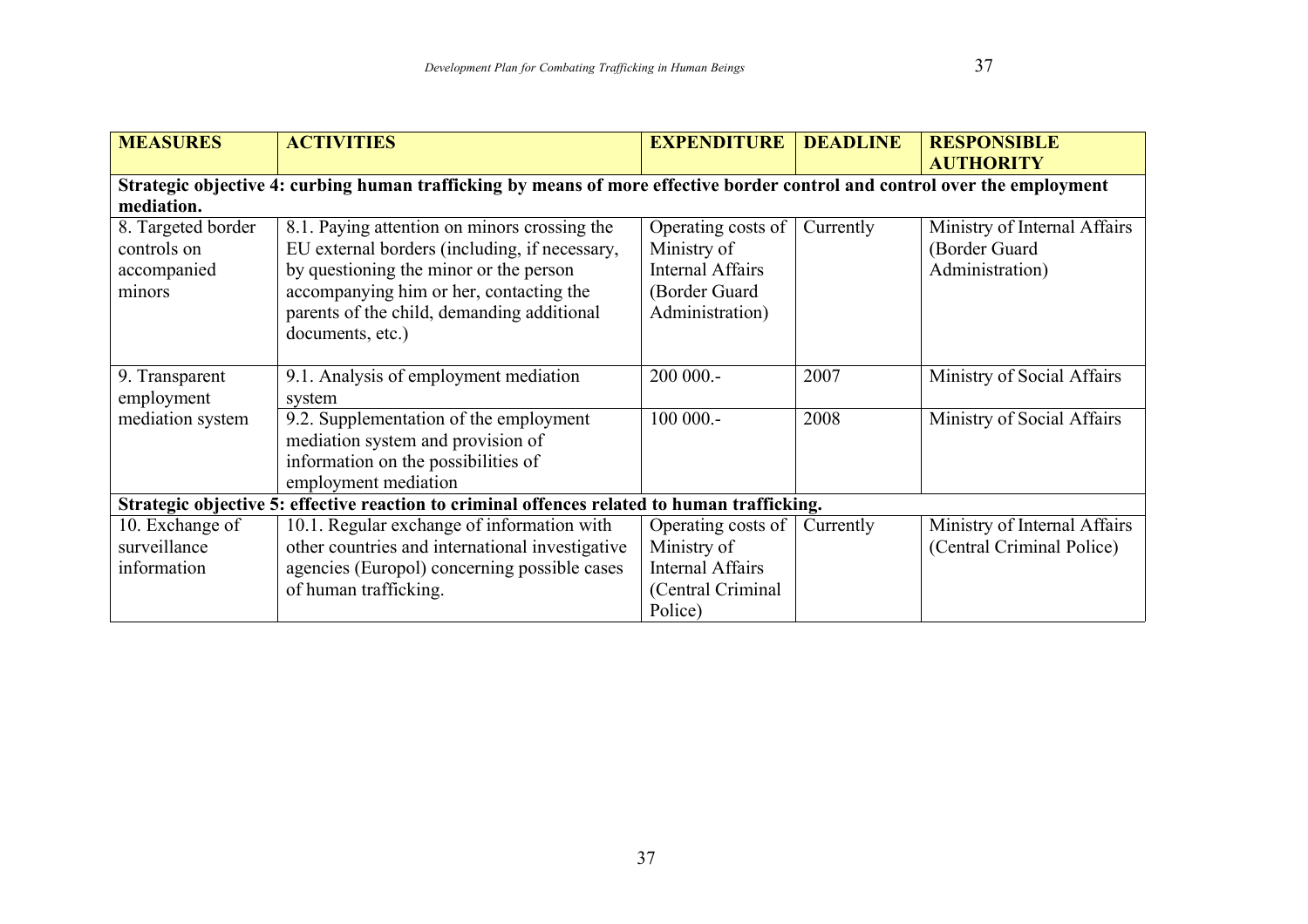| 11. Effective<br>conduct of<br>proceedings in<br>matters of criminal<br>offences | 11.1. Analysis of Estonian penal law to<br>guarantee conformity with UN supplementary<br>protocol on trafficking in persons and Council<br>framework decision 2002/629/JHA of 19 July<br>2002 on combating trafficking in human<br>beings                                                                                          | Operating costs of<br>Ministry of<br>Justice                                                                         | 2006                                                     | Ministry of Justice                                                                                          |
|----------------------------------------------------------------------------------|------------------------------------------------------------------------------------------------------------------------------------------------------------------------------------------------------------------------------------------------------------------------------------------------------------------------------------|----------------------------------------------------------------------------------------------------------------------|----------------------------------------------------------|--------------------------------------------------------------------------------------------------------------|
|                                                                                  | 11.2. Effective use of international legal aid in<br>criminal proceedings in matters related to<br>human trafficking.                                                                                                                                                                                                              | Operating costs of<br>Ministry of<br><b>Internal Affairs</b><br>(Central Criminal<br>Police), Ministry<br>of Justice | Currently                                                | Ministry of Internal Affairs<br>(Central Criminal Police),<br>Ministry of Justice<br>(Prosecutor's Office)   |
|                                                                                  | 11.3. National transposition of Council<br>Directive 2004/81/EC of 29 April 2004 on the<br>residence permit issued to third-country<br>nationals who are victims of trafficking in<br>human beings or who have been the subject of<br>an action to facilitate illegal immigration, who<br>cooperate with the competent authorities | Operating costs of<br>Ministry of<br><b>Internal Affairs</b>                                                         | 2006                                                     | Ministry of Internal Affairs                                                                                 |
|                                                                                  | 11.4. Issue of temporary residence permits to<br>trafficking victims who are residents of<br>foreign states for the time of the conduct of<br>criminal proceedings                                                                                                                                                                 | Operating costs of<br>Ministry of<br>Internal Affairs,<br>Ministry of<br>Justice                                     | Currently<br>after<br>performance<br>of activity<br>11.3 | Ministry of Internal<br>Affairs, Ministry of Justice<br>(Prosecutor's Office),<br>Ministry of Social Affairs |
|                                                                                  | 11.5. Where necessary, application of the<br>measures prescribed by the Witness<br>Protection Act and ensuring the anonymity of<br>witnesses                                                                                                                                                                                       | Operating costs of<br>Ministry of<br>Internal Affairs,<br>Ministry of<br>Justice                                     | Currently                                                | Ministry of Internal Affairs<br>(Central Criminal Police),<br>Ministry of Justice<br>(Prosecutor's Office)   |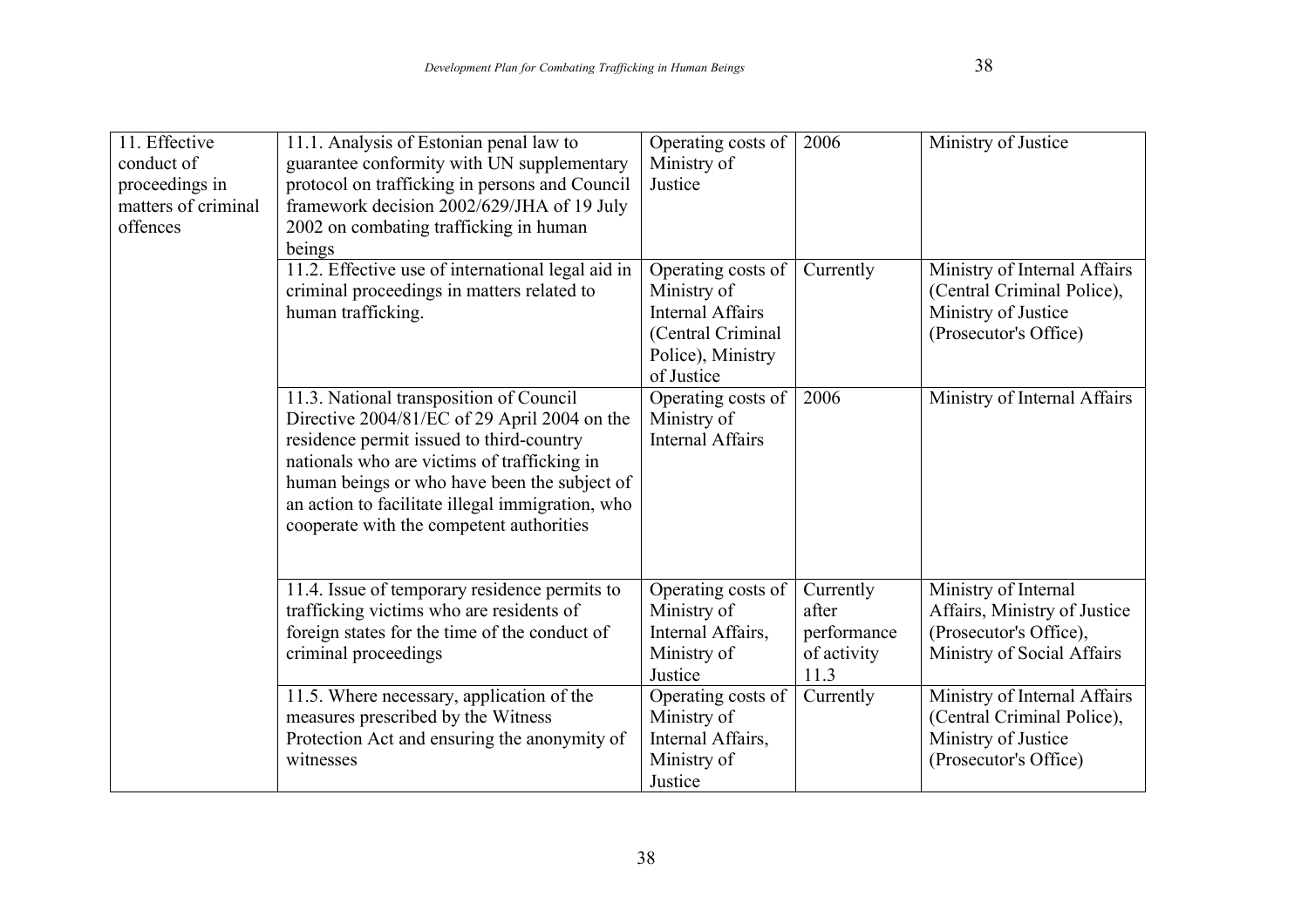| <b>MEASURES</b>     | <b>ACTIVITIES</b>                                                     | <b>EXPENDITURE</b> | <b>DEADLINE</b> | <b>RESPONSIBLE</b>          |
|---------------------|-----------------------------------------------------------------------|--------------------|-----------------|-----------------------------|
|                     |                                                                       |                    |                 | <b>AUTHORITY</b>            |
|                     | Strategic objective 6: Provision of assistance to trafficking victims |                    |                 |                             |
| 12. Assisting       | 12.1. Elaboration of guidelines for Estonian                          | Operating costs of | 2007            | Ministry of Foreign Affairs |
| persons who fall    | foreign missions for assisting victims                                | Ministry of        |                 | Ministry of Social Affairs  |
| victim to human     | originating from Estonia and helping them to                          | Foreign Affairs,   |                 |                             |
| trafficking while   | return to Estonia                                                     | Ministry of Social |                 |                             |
| abroad              |                                                                       | Affairs            |                 |                             |
|                     | 12.2. Where necessary, provision of support                           | $60000 -$          | Currently       | Ministry of Foreign Affairs |
|                     | to trafficking victims returning home (by                             | 2007: 20 000 .-    |                 | (foreign missions)          |
|                     | providing transport, accommodation, etc.)                             | 2008: 20 000 .-    |                 |                             |
|                     |                                                                       | 2009: 20 000 .-    |                 |                             |
| 13. Helping         | 13.1. Involving experts in mapping of the                             | 150 000 .-         | 2007            | Ministry of Social Affairs, |
| trafficking victims | needs of trafficking victims and elaboration of                       |                    |                 | involving Ministry of       |
| in Estonia          | a service package directed to them                                    |                    |                 | <b>Internal Affairs</b>     |
|                     |                                                                       |                    |                 | (Citizenship and Migration  |
|                     |                                                                       |                    |                 | Board), local governments   |
|                     |                                                                       |                    |                 | and non-profit associations |
|                     | 13.2. Preparation of instructions, including to                       | $40000 -$          | 2007            | Ministry of Social Affairs, |
|                     | victim support and health care workers                                |                    |                 | involving Ministry of       |
|                     |                                                                       |                    |                 | <b>Internal Affairs</b>     |
|                     |                                                                       |                    |                 | (Citizenship and Migration  |
|                     |                                                                       |                    |                 | Board), local governments   |
|                     |                                                                       |                    |                 | and non-profit associations |
|                     | 13.3. Training courses in how to use the                              | $60000 -$          | 2008            | Ministry of Social Affairs, |
|                     | instructions, including to victim support and                         |                    |                 | involving Ministry of       |
|                     | health care workers                                                   |                    |                 | <b>Internal Affairs</b>     |
|                     |                                                                       |                    |                 | (Citizenship and Migration  |
|                     |                                                                       |                    |                 | Board), local governments   |
|                     |                                                                       |                    |                 | and non-profit associations |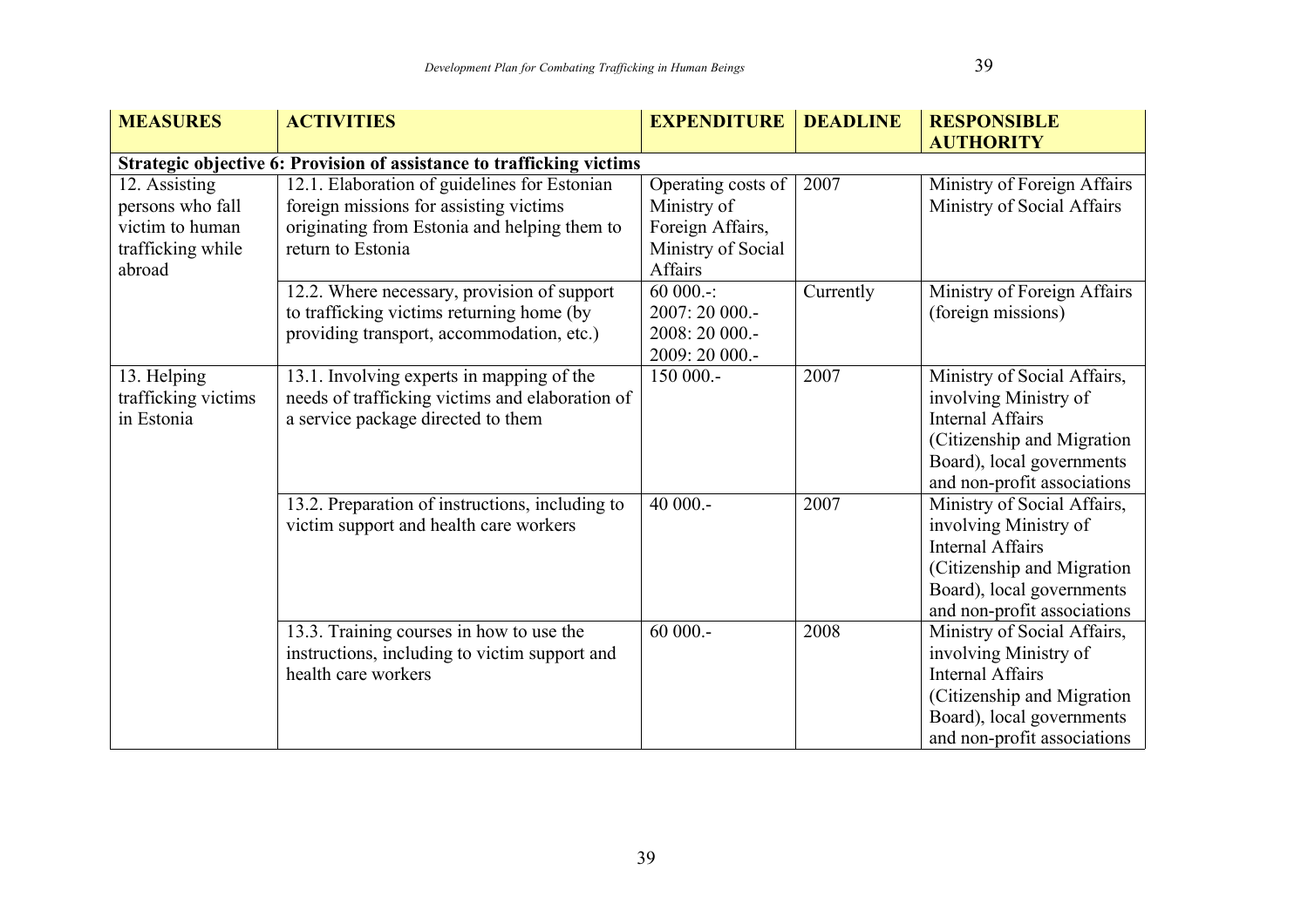The following table sets forth the division of the costs of the measures/activities specially financed for the purpose of combating human trafficking

| <b>Measures</b>                                            | <b>Expenditure source/responsible</b> | 2006   | 2007    | 2008    | 2009    | <b>Costs in total</b> |  |
|------------------------------------------------------------|---------------------------------------|--------|---------|---------|---------|-----------------------|--|
| <b>Activities</b>                                          | authority                             |        |         |         |         |                       |  |
| Measure 2: Conduct of studies related to human trafficking |                                       |        |         |         |         |                       |  |
| Conduct of a qualitative study of                          | Ministry of Social Affairs,           | 80 000 |         |         |         | 80 000                |  |
| the demand for human trafficking                           | involving non-profit associations     |        |         |         |         |                       |  |
|                                                            | and research institutions             |        |         |         |         |                       |  |
| Repeated study of awareness of                             | Ministry of Social Affairs,           |        | 100 000 |         |         | 100 000               |  |
| human trafficking among final                              | involving non-profit associations     |        |         |         |         |                       |  |
| grade school girls                                         | and research institutions             |        |         |         |         |                       |  |
| Analysis of studies of cases of                            | Ministry of Social Affairs,           |        |         | 120 000 |         | 120 000               |  |
| human trafficking, application of                          | involving Ministry of Justice non-    |        |         |         |         |                       |  |
| legislation and court judgments                            | profit associations and research      |        |         |         |         |                       |  |
|                                                            | institutions                          |        |         |         |         |                       |  |
| <b>Measure 3: Informing the public</b>                     |                                       |        |         |         |         |                       |  |
| Organising 10 lectures per year all                        | Ministry of Social Affairs,           | 20 000 | 20 000  | 20 000  | 20 000  | 80 000                |  |
| over Estonia                                               | involving non-profit associations     |        |         |         |         |                       |  |
|                                                            |                                       |        |         |         |         |                       |  |
| Organising a media campaign in                             | Ministry of Social Affairs,           |        | 300 000 |         |         | 300 000               |  |
| order to decrease the demand for                           | involving non-profit associations     |        |         |         |         |                       |  |
| human trafficking                                          |                                       |        |         |         |         |                       |  |
| Continuing the operation of the                            | Ministry of Social Affairs,           |        | 180 000 | 180 000 | 180 000 | 540 000               |  |
| hotline for prevention human                               | involving non-profit associations     |        |         |         |         |                       |  |
| trafficking                                                |                                       |        |         |         |         |                       |  |
| Media campaign for increasing                              | Ministry of Social Affairs,           |        |         | 320 000 |         | 320 000               |  |
| awareness of human trafficking                             | involving non-profit associations     |        |         |         |         |                       |  |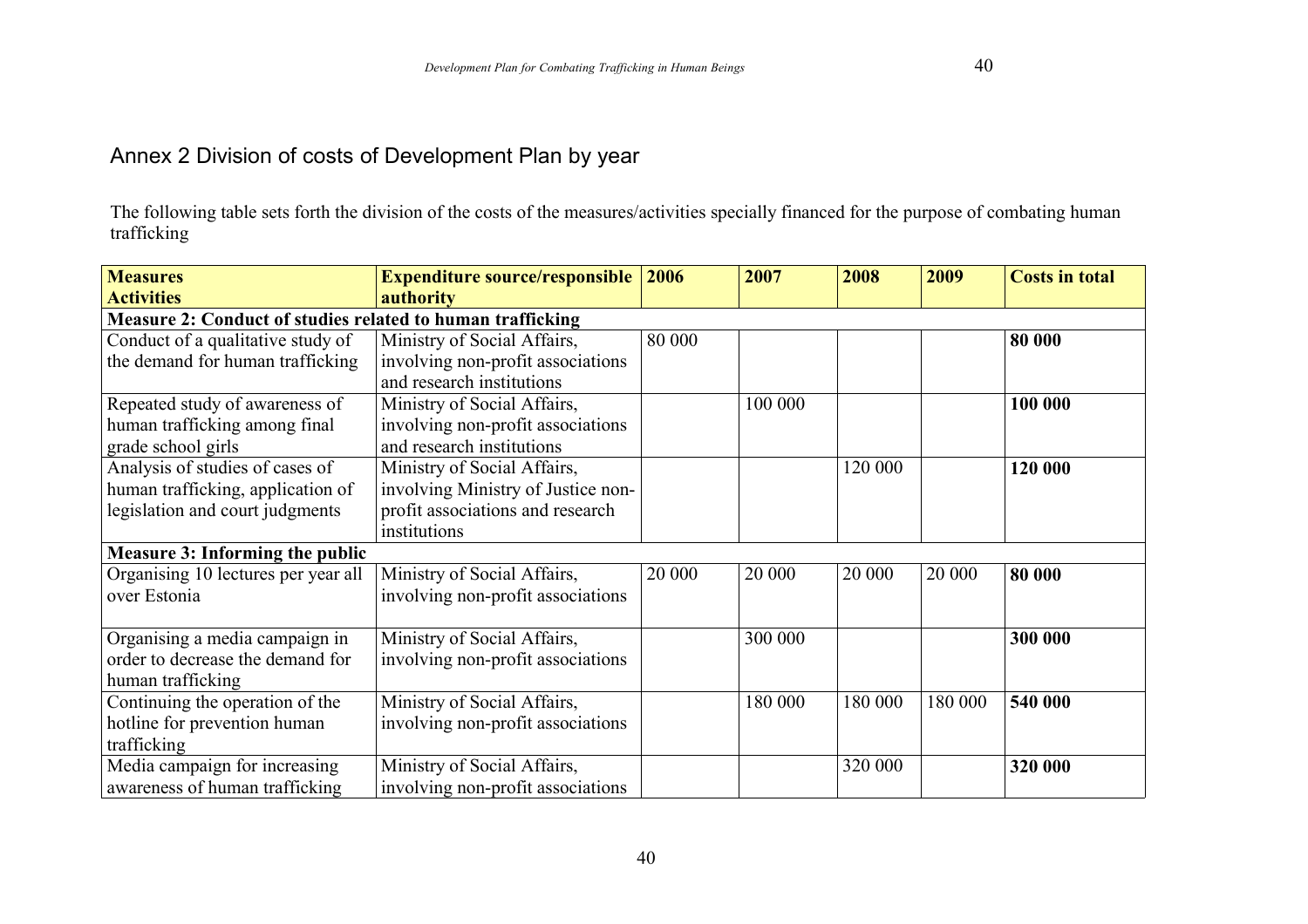| <b>Measures</b>                                               | <b>Expenditure source/responsible</b>                                           | 2006   | 2007    | 2008    | 2009   | <b>Costs in total</b>  |
|---------------------------------------------------------------|---------------------------------------------------------------------------------|--------|---------|---------|--------|------------------------|
| <b>Activities</b>                                             | authority                                                                       |        |         |         |        |                        |
| Preparation and publishing of                                 | Ministry of Social Affairs,                                                     |        | 75 000  | 75 000  |        | 150 000                |
| educational information material                              | involving non-profit associations                                               |        |         |         |        |                        |
| concerning the problem of human                               |                                                                                 |        |         |         |        |                        |
| trafficking                                                   |                                                                                 |        |         |         |        |                        |
| <b>Measure 5: Training of specialists</b>                     |                                                                                 |        |         |         |        |                        |
| Organisation of anti-trafficking                              | Ministry of Social Affairs                                                      | 70 000 | 70 000  | 80 000  | 80 000 | 300 000                |
| training for specialists engaging in                          | involving the Ministry of Justice,                                              |        |         |         |        | (Ministry of           |
| the prevention of and fight against                           | Ministry of Internal Affairs,                                                   |        |         |         |        | <b>Social Affairs)</b> |
| human trafficking and assisting                               | Ministry of Foreign Affairs                                                     |        |         |         |        |                        |
| trafficking victims.                                          |                                                                                 |        |         |         |        |                        |
| <b>Measure 9: Control over employment mediation</b>           |                                                                                 |        |         |         |        |                        |
|                                                               |                                                                                 |        |         |         |        |                        |
| Analysis of employment mediation   Ministry of Social Affairs |                                                                                 |        | 200 000 |         |        | 200 000                |
| system                                                        |                                                                                 |        |         |         |        |                        |
| Supplementation of the                                        | Ministry of Social Affairs                                                      |        |         | 100 000 |        | 100 000                |
| employment mediation system and                               |                                                                                 |        |         |         |        |                        |
| provision of information on the                               |                                                                                 |        |         |         |        |                        |
| possibilities of employment                                   |                                                                                 |        |         |         |        |                        |
| mediation                                                     |                                                                                 |        |         |         |        |                        |
|                                                               | Measure 12: Assisting persons who fall victim to human trafficking while abroad |        |         |         |        |                        |
| Where necessary, provision of                                 | Ministry of Foreign Affairs                                                     |        | 20 000  | 20 000  | 20 000 | 60 000                 |
| support to trafficking victims                                |                                                                                 |        |         |         |        |                        |
| returning home (by providing                                  |                                                                                 |        |         |         |        |                        |
| transport, accommodation, etc.)                               |                                                                                 |        |         |         |        |                        |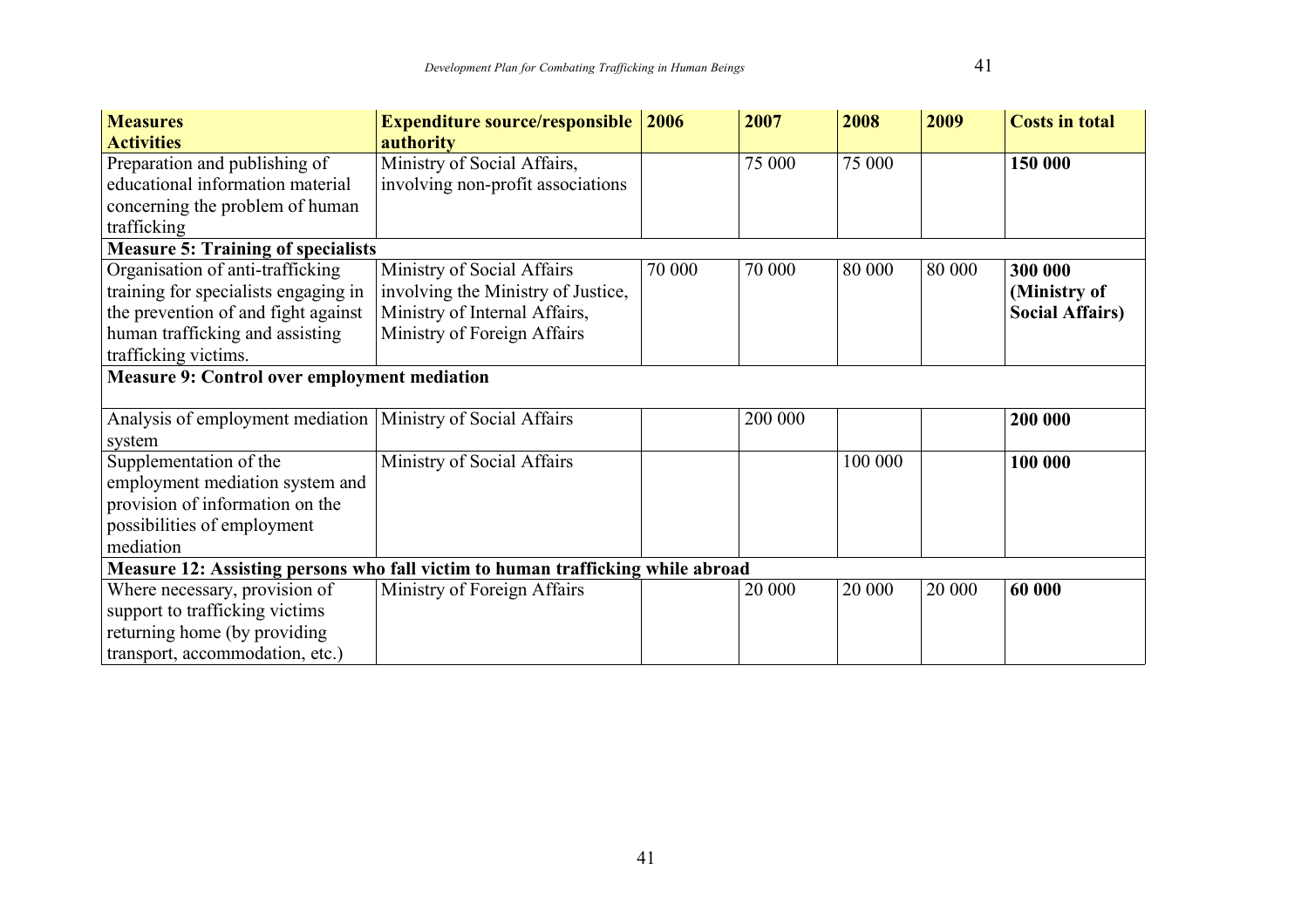| <b>Measures</b>                                             | <b>Expenditure source/responsible</b> | 2006    | 2007      | 2008    | 2009    | <b>Costs in total</b>   |
|-------------------------------------------------------------|---------------------------------------|---------|-----------|---------|---------|-------------------------|
| <b>Activities</b>                                           | authority                             |         |           |         |         |                         |
| <b>Measure 13: Assisting trafficking victims in Estonia</b> |                                       |         |           |         |         |                         |
| Involving experts in mapping of                             | Ministry of Social Affairs,           |         | 150 000   |         |         | 150 000                 |
| the needs of trafficking victims                            | involving Ministry of Internal        |         |           |         |         | (Ministry of            |
| and elaboration of a service                                | Affairs (Citizenship and              |         |           |         |         | <b>Social Affairs:</b>  |
| package directed to them                                    | Migration Board), local               |         |           |         |         |                         |
|                                                             | governments and non-profit            |         |           |         |         |                         |
|                                                             | associations                          |         |           |         |         |                         |
| Preparation of instructions,                                | Ministry of Social Affairs,           |         | 40 000    |         |         | 40 000                  |
| including to victim support health                          | involving Ministry of Internal        |         |           |         |         | (Ministry of            |
| care workers and officials of the                           | Affairs (Citizenship and              |         |           |         |         | <b>Social Affairs):</b> |
| Citizenship and Migration Board                             | Migration Board), local               |         |           |         |         |                         |
|                                                             | governments and non-profit            |         |           |         |         |                         |
|                                                             | associations                          |         |           |         |         |                         |
| Training on the use of the                                  | Ministry of Social Affairs,           |         |           | 60 000  |         | 60,000                  |
| instructions, including to victim                           | involving Ministry of Internal        |         |           |         |         | (Ministry of            |
| support health care workers and                             | Affairs (Citizenship and              |         |           |         |         | <b>Social Affairs:</b>  |
| officials of the Citizenship and                            | Migration Board), local               |         |           |         |         |                         |
| <b>Migration Board</b>                                      | governments and non-profit            |         |           |         |         |                         |
|                                                             | associations                          |         |           |         |         |                         |
| <b>COSTS IN TOTAL</b>                                       |                                       | 170 000 | 1 155 000 | 975 000 | 300 000 | 2 600 000               |
|                                                             |                                       |         |           |         |         |                         |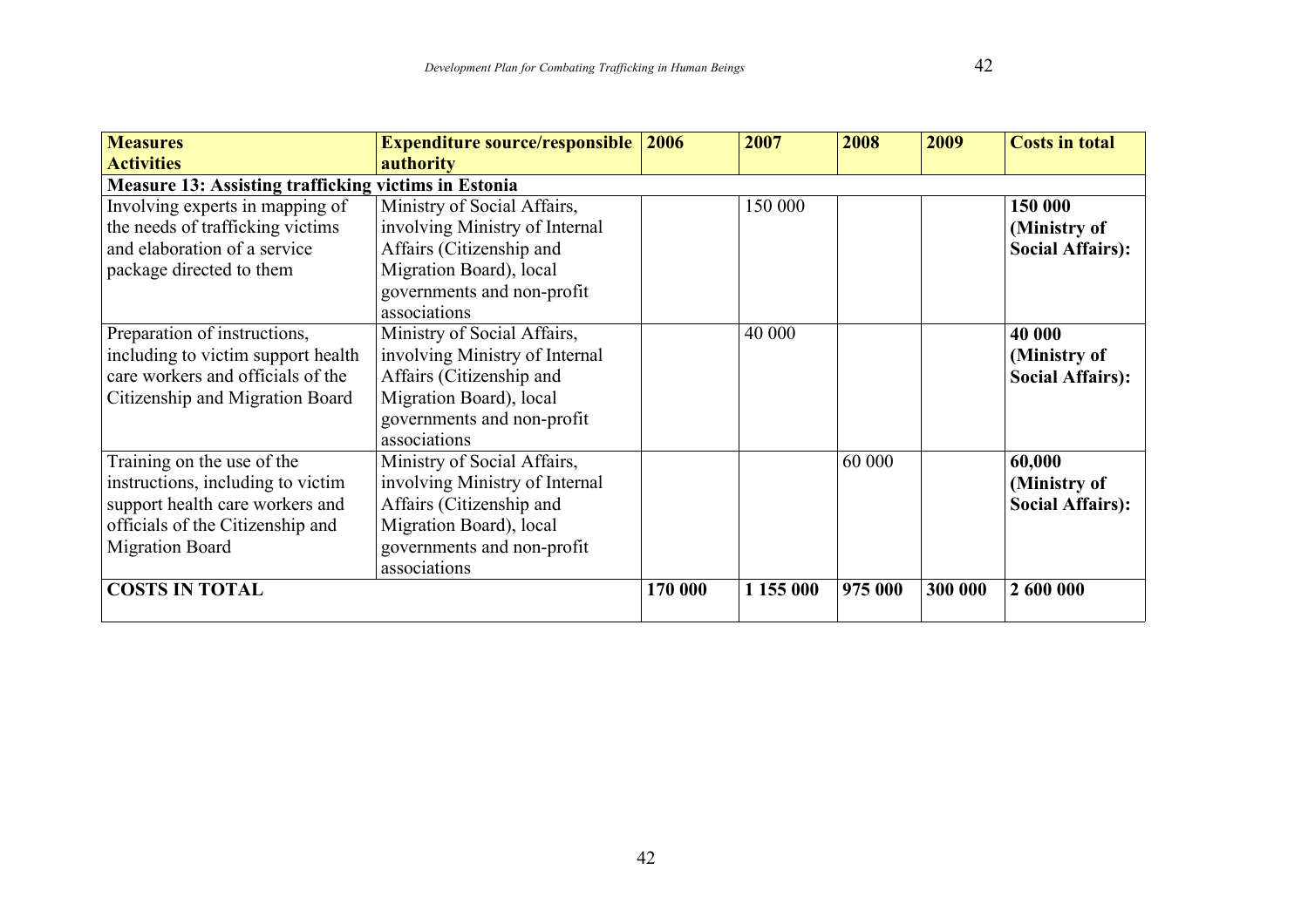### Annex 3 Registered criminal offences related to human trafficking and court judgments which have entered into force in Estonia

Based on the data in the Register of Criminal Proceedings, approximately 160 criminal offences were registered in Estonia which may be linked

to human trafficking.

| Type of criminal offence according to the corresponding section of the Penal Code                           | criminal<br><b>Number</b> |
|-------------------------------------------------------------------------------------------------------------|---------------------------|
|                                                                                                             | offences                  |
| $§$ 133. Enslaving                                                                                          |                           |
| § 134. Abduction                                                                                            | $\boldsymbol{0}$          |
| § 136. Unlawful deprivation of liberty                                                                      | 55                        |
| § 138. Illegal conduct of human research                                                                    | $\theta$                  |
| § 139. Illegal removal of organs or tissue                                                                  | $\overline{0}$            |
| § 140. Inducing person to donate organs or tissue                                                           | $\overline{0}$            |
| § 143. Compelling person to engage in sexual intercourse                                                    |                           |
| § 172. Child stealing                                                                                       | $\mathfrak b$             |
| § 173. Sale or purchase of children                                                                         |                           |
| § 175. Disposing minors to engage in prostitution                                                           | $\theta$                  |
| § 176. Aiding prostitution involving minors                                                                 | 3                         |
| § 177. Use of minors in manufacture of pornographic works                                                   | 26                        |
| § 178. Manufacture of works involving child pornography or making child pornography available               | 3                         |
| § 259. Illegal transportation of aliens across state border or temporary border line of Republic of Estonia | $\overline{2}$            |
| § 268. Provision of opportunity to engage in unlawful activities, or pimping                                | 59                        |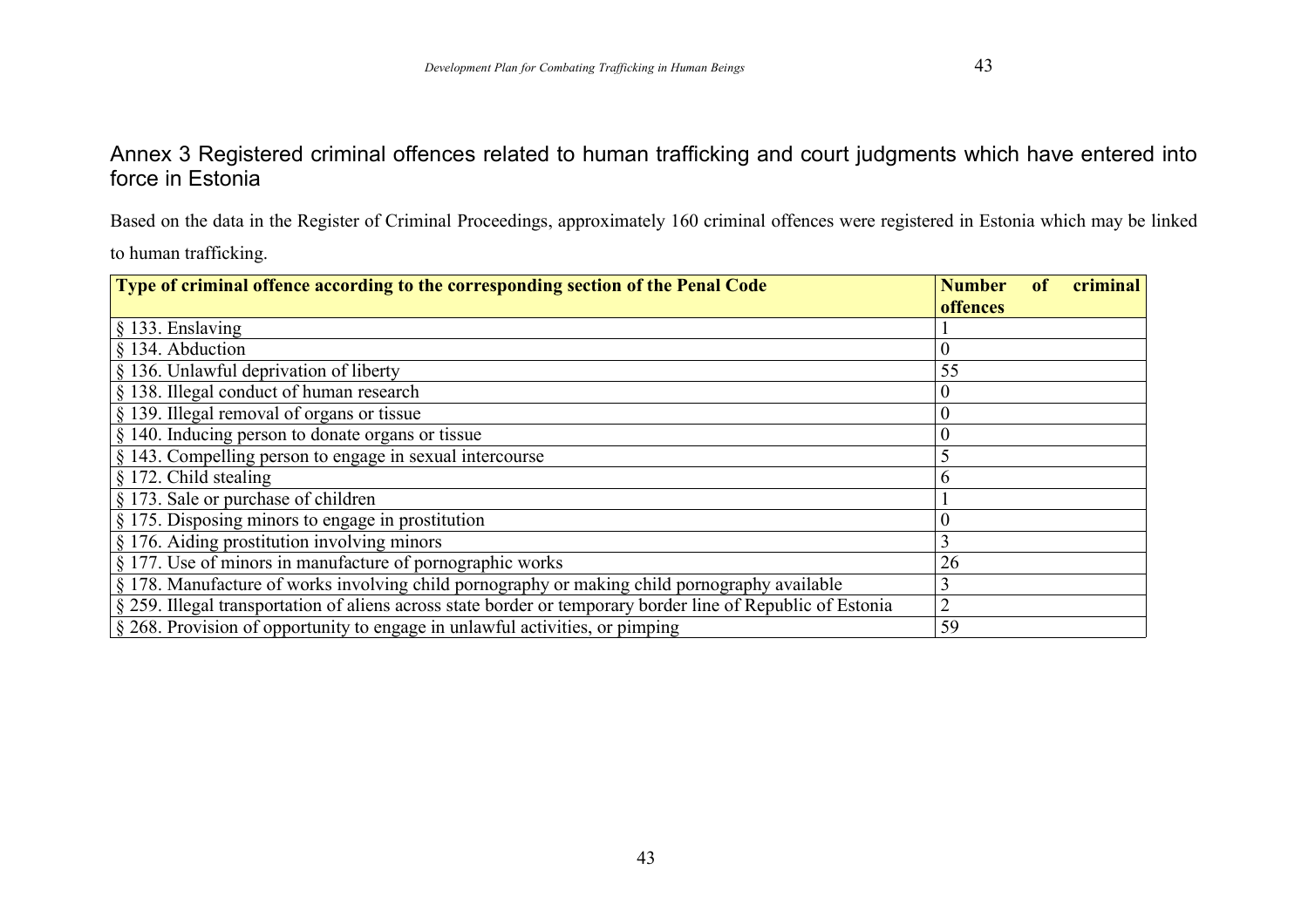| Type of criminal offence according to section of the Penal Code                | Number of criminal matters* | Number of convicted persons* |
|--------------------------------------------------------------------------------|-----------------------------|------------------------------|
| § 133. Enslaving                                                               |                             |                              |
| § 134. Abduction                                                               |                             |                              |
| § 136. Unlawful deprivation of liberty                                         | 18                          | 22                           |
| § 138. Illegal conduct of human research                                       | 0                           |                              |
| § 139. Illegal removal of organs or tissue                                     | $\boldsymbol{0}$            | $\overline{0}$               |
| § 140. Inducing person to donate organs or tissue                              | $\boldsymbol{0}$            |                              |
| § 143. Compelling person to engage in sexual intercourse                       | 3                           |                              |
| § 172. Child stealing                                                          |                             |                              |
| § 173. Sale or purchase of children                                            |                             | $\overline{0}$               |
| § 175. Disposing minors to engage in prostitution                              |                             |                              |
| § 176. Aiding prostitution involving minors                                    | 4                           | 15                           |
| § 177. Use of minors in manufacture of pornographic works                      | 3                           |                              |
| § 178. Manufacture of works involving child pornography or making              |                             |                              |
| child pornography available                                                    |                             |                              |
| § 259. Illegal transportation of aliens across state border or temporary $ 2 $ |                             |                              |
| border line of Republic of Estonia                                             |                             |                              |
| § 268. Provision of opportunity to engage in unlawful activities, or 17        |                             | 40                           |
| pimping                                                                        |                             |                              |

\*The table sets forth, with reference to the appropriate sections of the Penal Code, the number of criminal cases and convicted persons in matters related to human trafficking. This means that the same criminal matter or convicted person may appear on more than one of the lines dedicated to the sections of the Penal Code. Based on the court judgments which entered into force in 2005, 44 different criminal cases were adjudicated and 79 persons were convicted to human trafficking.